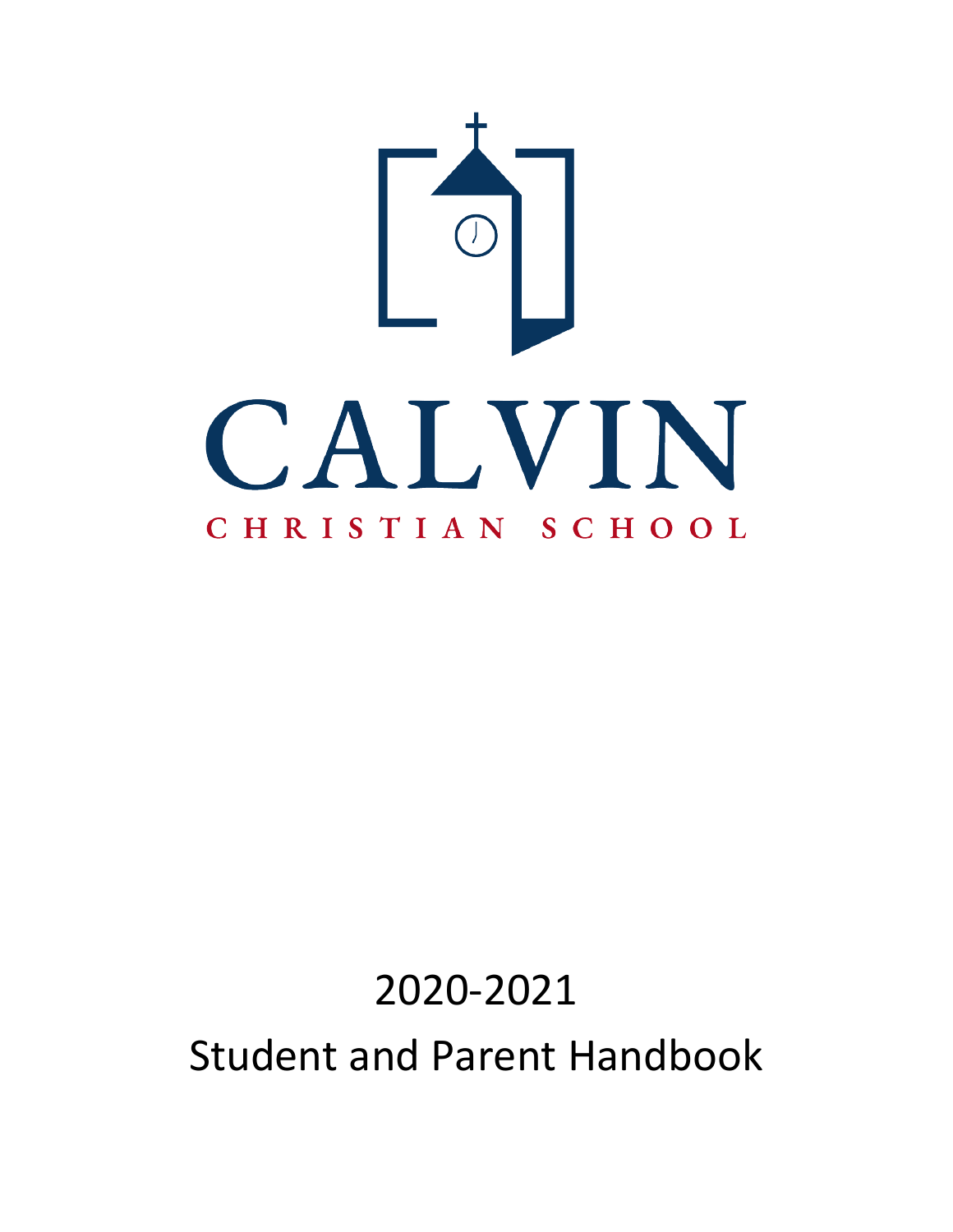Dear Students and Parents,

Welcome to the Calvin Christian School community. It is a privilege for us to partner with you in your child's education. Our main goal is to provide a strong academic education that connects faith and learning within the context of a safe, secure environment. We also desire to have your family make deeper connections with the school.

To assist you in establishing those connections, we encourage you to read through this handbook. The handbook will help you become familiar with the background of the school and its policies and procedures as well as give you other important information concerning home and school communication and opportunities to serve. Please keep in mind that new policies may be implemented, or current policies modified, throughout the school year. If a change is made, the school will notify you.

Once again, we look forward to working alongside you and your family to prepare your child to know and understand God's world, to serve others and to fulfill his/her calling as a Christian.

Dr. Jeffery L. Pratt, Ph.D. Superintendent Calvin Christian School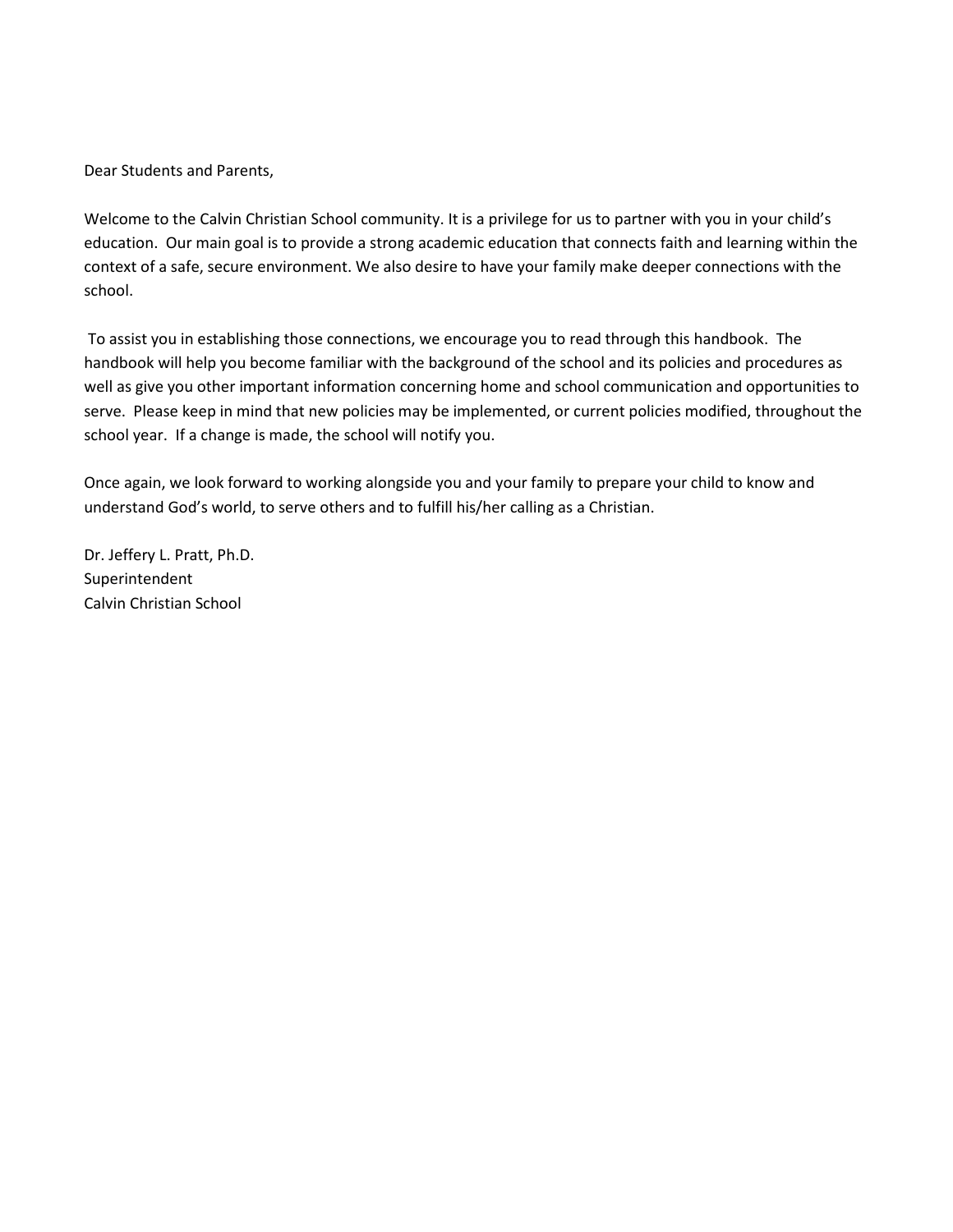# **2020/2021 CALVIN CHRISTIAN SCHOOL LEADERSHIP**

# **ADMINISTRATION**

Superintendent - Dr. Jeffery Pratt Upper School Principal - Mr. David Illman Elementary School Principal - Dr. Jeffery Pratt Assistant Elementary Principal - Mr. Paul Lapka Director of Early Education - Mrs. Heidi Vander Woude Director of Community Life - Mrs. Heather Souders Director of Athletics - Mr. Bill Stout

# SCHOOL BOARD

President - Mr. Doug Brouwer Vice President - Mr. Joshua Van Ee Secretary - Mrs. Carolyn Cooper Treasurer - Mr. Arnie Veldkamp

Members at Large: Mr. Aaron Faber Mr. Karl Gailey Mr. Jeff Cooper Mr. Chris Brouwer Mr. John Tiersma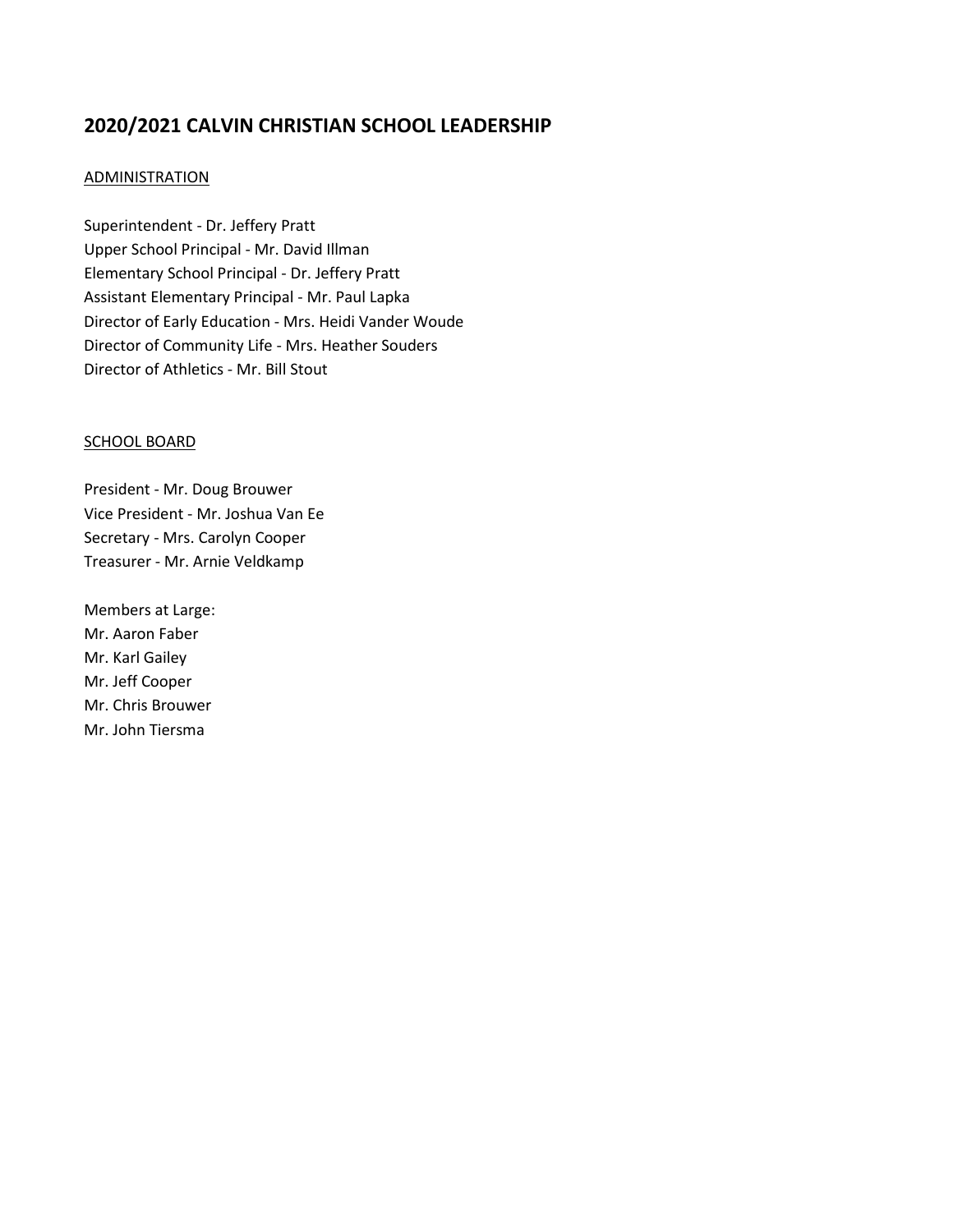# **TABLE OF CONTENTS**

#### **Section 1: INTRODUCTION**

School History and Accreditation 4 Statement of Faith 5 Mission Statement 5 Educational Philosophy 6 Goals and Objectives 7 Organization 7 Staff 7 Statement of Christian Conduct 8 Enrollment and Retention Policy 8 Financial 8 Admission 9-10

#### **Section 2: GENERAL INFORMATION**

Contact information 11 Campus Hours 11 K-8 Extended Care 11 Communication Protocol 12 Photo Publication Policy 13 School Supplies 13 Problem Solving and Conflict Resolution 14 Food Services 15 Lost & Found 15

#### **SECTION 3: CHARACTER, SERVICE, CHAPEL**

Service 16 Chapel 17

**SECTION 4: SCHOOLWIDE LEARNING OUTCOMES** Core Beliefs 18 Schoolwide Learning Outcomes 18

#### **SECTION 5: MEDICAL & EMERGENCY PROCEDURES**

Immunizations 20 Emergency Cards 20 Medication at School 20 Nut Policy 20 Lice and Infectious Disease Policy 20 Medical Excuses 21 School Insurance 21 Crisis Management Plan 21 Emergency Drills 22

#### **SECTION 6: EXTENDED CARE** Extended Care 23

#### **SECTION 7: BEHAVIOR, CONDUCT, DISCIPLINE**

Policies Regarding Serious Public Sins 25 Substance Abuse Policy 25 Periodic Canine Campus Searches 26 Unplanned Pregnancy Policy 26 Off Campus Behavior Policy 27 Employee and Student Dignity 27 Reporting of Child Abuse 28 Attendance 28 Excused Absences 29 Dress Code Policy 30 Student Conduct 31 Steps of Discipline 32

High School and Junior High Discipline Code 33 Suspensions 33 Bullying 34 Classroom Conduct 34 Examples of Unacceptable Behavior 34 Cheating 35 Lockers and Concern for Property 35 Stealing/Vandalism 35 Nuisance Items 35 Cameras, Phones, and Recording Devices 35 Electronic Items 35 Cell Phones / Smartwatches 36 Earbuds and Headphones 37 Skateboards 37 Dangerous Items 37 Chromebooks 37 Study Hall 38 Library 38 Bus or School Van 38

#### **SECTION 8: ACADEMICS**

Grading, K-8 40 Assessments and Homework 41 Textbooks 42 Opportunities 43

#### **SECTION 9: HIGH SCHOOL SPECIFICS**

Grading System 44 High School Course Requirements 44 Course Requirements for NHS 45 Requirements for Valedictorian and Salutatorian 45 Honors and AP Classes 46 Requirements for Taking Online Classes 46 Dual Credit 47 Add / Drop Policy 47 Transfer Students 48 Honor Roll 47 Grade Reports and Exams 48 Standardized Testing 48 National Honor Society Membership Requirements 48

#### **SECTION 10: RESPONSIBLE CITIZENS**

Attendance 51 Passes & Leaving Campus 52 Supervision 53 Discipline Code 53 Parking 54 Counseling 54 Advocate Program 54 Opportunities & Extracurricular 55 Eligibility for Extracurricular Activities 56 Letters and Athletic Awards Policy 58 Participation Standards 59 CCHS Traditions 61

#### **APPENDIX 1:**

E-Learning, Online Class, and Remote/Distance Learning Policies 62 International Policy for E-Learning, Online Class, and Remote/Distance Learning Policies 65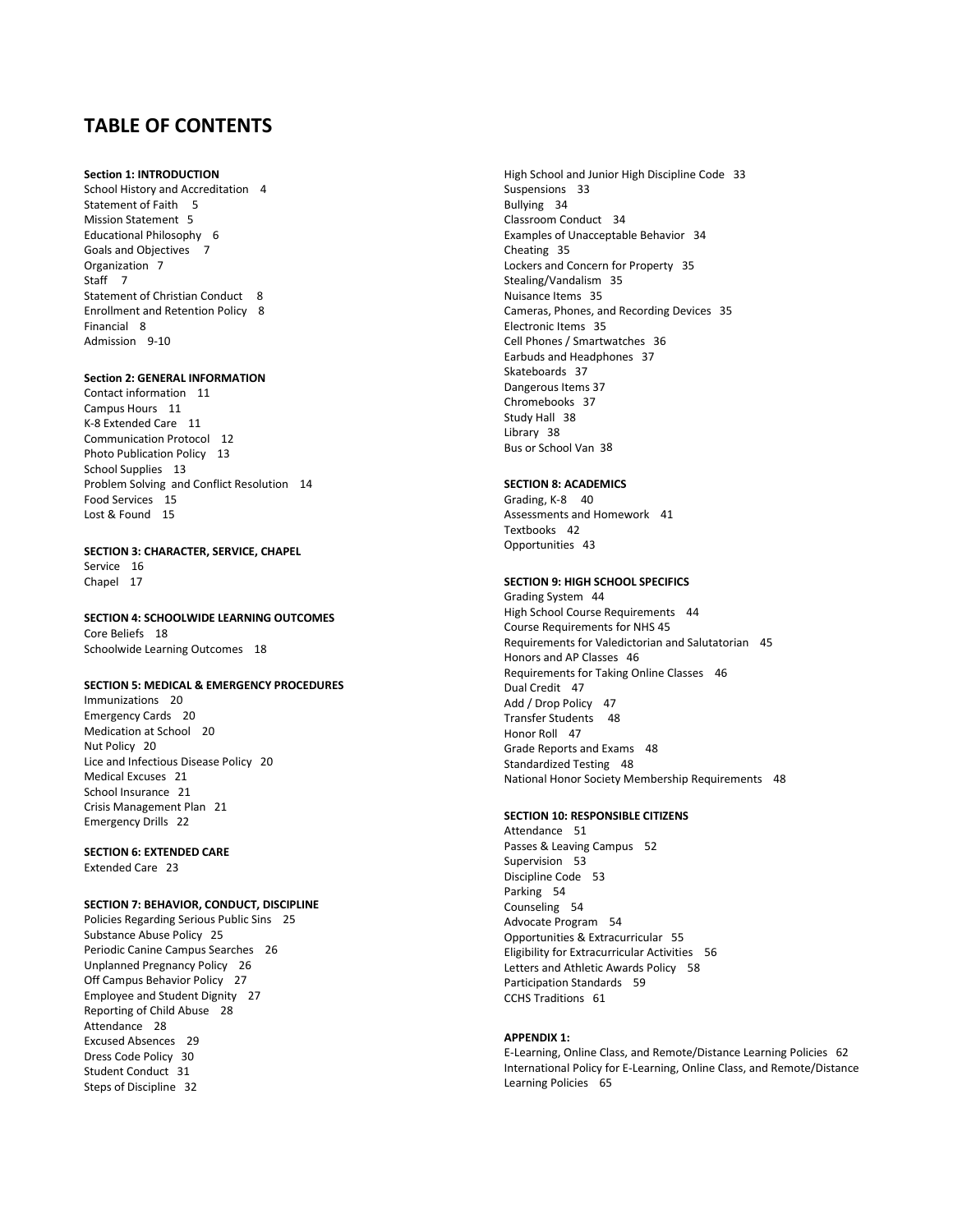# **SECTION 1: INTRODUCTION**

# SCHOOL HISTORY AND ACCREDITATION

# *"Train up a child in the way he should go; and when he is old, he will not depart from it." Proverbs 22:6*

Guided by Proverbs 22:6 and with a strong commitment to Christian education, members of the Christian Reformed Church of Escondido formed a Christian school society in the late 1950's. As a result of many prayers and hard work, Calvin Christian School opened its doors on September 5, 1961. Calvin Christian High School followed later and began serving students in September 1980.

Our academic program and curricula meet or exceed the prescribed standards set by the State of California and as a result, Calvin Christian School has maintained full accreditation by the Western Association of Schools and Colleges and membership with Christian Schools International.



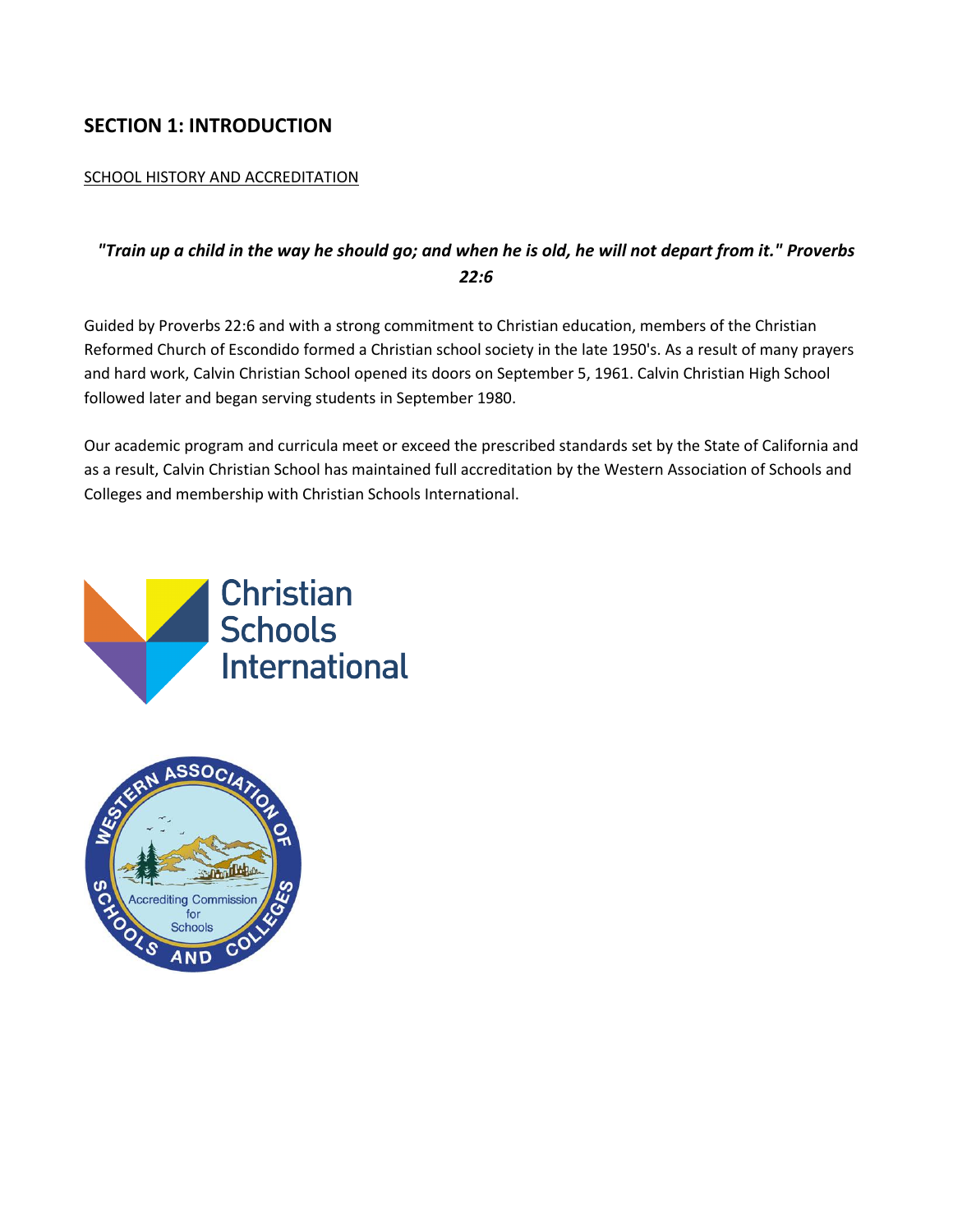# STATEMENT OF FAITH

Calvin Christian School serves Christian parents and their children. A variety of churches are represented at our school. The education at Calvin Christian comes from a biblical perspective founded in the Reformation. The following Statement of Faith articulates the basic biblical beliefs that form the foundation of Calvin Christian and its educational practices.

- We believe that there is only one God, eternally existing in three persons: The Father, Son and Holy Spirit. This God has revealed himself to us by his creating, preserving, and governing the universe and by the written Word of God, the Bible.
- We believe the Bible is the only inspired, infallible, inerrant, and authoritative standard for what we believe and how we live.
- We believe that humanity was created in perfection, but Adam and Eve, our first parents, fell into sin. Therefore, every person is born in sin and is corrupted in their spirits, thoughts, emotions, and wills. Apart from the work of God, we are spiritually helpless and dead in sin.
- We believe that Jesus Christ is true and eternal God. This eternal Son of God became man, died on the cross to atone for the sins of all who believe, rose bodily from the dead, ascended into heaven and sits at the right hand of God the Father. Jesus will return to earth in power and glory on the final day to judge the living and the dead. He is reigning now at God's right hand, and he sends his Holy Spirit into the world.
- We believe in the Holy Spirit who is eternally co‑equal with the Father and the Son in power and glory. The Holy Spirit works to bring the dead to life by giving sinners the gift of faith and by enabling them to honor God in their lives.
- We believe in one holy, universal church founded on and affirming the teachings of the apostles.

# **MISSION**

The mission of Calvin Christian School, in cooperation with the home and church, is to teach the whole child from a biblical worldview, founded in the Reformation, providing children from Christian families with an excellent education for a life of Christ-centered service.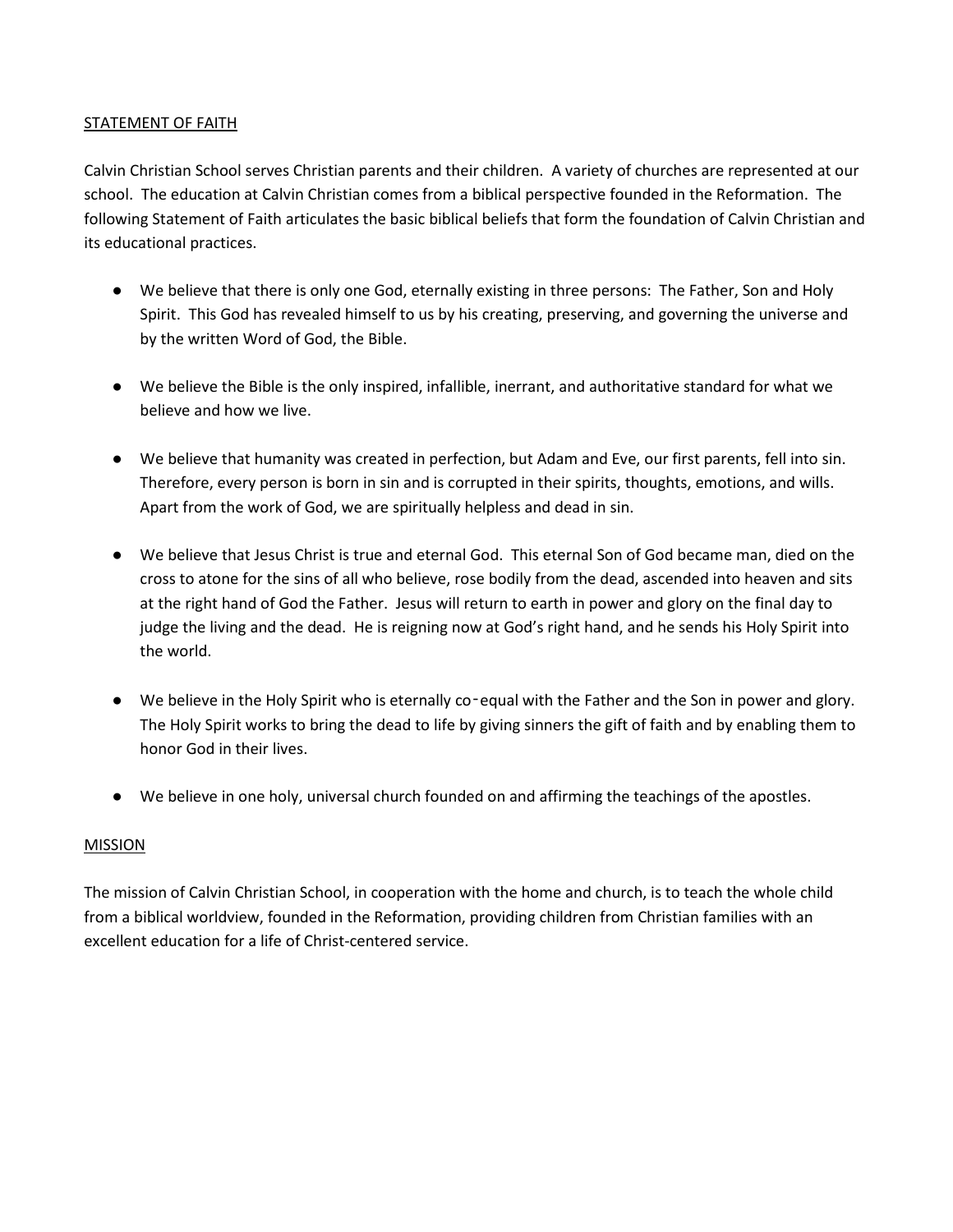# EDUCATIONAL PHILOSOPHY

#### *Inviting students to be formed by God's love in Christ for a life of wonder, worship, work, and wisdom.*

Education shapes how children view and relate to the world and themselves, what fills their imaginations and enamors their hearts, and how they regard their bodies and use their minds. The Bible emphasizes the importance of training children, as the beginning years are foundational for the rest of life (Deuteronomy 6:7, Proverbs 22:6, Ephesians 6:4). At Calvin, we partner with Christian parents, along with their churches, in the formation of their children as disciples for a life of Christ-centered service. We know that our efforts must be pursued with a dependence upon God, praying for the Holy Spirit to work in their lives as we train them. The following four areas anchor Calvin's educational process from preschool through grade 12.

First, children need to pursue proper relationships with God and others. Instruction and modeling are required for children to develop a Biblical view of their worth, purpose, and duty in all of life. It is paramount that their identity be cultivated in a love and respect for God that flows out of His love for them in Christ. All of their other relationships are based on this foundation, as they learn to love and respect their parents, teachers, and all fellow image-bearers of God.

Second, children need to have hearts filled with wonder for God's world. Their natural curiosity should be nurtured through joyful exploration, yielding a life-long love for learning. Exposing children to what is true, good, and beautiful leads them to treasure and pursue these things as they grow and mature. A sense of wonder for God's creation and redemptive plan produces a desire to worship and glorify God.

Third, children need to care for and control their bodies in a way that honors God. Physical training that accords with God's design develops natural gifts and promotes healthy living. Even more, this training leads to discipline and growth in character. Everything from the fine-motor skill of holding a pencil to full-bodied athletic movements are expressions of and testaments to God's wonderful design.

Fourth, children need to cultivate thoughtful minds able to discern God's order. The training of the mind requires more than the acquisition of knowledge; it includes the process of learning how to think both with language and numbers. As children progress through different stages of maturity, the skills of interpretation, reasoning, and self- expression must be continually honed, fostering a love for true wisdom and growth in eloquence. Equipped with the tools for learning, they will be able to engage culture deeply and to serve profitably through their future work and calling in a God-honoring manner.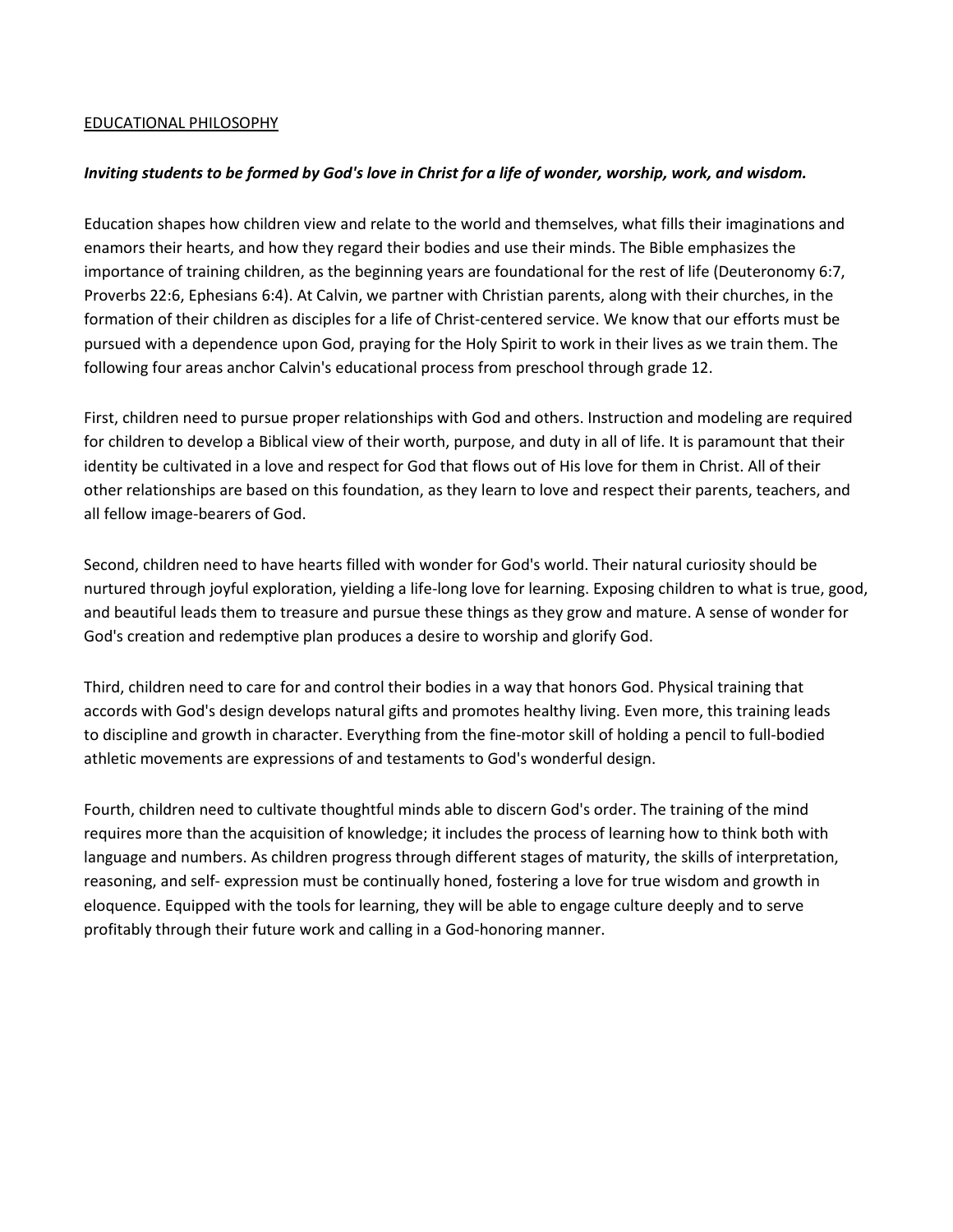# GOALS AND OBJECTIVES

- Calvin Christian will offer a curriculum that provides a quality education and a knowledge of God's Word and world.
- Students will demonstrate personal growth and development in academic, spiritual, emotional and physical aspects of life.
- Students will become aware of their responsibilities as citizens by understanding the fundamental and governmental structure of society.
- Students will acquire skills and interests that encourage a life of service, enrich their lives and prepare them for the challenges of further education, future careers and family life. Informed by a Christian perspective, students will develop skills in the areas of reading, writing, communication, critical analysis, self-discipline and decision making.

# ORGANIZATION

Calvin Christian School is a parent controlled and operated organization. Membership of the society consists of parents and guardians of children attending the school and all persons who have reached the age of 18, provided that they are in agreement with Article II of the society's Constitution. Article II states, "The society and all instruction given in its school(s) is based on the infallible Word of God as expressed in the standards of the Reformed faith."

Voting members are those members of the organization who through belief and church affiliation hold to the infallible Word of God as expressed in the standards of the Reformed faith.

Calvin Christian School is governed by a nine-member board that meets regularly to conduct the business of the school. Voting members meet at least once a year to elect three board members to serve a three-year term. The voting members also adopt the proposed budget and vote on any major expenditures or projects.

# STAFF

All employees of the school are Christians who strive to live lives that reflect their Christian beliefs. All teachers and administrators are graduates of accredited colleges and/or universities and most are credentialed. Many have advanced degrees and training. Ongoing professional growth is required of all teachers and administrators.

The staff considers itself to be a partner with the Christian home. Students and parents are encouraged to discuss any problems, whether academic, spiritual or personal, as they arise. Aside from the regularly scheduled parent/teacher conferences, teachers are willing to have personal conferences as necessary. Though each teacher will work to help each child grow academically, the subject matter will never be more important than the student. Principals and administrators also welcome input from students and parents.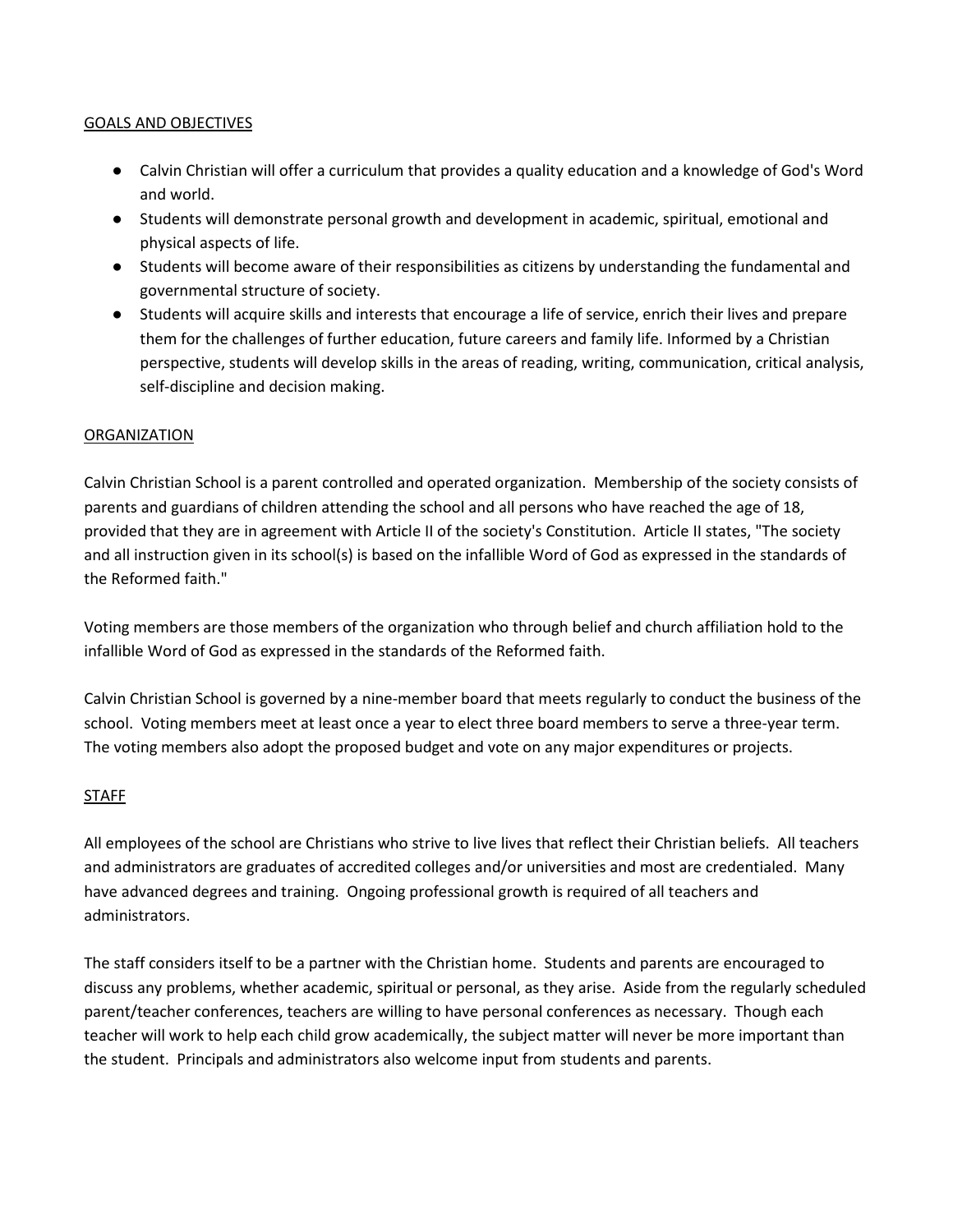# STATEMENT OF CHRISTIAN CONDUCT

Calvin Christian School is a religious institution providing education in a distinctly Christian manner. As a Christian institution we expect all leaders and all school employees to promote and live lives that are consistent with our Statement of Faith and consistent with scriptural description of Christian conduct.

Every leader and employee must be a role model in judgement, dignity, respect, and Christian living. Certain behaviors are unacceptable according to biblical standards and violate the leadership and employee requirement of being a Christian role model. These behaviors which are unacceptable include but are not limited to those described in Scripture (Romans 1:18-32; Romans 12:1,2; I Cor. 6:9-20; I Thess. 4:3-8;).

Furthermore, these same scriptural directives apply to the school's admission policy, student behavior policies, discipline of students, and other policies.

# ENROLLMENT AND RETENTION POLICY

Calvin Christian School is based on the infallible Word of God as expressed in the standards of the reformed faith. These standards include the Westminster Confession, the Belgic Confession, Canons of Dort, and the Heidelberg Catechism. Students who are enrolled in the Calvin Christian School must be from families that practice their faith in their homes as well as maintain an active membership or affiliation in a church. Church membership is strongly encouraged where applicable. [At least one parent must be a committed Christian.]

Parents who apply to have their children at Calvin Christian are expected to live a lifestyle consistent with their Christian faith. Behaviors of parents that are inconsistent with a Christian lifestyle as outlined in Scripture (Romans 1:18-32; Romans 12:1,2; I Cor. 6:9-20; and I Thess. 4:3-8 for example) will be denied admission. Current parents who live a lifestyle inconsistent with Christian Biblical behavior could have their children removed from school if that lifestyle does not change.

# FINANCIAL

Parents must remain on the payment schedule agreed upon at the time of enrollment. Monthly payments must be made by the agreed upon date each month or the child(ren)'s enrollment will be considered in question and will be reviewed by the Finance Committee and School Board.

According to Calvin Christian School's board policy, if a student attends any part of a quarter and is then withdrawn or expelled, the parents/guardians are responsible for the full tuition charged for that quarter.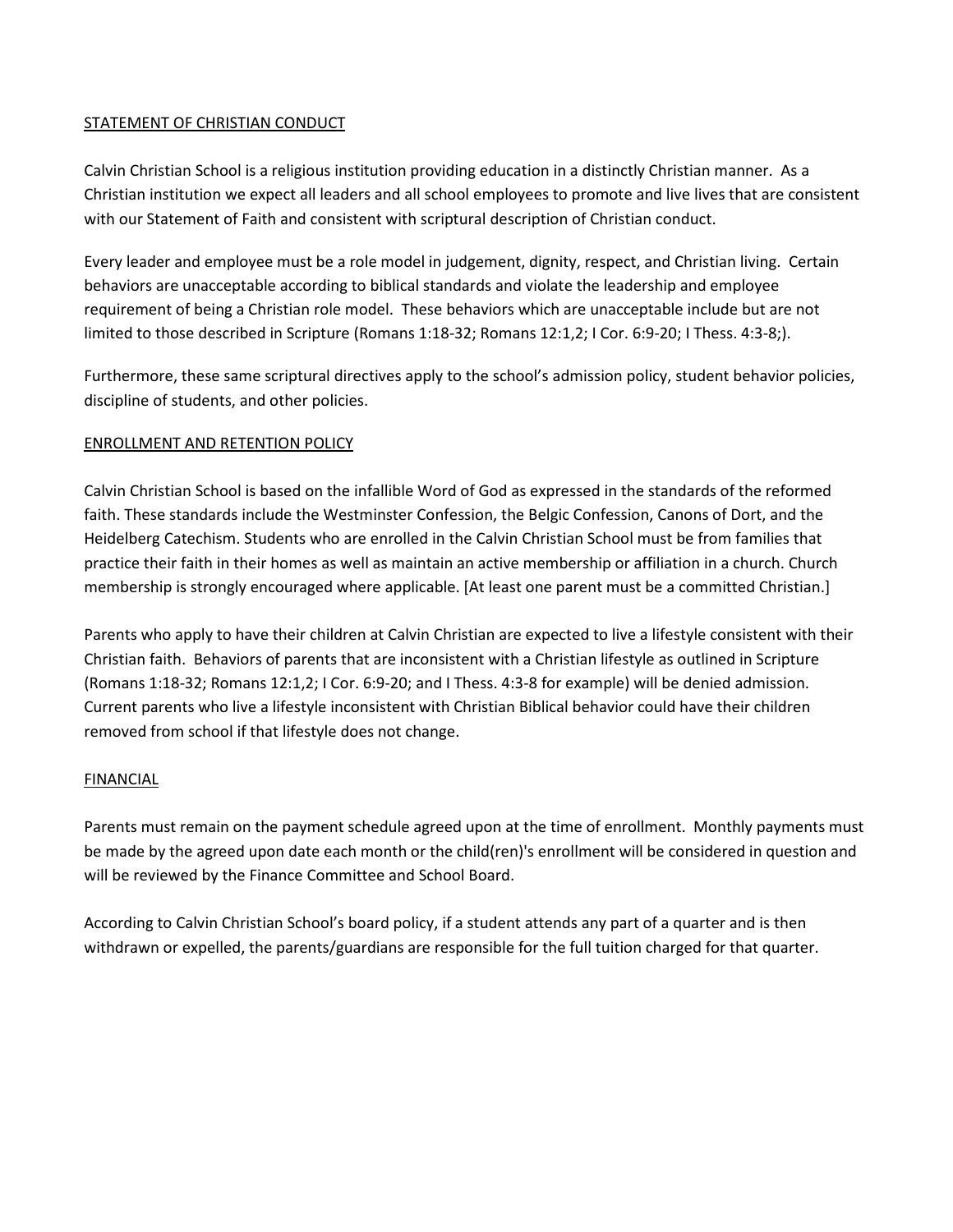# ADMISSION

# **Kindergarten Admission**:

To enroll in kindergarten, a child must be five years old before September 1. All students must pass Calvin's kindergarten screening test.

# **Transfer Student Admission:**

- 1. Upon successful conclusion of the admission interview, the office will request a transfer of transcripts/report cards from the current school. If timing is a factor, report cards from the last two years may also be accepted.
- 2. All students in grades first-fifth will be tested to determine academic placement and to provide information as to how the school can best serve their needs in the upcoming school year.
- 3. The principal reviews the past two years of transcripts/report cards to determine placement. If placement is in question due to homeschooling, an unknown school, poor academic performance or any other reason, more information will be requested from the previous school or other resources.
- 4. Transferring students who are not 6 years old by September 1 and desire to enter first grade will be tested for academic readiness. The principal may also determine social maturity by reviewing the kindergarten report card and by discussing the situation with the kindergarten teacher or preschool personnel. Under-aged students may be required to repeat kindergarten to ensure first grade readiness.

# **Homeschool Student Admission**:

Calvin Christian will admit students who have been homeschooling under the conditions described below:

When students return to or enter Calvin Christian after homeschooling, the following procedures will be followed:

- 1. Certification indicating instruction was given under a supervised program must be provided.
- 2. Placement at Calvin Christian will be determined by school personnel based on the student's age and the student's performance on a recognized test to be approved by Calvin Christian school personnel.
- 3. Any high school credits granted will be listed on the student's transcript as "home schooling." All letter grades to be included in cumulative G.P.A. must be from a verifiable home school program.
- 4. A maximum of 12 high school transfer credits will be granted per year. An appeal may be made to the administration for recognition of credits above 12 in one year.
- 5. Credits in certain academic areas can be accepted only at the discretion of the administrator, based on passing a proficiency test or other information. Courses including a lab experience such as, but not limited to, Computer Science, Keyboarding, Physical Education, Fine Arts, Applied Science, and Laboratory Science courses would be examples of such credits needing special approval.
- 6. In order to receive a Calvin Christian diploma, no more than half of the total number of credits required for graduation will be granted from home school education. This must include full time attendance for the student's Junior and Senior year.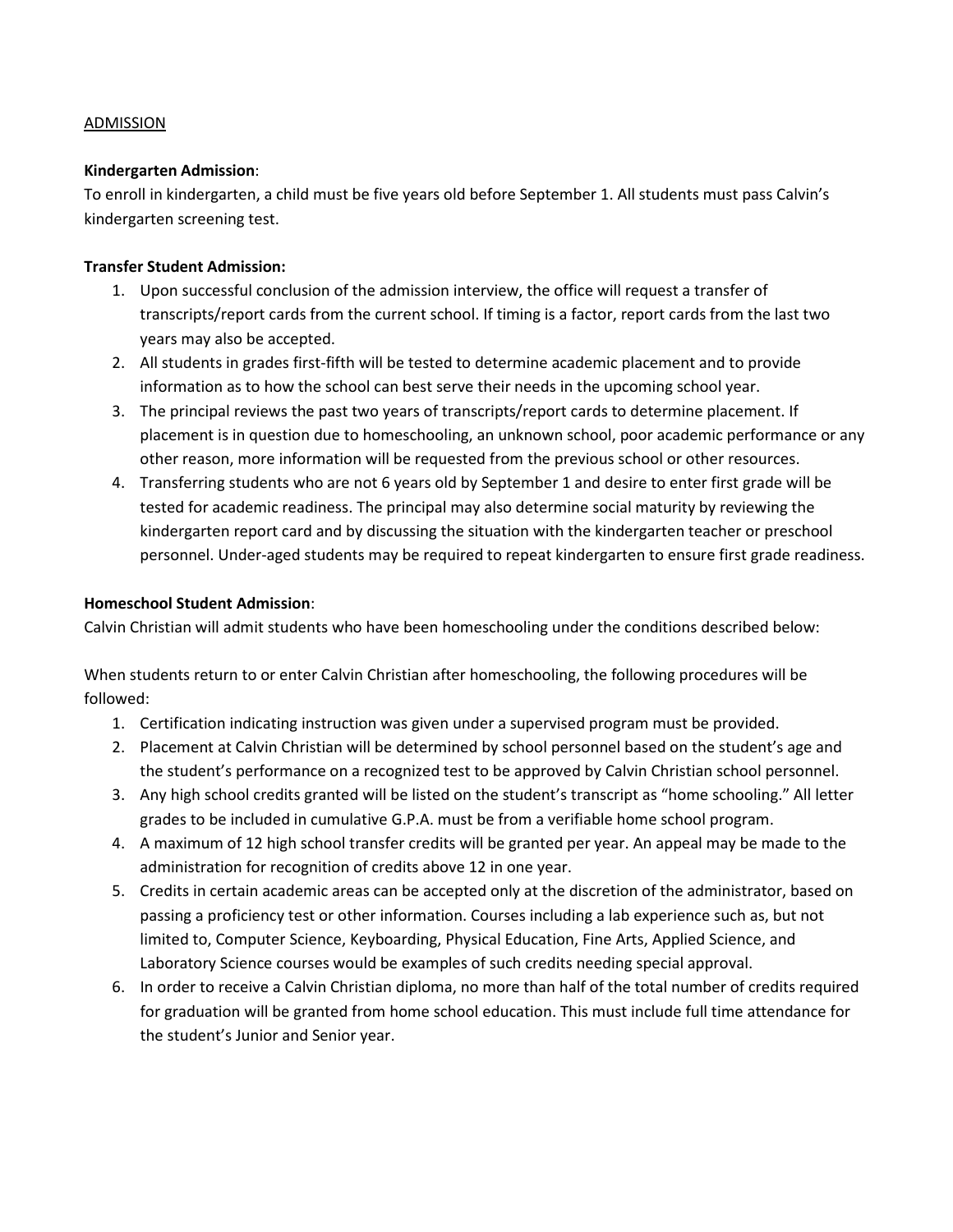#### **Part-Time Students:**

Part-time students are subject to all policies, procedures, rules and expectations. Students in grades 6-12 may enroll as a part time student. Students entering grade 9-12 must be enrolled in 4 classes to be eligible for sports programs and enrolled in 2 classes to be eligible for participation in the school theater productions.

# **International Student Admission:**

International students will be admitted using the same admission criteria used for local families. The Board has established a limit for the number of international students to be no more than one per classroom in elementary grades. For Junior High and High School, the number of international students shall be no more than 10% of the student body.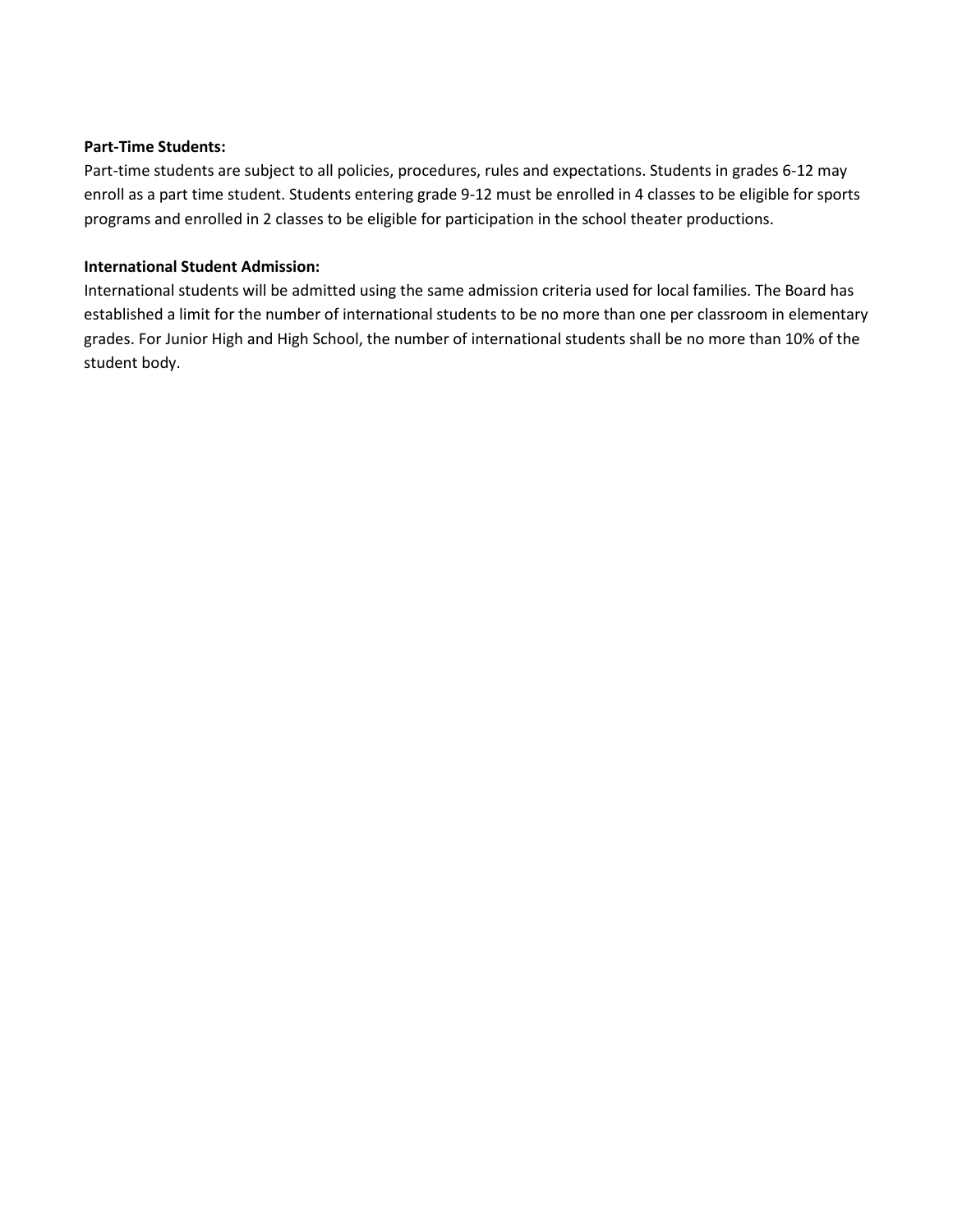# **SECTION 2: GENERAL INFORMATION**

# CONTACT INFORMATION

Preschool 1868 North Broadway Escondido, CA 92026 760-520-8431

Elementary School 1868 North Broadway Escondido, CA 92026 760-489-1159 760-489-0335 (fax)

Junior High and High School 2000 North Broadway Escondido, CA 92026 760-489-6430 760-489-7055 (fax)

#### CAMPUS HOURS

Main Office Hours: 7:30 - 4:00 p.m. Preschool Office Hours: 6:30 a.m. - 6:00 p.m.

#### EXTENDED CARE

Elementary Extended Care: 6:30 - 7:45 a.m. and 3:00 - 6:00 p.m. Junior High Extended Care: 6:30 - 7:30 a.m. and 3:00 - 6:00 p.m.

Calvin is a closed campus. Therefore, all visitors must first report to the campus office where they will need to check in and obtain a visitor's pass. This requirement includes parents and guardians who pick up and drop off students during the school day.

If a student has an appointment or becomes ill and must leave school, the parent must sign him/her out in the office.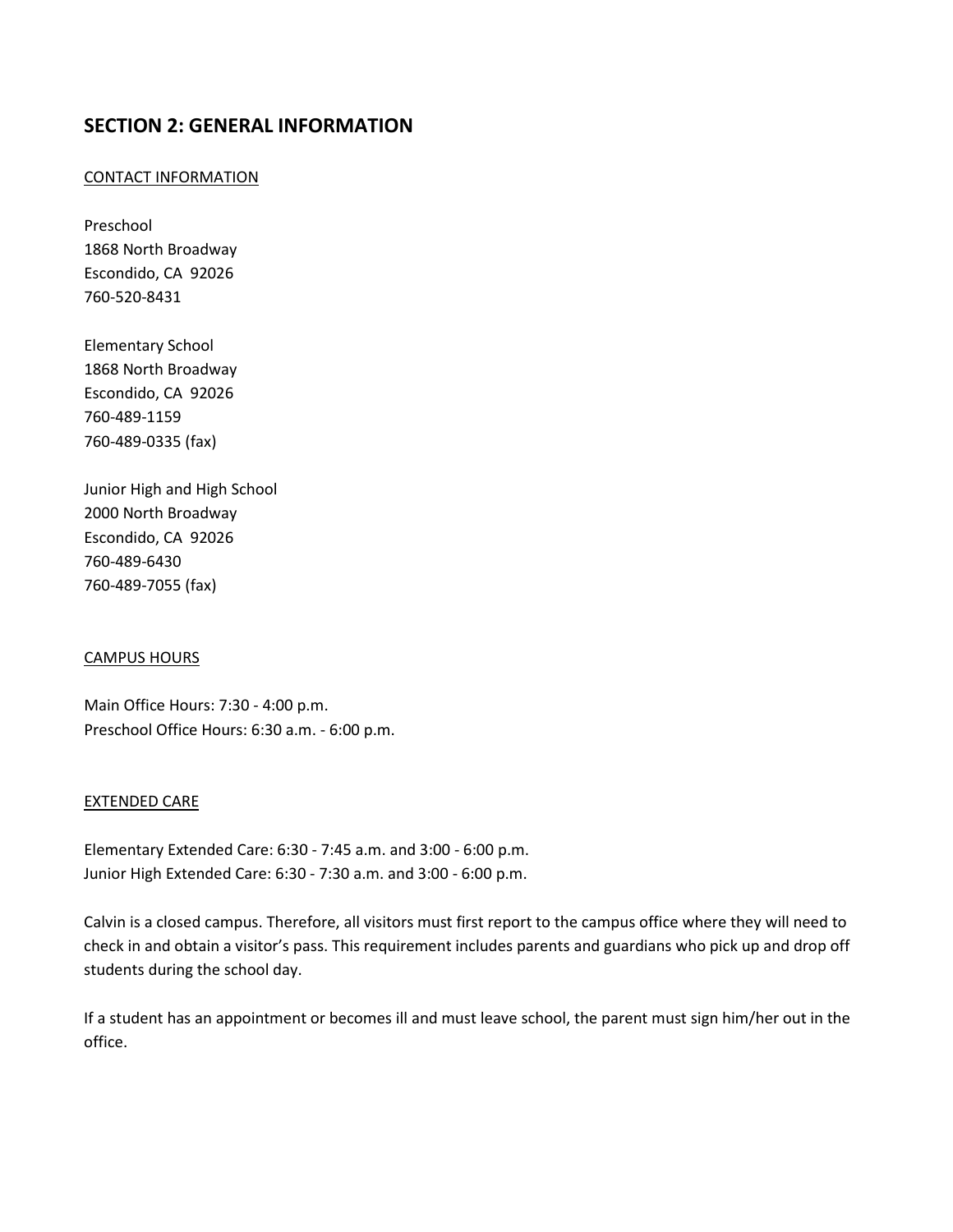#### COMMUNICATION PROTOCOL

In any family, good communication is essential to maintaining good relationships. Calvin Christian School strives to keep communication lines open in all areas by using the following tools:

#### NEW PARENT ORIENTATION:

All parents new to Calvin are required to attend this meeting early in the school year. This informational meeting will outline the philosophy of the school as well as provide practical information about the school's operation, schedules, parent involvement, hot lunch and other programs at Calvin Christian.

# "BACK TO SCHOOL NIGHT":

Early in the year, the school hosts this special evening where parents can come to school and meet the teachers. At that time, the teachers explain their classroom policies and plans.

#### CALVIN FAMILY MEETING:

Once a month, the Superintendent will host a Calvin Family Meeting to share

# SCHOOL DIRECTORY:

Shortly after the school year begins, each family receives an all-school directory which contains the names, addresses and phone numbers of all the teachers and the families who have students enrolled in Calvin Christian. It also contains a listing of all the staff, the school board members, CCS Service Group officers and Booster Club officers. The directory also provides class lists for each grade, a school calendar, Junior High sports schedule and information about CCS Service Group.

#### INFORMATIONAL BULLETINS:

Teachers usually send home a weekly "newsletter" that highlights the topics of study and important events for the week. For students in grades 6-8, a Junior High Monday Monitor is shared home with lists of quizzes, projects, tests for the week. In addition, a Monday Bulletin is provided by the office each week. It contains special announcements and lists important events for the whole school community. It is shared home every Monday with the youngest student of each family. Additional copies are available at both school offices and on the website and Crusader App.

#### WEBSITE:

Our website www.calvinchristiane.school offers current information about the school and provides access to many other school resources.

#### CRUSADER APP:

Available for download on Apple and Android devices, the Crusader app is an easy to use tool with access to the school calendars, the Monday Bulletin, the Junior High Monday Monitor, send a voice memo to the principal, report and absence, get tickets for an event and more! Download instructions are available on the CCS website under Parent Central.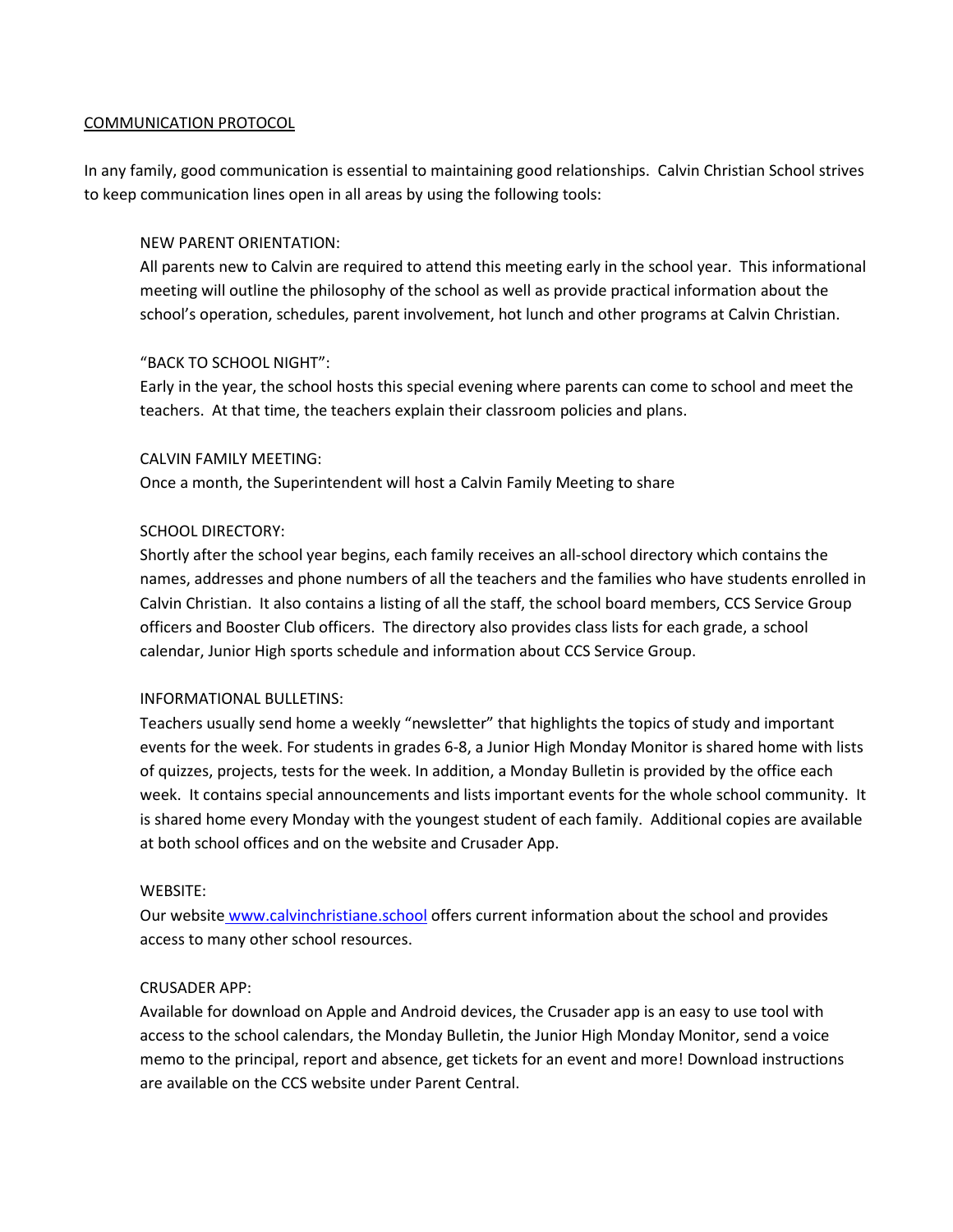# STATE OF THE SCHOOL:

Each spring a report on the progress of the Strategic Plan and other key issues will be given to the school community. The date of the meeting will be published later in the school year.

# PARENT-TEACHER CONFERENCES:

After the first quarter of school has been completed, the office schedules parent-teacher conferences. During these meetings, parents meet with teachers to review their child(ren)'s progress. In addition, teachers are available to schedule a conference with parents throughout the year as needed.

# CRUSADER CONNECTION

The Crusader Connection is Calvin Christian School's online portal for students and parents, grade 6-12. Students and Parents will receive a unique user login and password. This online site provides information about grades, assignments and other helpful information to parents and students.

# PHOTO PUBLICATION POLICY

Calvin Christian School utilizes student photos in various forms of media, including but not limited to, print advertising, marketing materials, social media, and the school website. It is the policy of the school to exclude student names from photos. If a student name is requested to publish with a photo, the school will request permission before publishing.

See appendix for the Photo Publication Policy form.

# SCHOOL SUPPLIES NEEDED

Because of the range in ages and grade levels, students in different classes will need different supplies. The teachers in grades K-5 publish a list of the specific items their students will need in the August issue of The Crusader. Students are not required to bring all of their supplies on the first day of school but should bring the items within the first week of school.

# PROBLEM SOLVING AND CONFLICT RESOLUTION

It is our earnest desire to better establish our mutual commitment (school and parents) to support and fulfill the mission, goals, and objectives of Calvin Christian School. However, as imperfect human beings, we acknowledge that misunderstandings, disagreements, and conflicts will arise from time-to-time. In Matthew 18 Jesus provides a structure for how we, as His followers are to communicate with one another when conflicts arise.

To assist all of us (parents, students, school faculty, and staff alike) to model Christ-like behavior more completely in our communication with one another, the following outline of basic expectations and commitments has been established. All teachers, administrators, staff, and board members have carefully read this outline, have agreed that these expectations are reasonable, and are committed to using them as a guide in their daily communication and behavior with students, parents, and one another. We ask that you, as your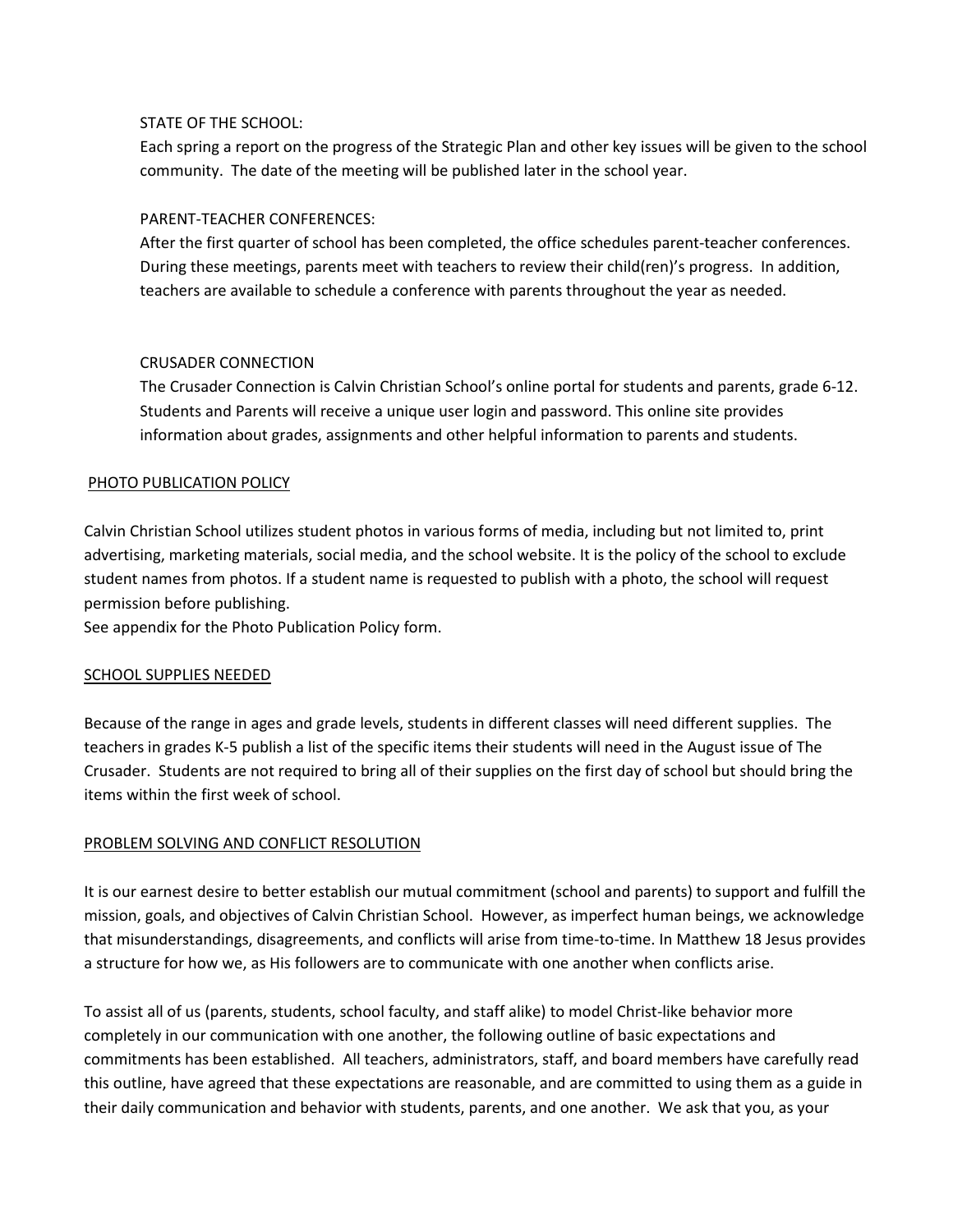child's parent/guardian, also carefully read these mutual expectations and commitments and, by your signature, indicate that you will agree to use these as a guide for your and your child's communication with teachers, administration, staff, and other families.

The staff at Calvin Christian School welcomes questions and comments from parents and students. Though the staff work hard to communicate clearly and keep misunderstandings to a minimum, they also recognize that no school community, teacher or student is perfect. Occasionally problems or difficulties may arise for individual students. If this occurs and the student or parent feels an issue needs to be addressed specifically, please follow the guidelines.

# *See the Parent-School Partnership Agreement in the back of this handbook.*

# Calvin Christian's Problem-Solving Procedure

Step 1: The student or parent should first contact the staff member directly involved in keeping with the principle of Matthew 18:15-17. Most misunderstandings can be worked out by simply discussing the matter openly with the staff member first involved in the conflict.

Step 2: If, after contacting the teacher, the student or parent is not satisfied with the situation, they may contact the principal, who will review the problem and work with the teacher and student/parent to resolve the issue. The principal may also present the matter to the superintendent.

Step 3: If the previous steps have been taken and the student/parent desires a further review of the situation, the student/parent may present the issue to the school board. They may inform the board by letter or by phone. Individual board member names and numbers are listed in the school directory. They are also welcome to address the full board in person at the monthly board meeting. For very serious problems, a special meeting of the board may be called. The decision of the board is final.

# FOOD SERVICES

Students may bring their own lunches and eat them outside at the picnic tables. If the weather is bad, students eat in classrooms or inside hallways. The school offers milk (chocolate or white) at a reduced price through a government milk program. If a student wants milk, he/she must order it through the school office.

Hot lunch is available for purchase. For elementary students, parents must pre-order hot lunch via EZParentCenter.com. Pre-order deadlines are posted in the Monday Bulletin and on the Hot Lunch page of the website. For students in Junior High and High School, parents may choose to pre-order a hot lunch, deposit funds in their lunch account (via EZParentCenter.com or by dropping funds off to the school office), or students may pay for their food at the lunch window. Junior High and High School students have the option to purchase snacks during break.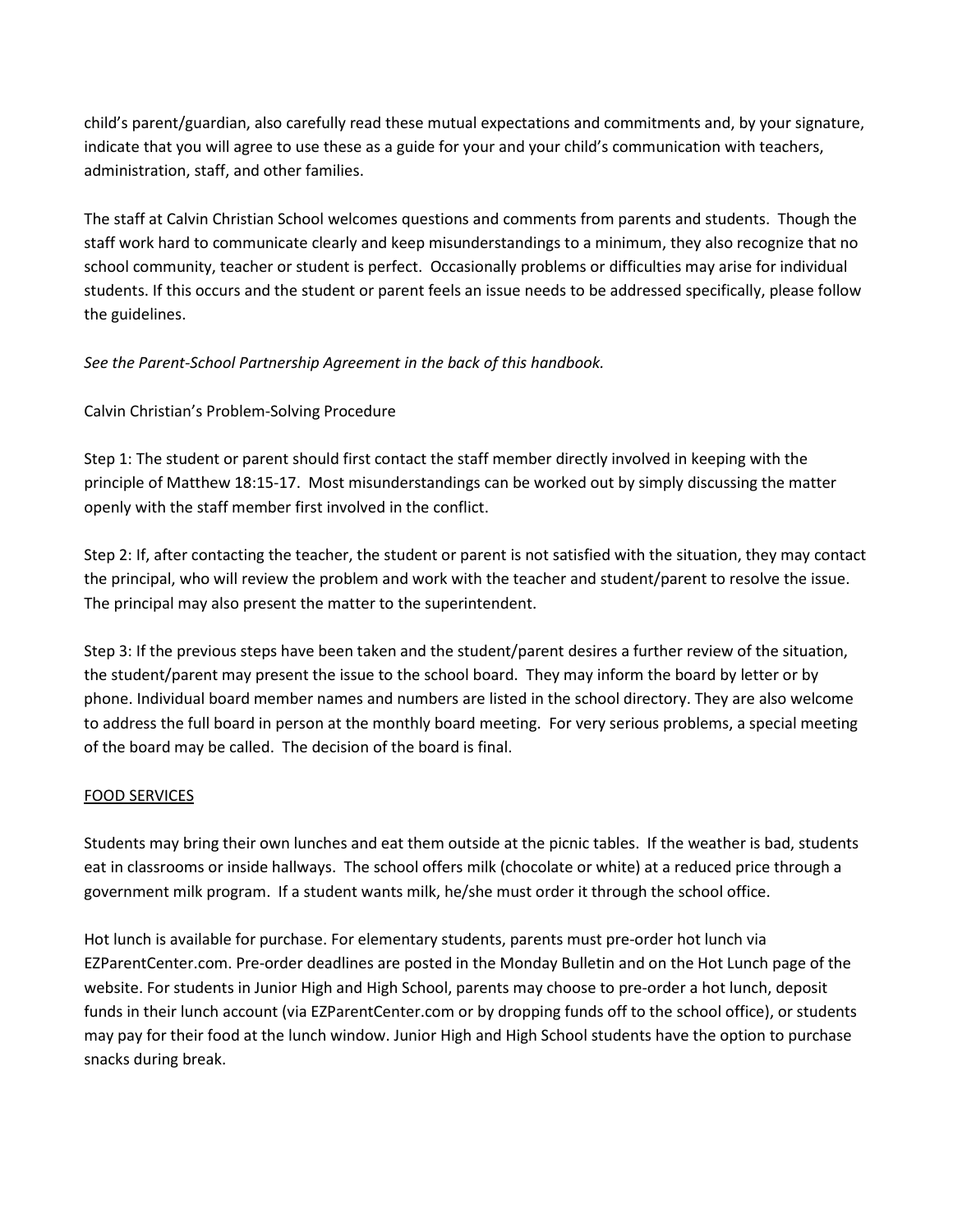If your student is ill or not attending school on a specific day, you must call and cancel a pre-ordered hot lunch order by 9:00 a.m. in order to receive a lunch credit.

# LOST & FOUND

In order to help the school return lost items to students, coats, backpacks and other items should be labeled with the student's name. All items presumed to be lost or misplaced by students will be placed in the Lost and Found box.

Items will be donated on a timetable set by the administration. Notices will be sent home at least two weeks prior to the donation. Families will be contacted prior to donation for any clearly labeled item. The school assumes no responsibility for lost items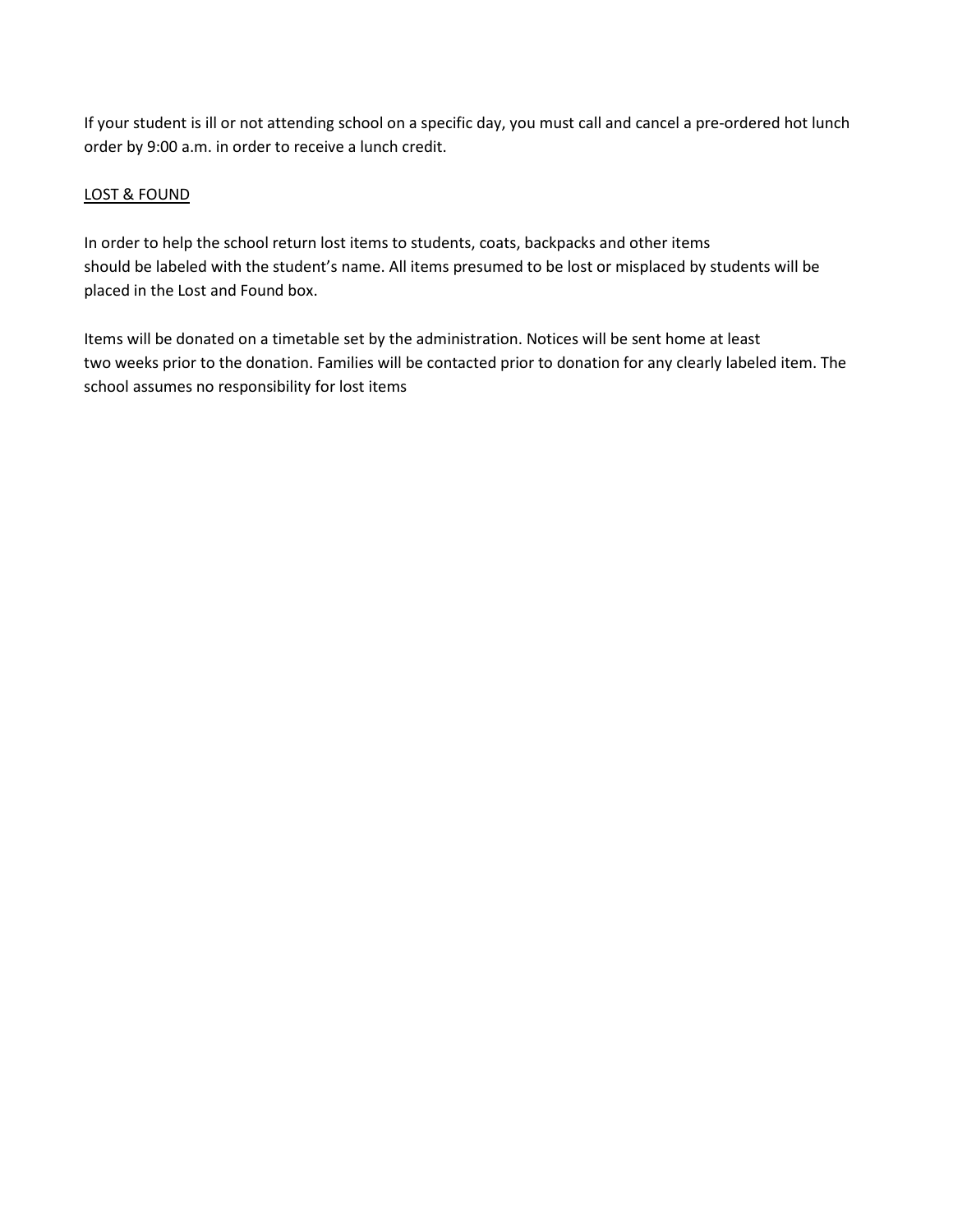# **SECTION 3: CHARACTER, SERVICE, CHAPEL**

Inviting students to be formed by God's Love in Christ for a life of Wonder, Worship, Work, and Wisdom.

Because I am loved by God, I…

- Love and Worship God
- Love & Serve My Neighbor
- Respect & Submit to Authority
- Care for & Control my Body
- Delight in & Create Beauty
- Recognize & Pursue Goodness
- Enjoy & Care for Creation
- Discover & Describe Order
- Discern & Defend Truth
- Embrace & Employ Reason
- Love & Grow in Wisdom
- **Communicate & Persuade Graciously**

# Inviting Students to be Formed by God's Love in Christ...



for a Life of Wonder, Worship, Work, and Wisdom. CALVIN

#### **SERVICE**

# **Parent / Guardian Service**

Parental involvement helps build community and helps keep tuition costs more affordable. Parents are encouraged to model service for their children. It helps adults and students catch the vision that service is an important part of the Christian life.

At Calvin Christian School, every family must provide 10 hours of service for the school each school year or pay \$200 in lieu of the requirements. Each family will receive a form to fill out that lists how they met their 10-hour requirement and it should be submitted to the school office by May 15 (the service year will run from June 1 to May 31). Completion of service hours cannot be carried over to the next year unless specific approval has been given. Parents, adult siblings of current K-12 students, guardians, or grandparents may complete all hours. Current K-12 students' volunteer time cannot be counted toward the requirement. All service to the school through school committees, support groups, classroom volunteers, etc. will be counted. Board members and teachers may not count committee time in their service hours. All fees collected will go toward improving the building and grounds as directed by the Property and Transportation Committee.

# **High School Student Service**

All students will be required to show understanding, growth, and involvement in serving others. A minimum of 15 hours of service and all paperwork must be completed and received by the last day of each school year. There are three types of service and students must do at least two (2) hours of service of each type. Details and reporting forms are available on the school website. A pass (P) or fail (F) grade will be reported on the transcript.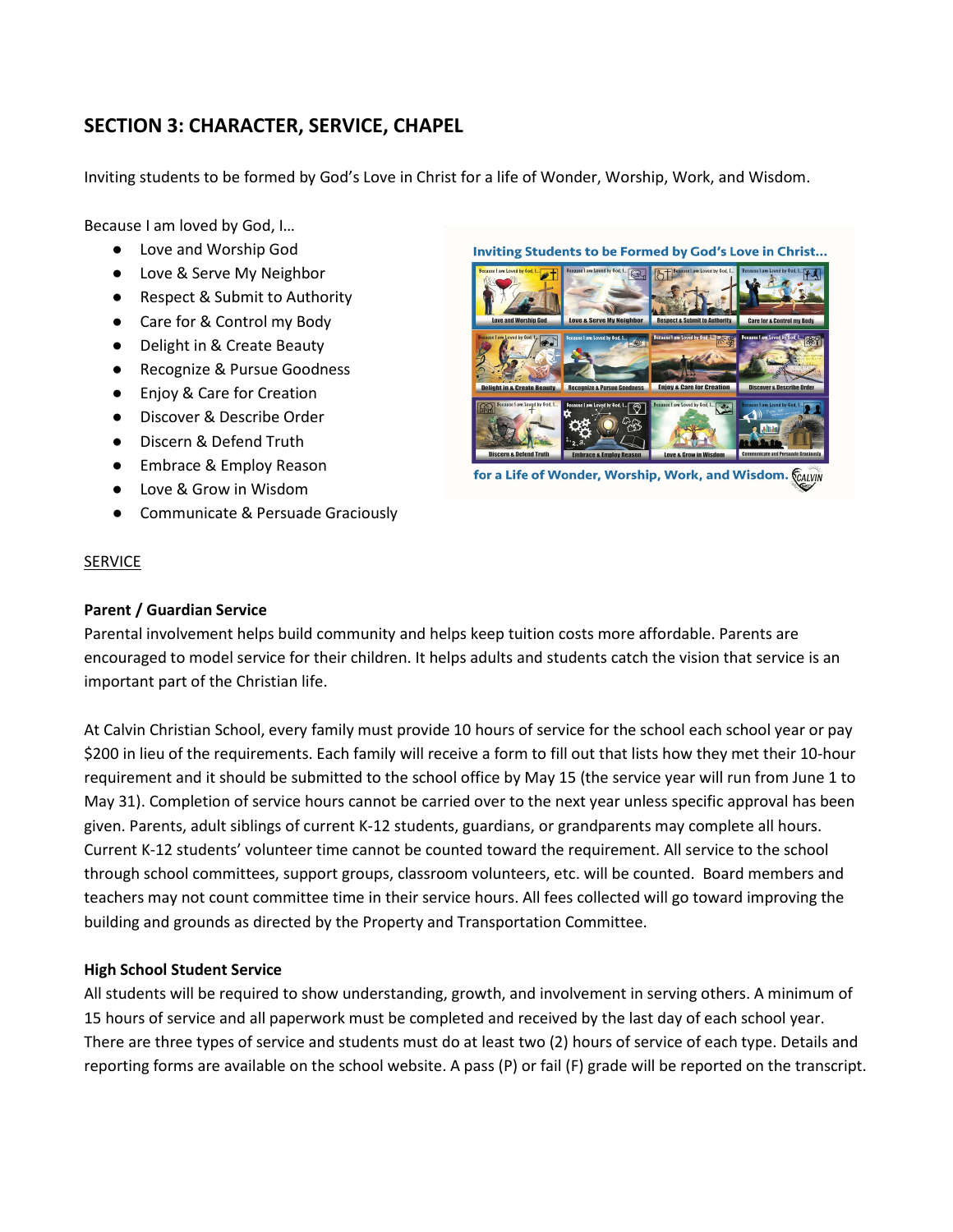This is a graduation requirement so if a failing grade is received it must be made up, replaced with a passing (P) grade.

If a student receives a Failing grade that (F) must be made up by completing an additional 15 hours of service in addition to the original 15 hours of service. In order to make up an F in service learning BEFORE the first day of the next school year the original 15 hours and the additional 15 hours of service must be completed and all paperwork submitted to the principal before the first day of the next school year. If that deadline is not met then the number of extra service hours increases by an additional 15 hours on the first day of each semester following the failed grade. Four (4) years of passing service learning is a graduation requirement.

# **Junior High Student Service**

All students will be required to show understanding, growth, and involvement in serving others. A minimum of 10 hours of service and all paperwork must be completed and received three weeks prior to the last day of school. Students will then make their presentations on their service learning in homerooms during the last three weeks of the fourth quarter. There are three types of service and each student must do at least two (2) hours of service of each type. Details and reporting forms are available on the school website. A pass (P) or fail (F) grade will be reported on the end-of-the-year report card.

If a student receives a Failing grade and would like to change that grade to a Pass by the first day of the next school year then they must complete another 10 hours of service and submit all of the paperwork to the principal before the first day of the next school year. After that day the grade cannot be changed.

# **Elementary Student Service**

Elementary students are developing an understanding of how to serve others by taking part in various service projects throughout the year.

# CHAPEL

Students at Calvin Christian School participate in chapel on a regular basis. The elementary campus gathers on one morning per week for a brief chapel service including songs, a brief talk, and announcements. The high school and junior high campus meet for chapel one day per week on separate days. Opportunities for scheduled small group Bible study and discipleship groups occur on a regular basis each month.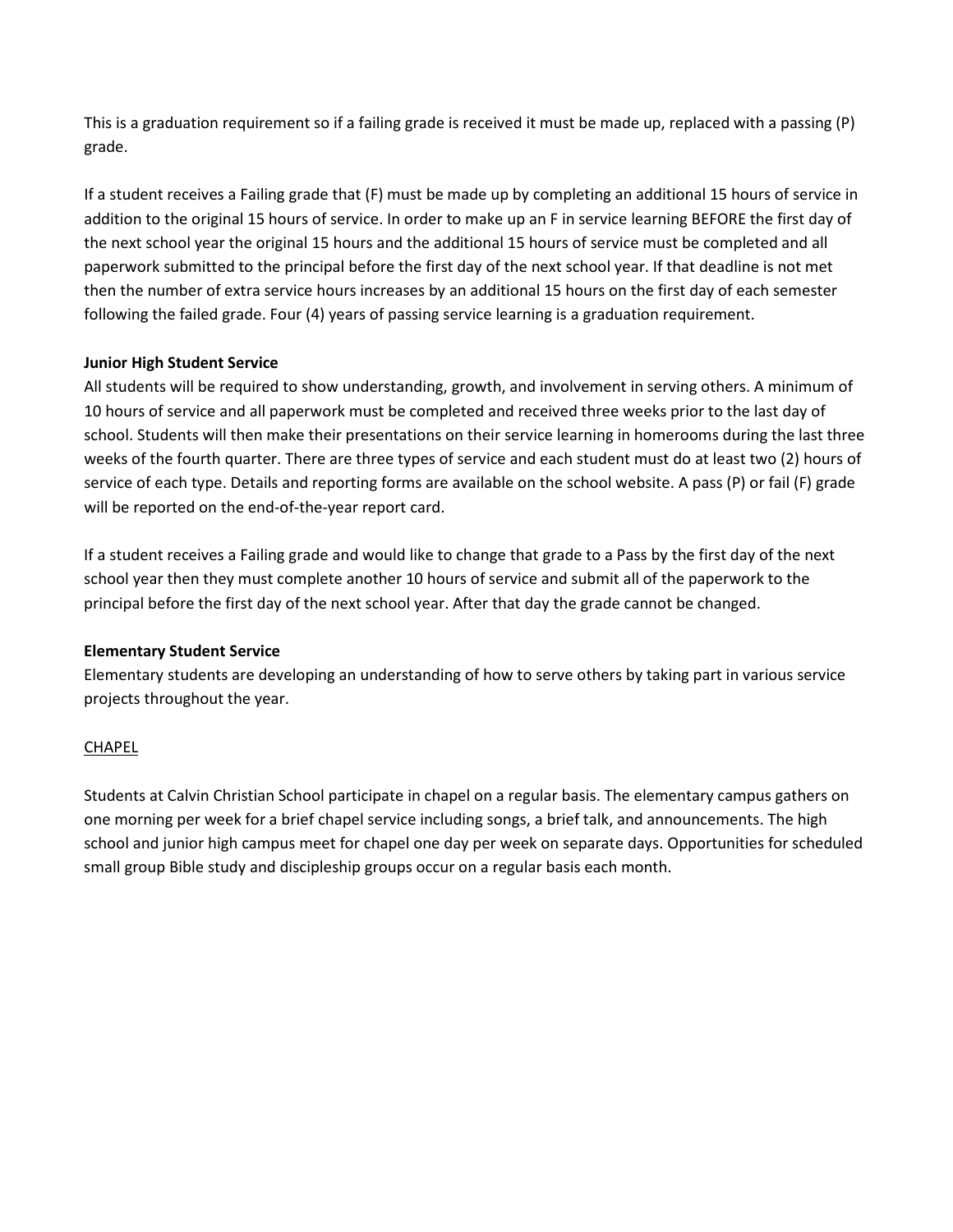# **SECTION 4: SCHOOLWIDE LEARNING OUTCOMES**

Core Beliefs: Our purpose is to teach the whole child from a biblical worldview, founded in the Reformation. Our strong core curriculum forms the foundation for student learning. Students and staff are expected to meet high standards and to be active in the learning process.

Students are encouraged to acquire knowledge, seek truth and apply what they learn to every area of their lives. Our goal is to prepare students to become independent learners with the necessary skills and motivation for lifelong learning and service.

With that said, Calvin Christian School Students are expected to demonstrate growth in these fire areas:

# Capacity for Life-Long Learning

Students develop skills that enable them to be lifelong learners, exploring God's calling for their lives and enhancing a life of Christian service.

# Christian Citizenship

- Students demonstrate Christ-like behavior.
- Students engage in service-learning activities.
- Students recognize the importance of responsible Christian stewardship on property, abilities and time.
- Students understand themselves as a part of a culturally diverse world.

# Cognitive Growth

- Students acquire a comprehensive, organized body of knowledge.
- Students become critical thinkers who:
	- comprehend and evaluate information
	- solve problems
	- draw conclusions supported by evidence
	- apply and communicate what they learn.
- Students evaluate what they learn according to God's revelation.

# Communication

- Students will read, write, speak, and listen reflectively and critically.
- Students effectively communicate their knowledge.
- Students clearly articulate a point of view.
- Students engage in significant dialogue with peers and adults.
- Students interact collaboratively with other students to reach a common goal.
- Students communicate in a Christ-like manner.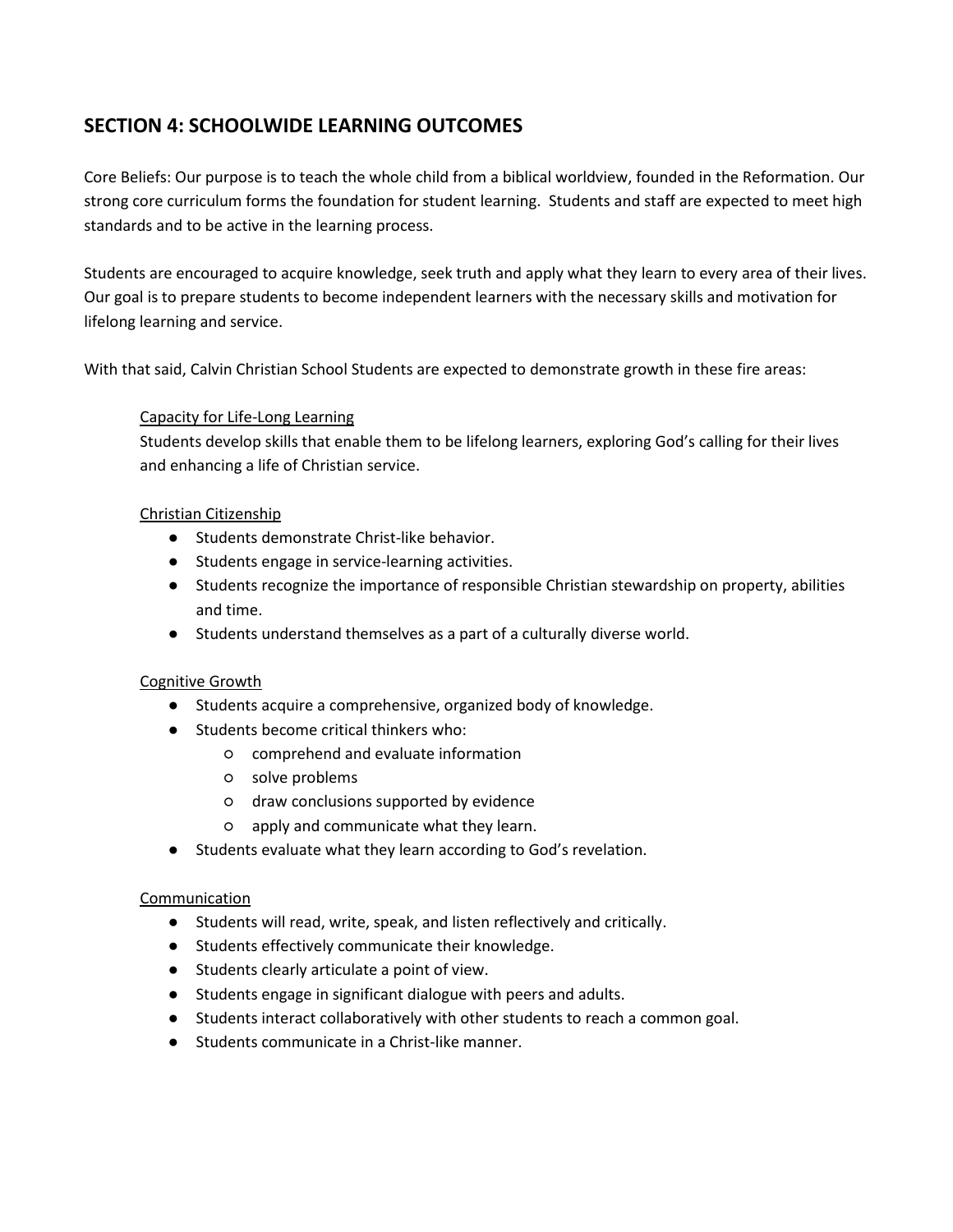# **Creativity**

- Students understand that creative expression is a gift from God that should be used to glorify Him.
- Students cultivate creativity in communication, the fine arts, and problem solving that encourages others and honors God in all ways.
- Students demonstrate original thinking that reflects God's truth, goodness and beauty.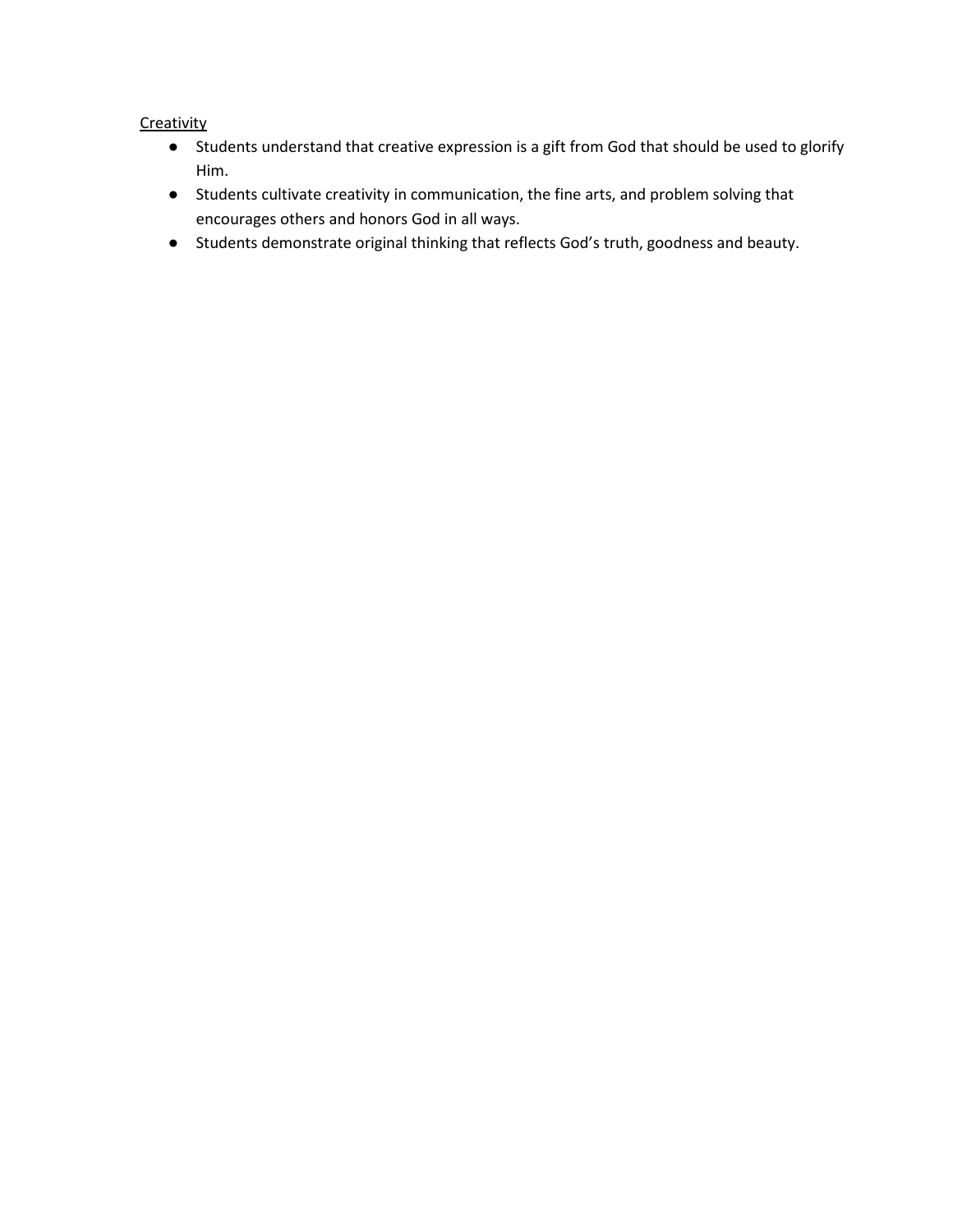# **SECTION 5: MEDICAL & EMERGENCY PROCEDURES**

# **IMMUNIZATIONS**

California state law requires that no student may be admitted to school, even for the first class period, without written evidence of required immunizations signed by a physician. Immunization records will be kept on file at the school office. Medical exemptions are accepted if signed by a M.D. or a D.O.

# EMERGENCY CARDS

An emergency card must be on file for each student. On this card, parents should supply the names and phone numbers of the student's doctor and dentist and inform the school if the student has special medical problems or needs. Parents need to list three friends or relatives who can be contacted in the event of an emergency. On the card, parents may also grant the school permission to dispense Tylenol or aspirin to the student. Without specific written permission, the school will not be able to dispense either. Any allergies should also be noted.

# MEDICATION AT SCHOOL

Necessary medications may be administered by school personnel consistent with legal requirements.

# NUT POLICY

Calvin Christian School recognizes that peanut allergies represent a health and safety hazard, which can have serious consequences for those who have such an allergy. In order to keep students safe from an environment that may be harmful to them because of such an allergy, Calvin Christian School prohibits the use, serving, or selling peanuts, peanut butter or any product containing peanuts or peanut oil by students, staff members, employees, visitors, or guests of Calvin Christian School. For purposes of this policy, "Peanuts" will mean all products that use or contain peanuts or use peanut oils. This peanut prohibition will be in effect 24 hours a day, seven days a week, and will apply to anyone present in the Elementary, Junior High or High School Buildings or grounds.

When the School has been informed of a student's severe allergy to any other type of nut, through a doctor's note, we will work with the student's family to take further steps to assure the safest environment possible. Where the School is able to, the School will follow the recommendations of the student's doctor.

It is the policy of Calvin Christian School to keep an emergency action plan, submitted by a parent/guardian, on file for each student that has a peanut or other nut allergy.

# LICE AND INFECTIOUS DISEASE POLICY

To help parents better identify head lice, it is important to know that head lice are tiny, wingless, parasitic insects that live and feed on blood from your scalp. Nits are yellowish-white and remain firmly attached to the hair until they hatch. Lice are clear when hatched and then develop a reddish-brown color. Though head lice is a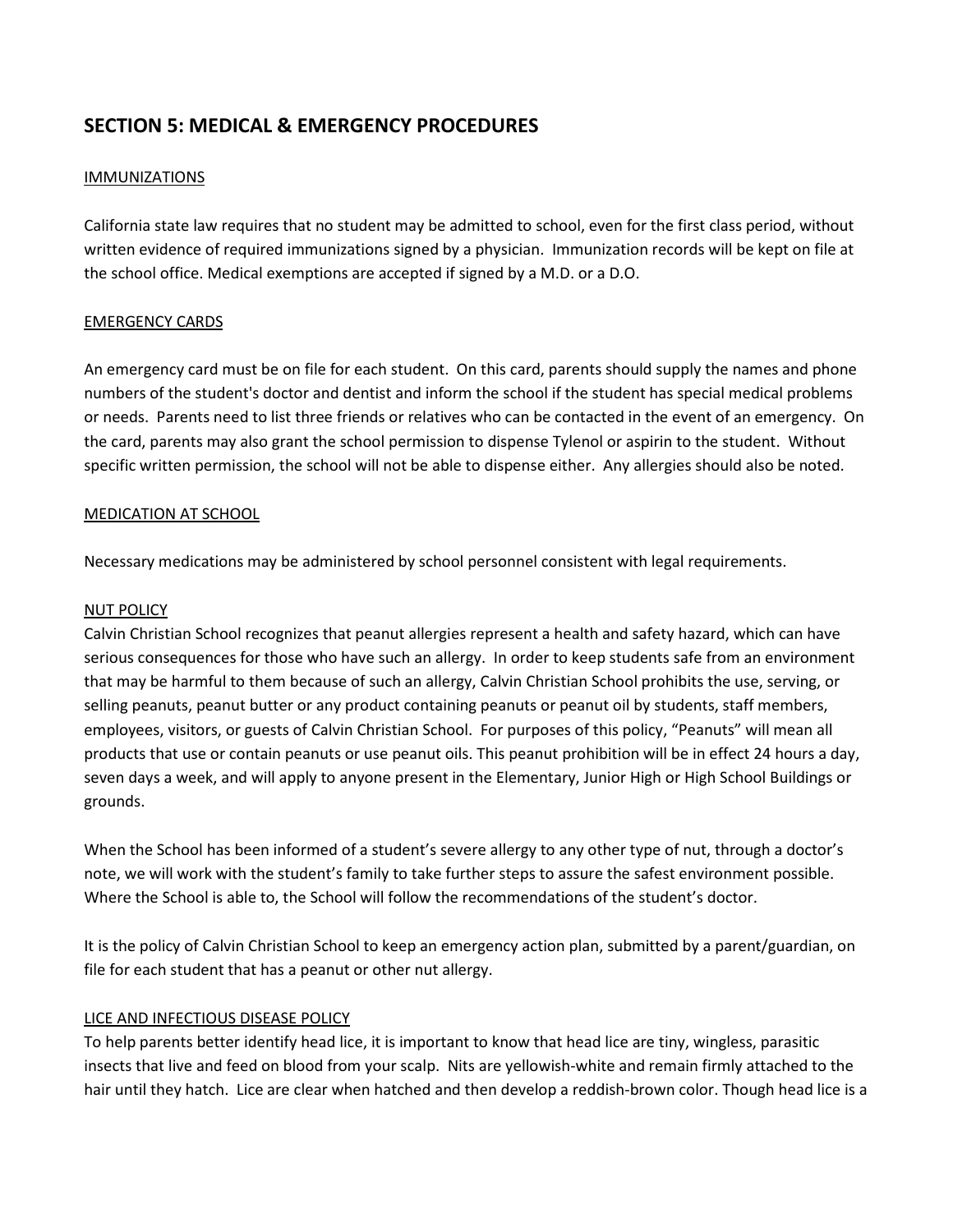nuisance, it has not been shown to spread disease. Personal hygiene or cleanliness in the home or school has nothing to do with getting head lice.

Calvin Christian School, K-12, protocol regarding head lice:

- We will not automatically send a student home that appears to have head lice.
- We will notify the parent if nits are found on a student and will send the student home if live lice are visible and the student would benefit by beginning treatment as soon as possible.
- We will no longer be doing class-wide head checks for lice at school except when deemed necessary by administration.
- We will notify all parents of students from the campus where a suspected case of head lice was discovered (ex: Elementary, Junior High or High School).
- Students must be lice and nit free upon return to school. The student will be checked before attending classes.

Calvin has procedures in place to deal with infectious diseases. You will receive notification from school if a student in your child's class has lice, chicken pox, impetigo, pink eye (conjunctivitis), ringworm, scabies, pertussis (whooping cough) or scarlet fever. Please notify the school if your child is absent due to one of the conditions listed.

# MEDICAL EXCUSES

When necessary, students may be excused from selected activities for medical reasons. A note from a parent is enough for a period not to exceed three days. Longer or repeated periods of non-participation will require a doctor's statement. In such cases, appropriate alternate assignments may be given.

# **SCHOOL INSURANCE**

All students who participate in extracurricular activities should have health and accident insurance. The school will provide supplemental health insurance for all students for activities that take place at school or at a school event.

# CRISIS MANAGEMENT PLAN

Plans on how to deal with earthquakes, fires and lock-down situations have been established at Calvin. A Crisis Management Plan is in place, and a Crisis Management Team has been assembled to carry out the plan and communicate information to parents as needed. The plans and procedures will be reviewed with the staff and students throughout the school year. In addition, the staff and students will participate in earthquake, fire, and lock-down drills to prepare for an actual event.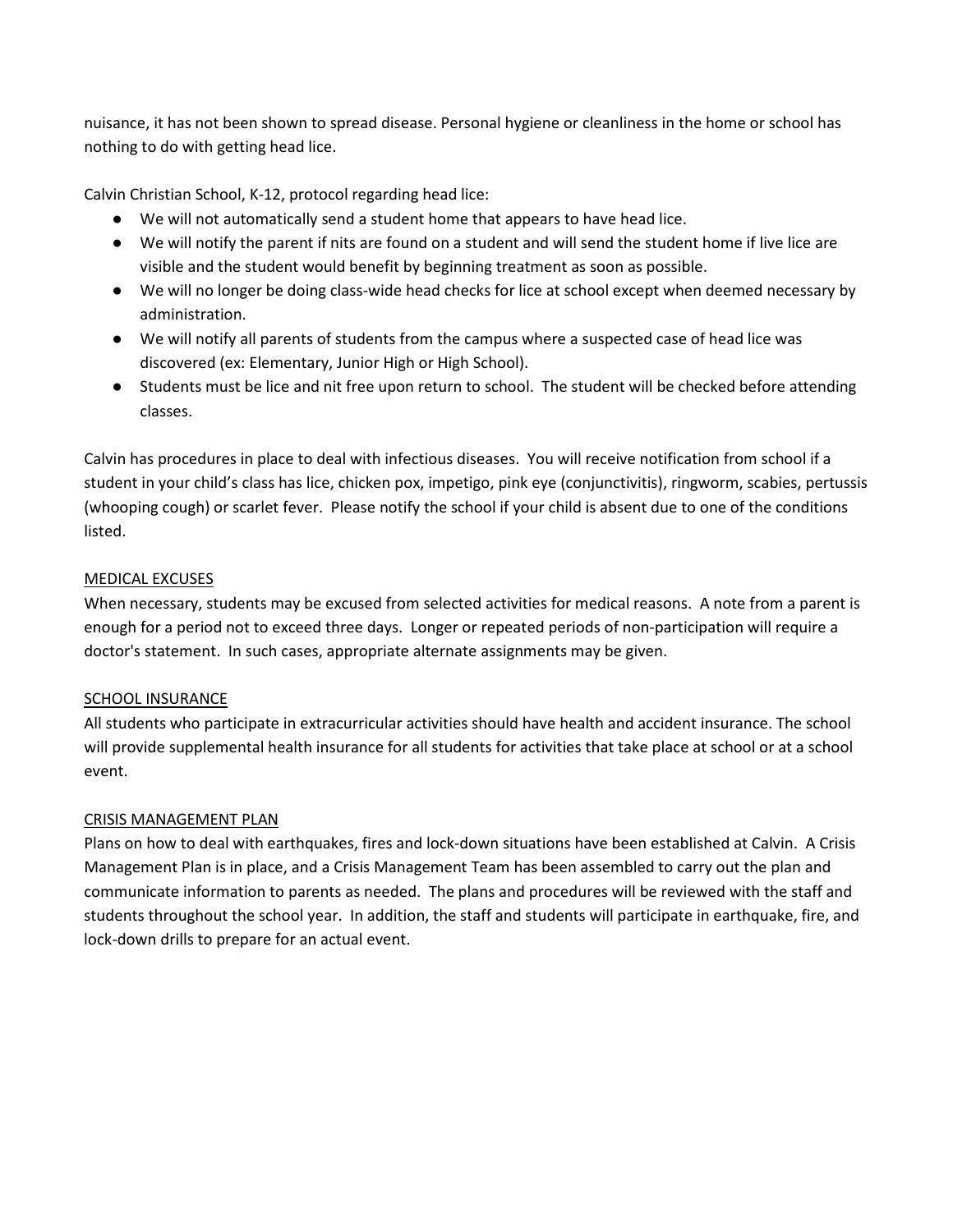# EMERGENCY DRILLS

Students will be evacuated from the buildings when it is safe. Fire drill routes will be used. In a serious earthquake disaster, the students will be kept at school until parents check them out through the office.

Fire drill procedures are practiced at the start of school and reviewed throughout the year. Every room is supplied with a fire extinguisher and exit maps are posted near the exit doors of the room.

Lock-down and active threat procedures are practiced and reviewed throughout the year. All students are secured inside locked rooms during the drill and communication is maintained with the office.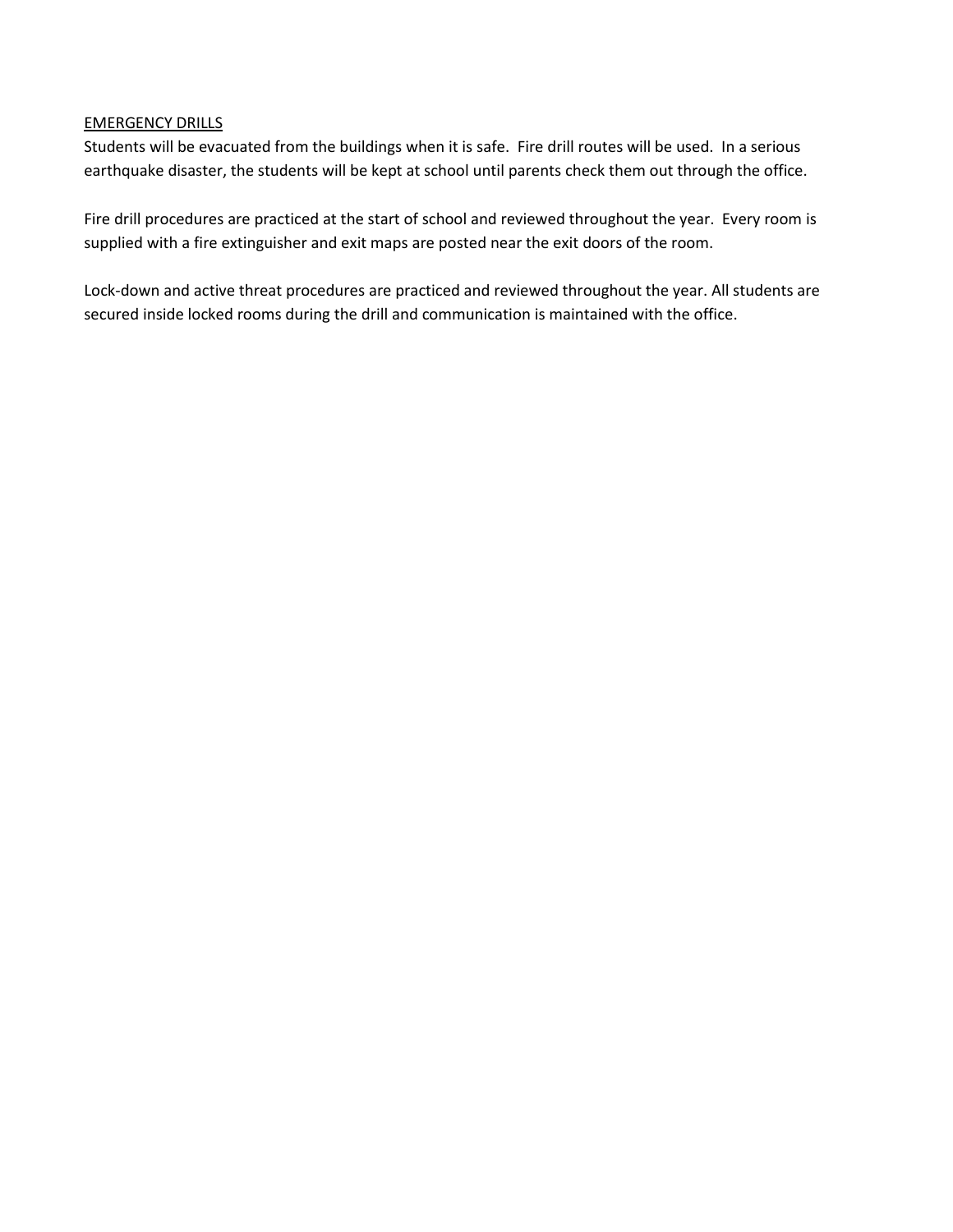# **SECTION 6: EXTENDED CARE**

The school offers Extended Care for students enrolled in CCS's Elementary and Junior High school, Monday through Friday. Extended Care is a drop-in program. Students do not need to be preregistered. A parent may call the office to inform their student that they need to attend Extended Care if needed. Calvin Christian School does not provide Extended Care on holidays or teacher-in-service days. Afternoon Extended Care is NOT available on noon-dismissal days.

If a junior high student will be attending a CCS sponsored activity after school and will require Extended Care after the activity, special arrangements should be made with the Junior High Extended Care supervisor. Please call the main office during business hours to notify your student or the JH Extended Care office after 4:00pm at 760-705-1220.

AM Extended Care Kindergarten - 8th grade 6:30-7:45 a.m.

PM Extended Care Kindergarten - 5th grade 2:50-6:00 p.m. Junior High (grades 6-8) 3:15-6:00 p.m.

# *\* There is a \$1.00 per minute charge when a student is picked up after 6:00 p.m.*

Morning Extended Care and Afternoon Elementary Extended Care - 760-705-1489 Junior High Afternoon Extended Care - 760-705-1220

Parents must sign their children in and out of Extended Care. Students can only be checked out to adults listed on the Emergency Card unless the Extended Care supervisor receives verbal consent from an authorized parent or guardian. Only adults (18 years and older) can pick up, unless prior written instructions are given by parents.

For elementary students, if he/she is not picked up before the 3:00 bell, they will be sent to Extended Care. All Junior High students not picked up by 3:15 will be sent to Extended Care.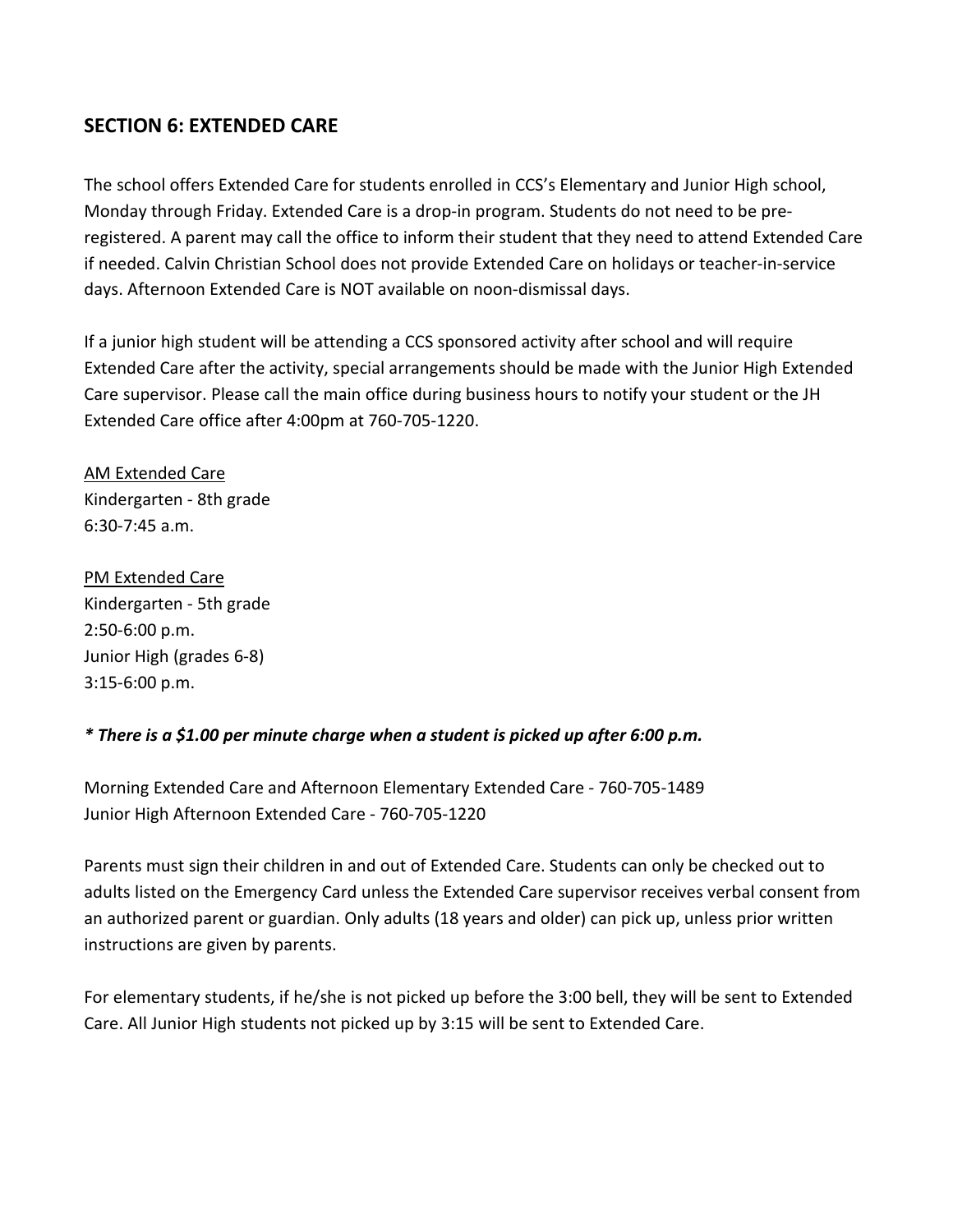# **Rules**

All school rules are applicable when students are in Extended Care. Here is a short list of general rules:

- Student language and conversations will be appropriate.
- Vulgar or blasphemous language will not be tolerated.
- There will be no physical contact made with another student.
- Students will treat each other with kindness and respect.
- Students will be respectful to supervisors and other adults.
- Stealing is not tolerated.

# **Discipline**

All school procedures regarding discipline and behavior, including use of electronics and phones, are applicable for Extended Care. See Section 8 below for more details.

# **Billing**

Families will be billed at the end of each month during the school year.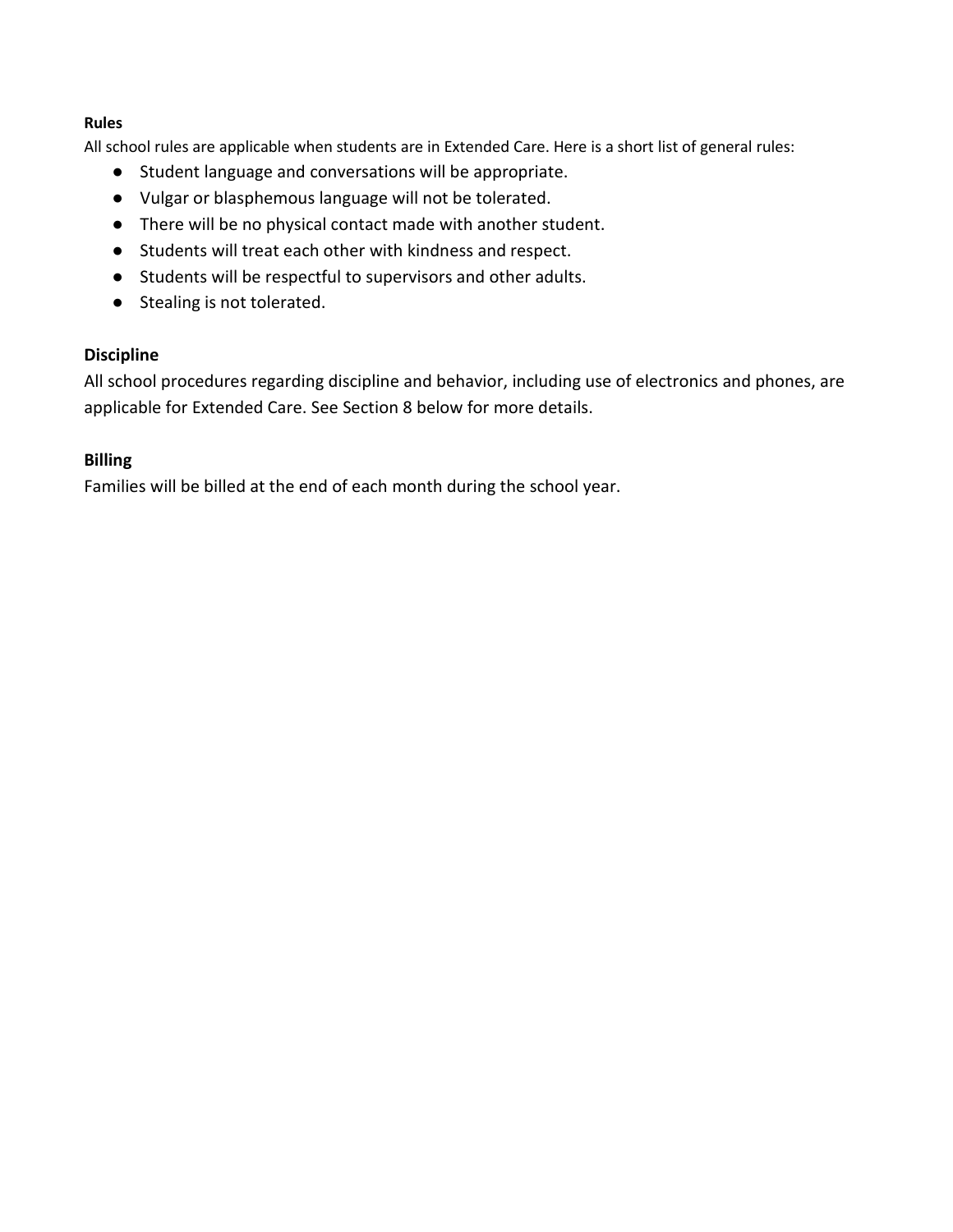# **SECTION 7: BEHAVIOR, CONDUCT, AND DISCIPLINE**

# GENERAL PROCEDURES FOR POLICIES REGARDING SERIOUS PUBLIC SINS

Christian Schools are institutions for sinners, redeemed, but nevertheless sinners. Policies regarding certain public serious indiscretions such as, but not limited to, premarital sexual activity, alcohol and drug use, and others need to be addressed. The policies and administration of the policies should reflect discipline and love. The admission of indiscretion by the guilty party and the effect on the rest of the student body should be considered when decisions are made regarding continued attendance and conditions for that attendance.

Even though a student has sinned, it is preferable that the student should be in school to benefit from a sound Christian academic program provided by caring Christian adults. Students should not be deprived of a Christian education only because of their sin. A young person who has seriously erred will need the support, compassion, and the wisdom of the Christian community. In addition to helping young people recognize behavior as sinful, confessing that sin, and accepting God's forgiveness, we should give support and guidance as decisions concerning the future are made and perhaps the lives of others are affected.

Students may not be able to continue in school. To be considered for continued attendance they must acknowledge their sin. In all situations the school will strive to avoid the perception that the sin is acceptable. If the student remains in school, the role of the student in activities needs to be examined carefully. Restrictions may be made to impress upon the student that the direction of his or her life has changed. Adult decisions that require much thought, counseling, and prayer are necessary. The school may need to limit activities in order to direct student time and attention to these decisions and responsibilities rather than in extra-curricular activities.

If expulsion takes place, it will be because the school, working with church and home, has made a difficult decision that it is best for the student body and perhaps even the student involved. In all recommendations of expulsion, the school will carefully consider its decision in the light of Biblical guidelines. The main goal is to restore or establish a proper relationship with Jesus Christ.

# SUBSTANCE ABUSE POLICY

Calvin Christian School is interested in promoting values and behaviors that are consistent with a Christian lifestyle. Any student in possession of, under the influence of, using or contributing to the use of non-prescribed drugs (including tobacco and alcohol) or drug paraphernalia, controlled substances or hallucinogens at school or any function in which Calvin Christian is involved shall be subject to school discipline. Any violation of the Substance Abuse Policy shall be reported to the administration. Discipline procedures for a violation of the Substance Abuse Policy are as follows:

Upon suspicion of use:

- 1. The parent will be contacted and involved.
- 2. In certain situations, the student may be reported to the police.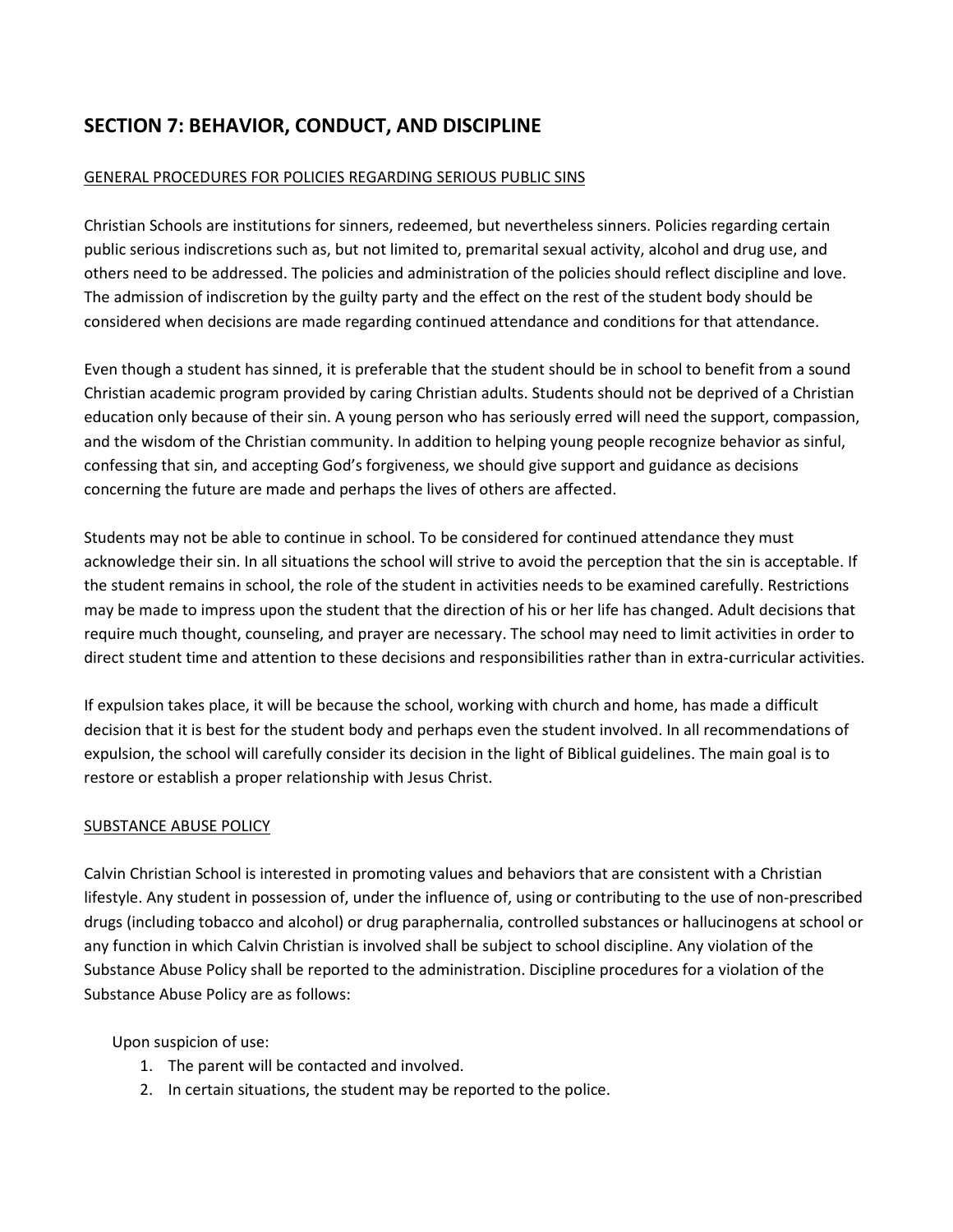3. The administration has the right to require the suspected student to take a drug test at the expense of the parent. Repeated tests may be required. Test results must be forwarded to administration.

# 1st Offense:

- 1. The parent will be contacted, and an immediate conference will take place. An immediate
- 2. 1-5 day suspension (or as befits the offense) will be made.
- 3. One or more faults will be assigned.
- 4. Church authorities will be involved when appropriate.
- 5. Police will be involved when appropriate or when required by California law.
- 6. The student's status and participation in co-curricular activities will be determined in conjunction with the family, administration and counselor and will be consistent with other school policies. Discipline may include the possibility of exclusion from school sponsored events such as student council events, Christmas Dinner, Junior-Senior Banquet, Senior Trip, Grad Nite and the graduation ceremony.
- 7. Students may be required to obtain testing and qualified counseling at the expense of the parent until such time as determined by both parent and administration to be enough.
- 8. Selling, providing, transferring, arranging or negotiating any sale, provision or transfer of any illegal substance will be considered more serious offenses.
- 9. A recommendation for permanent expulsion can be made at any time.

# 2nd Offense:

The administration will bring a recommendation to the Board regarding further attendance. This recommendation can include repeating previous steps listed under the 1st offense or stricter recommendations.

# PERIODIC CANINE CAMPUS SEARCHES

Calvin Christian does reserve the right for the school to search all vehicles, lockers, backpacks, purses, duffle bags, and persons for tobacco, alcohol, drugs, and contraband of all types when on campus or in conjunction with a school sponsored activity, including the use of professionally trained enforcement dogs. The goal of this policy is not to "catch" students doing wrong, but rather to discourage tobacco, alcohol, and drugs from being on campus thus making them less available. If anything is found by a detection dog, we will deal with it according to the discipline guidelines in the parent and student handbook.

# UNPLANNED PREGNANCY POLICY

Both student fathers and student mothers may be considered for continued education at Calvin Christian. The following policy and procedures extend to those who choose to get married or decide not to get married. Abortion is not considered a Biblical option.

1. When the school becomes aware of a pregnancy the administration will meet with the student(s) and student's parents. Students will be given assistance, when appropriate, in informing parents.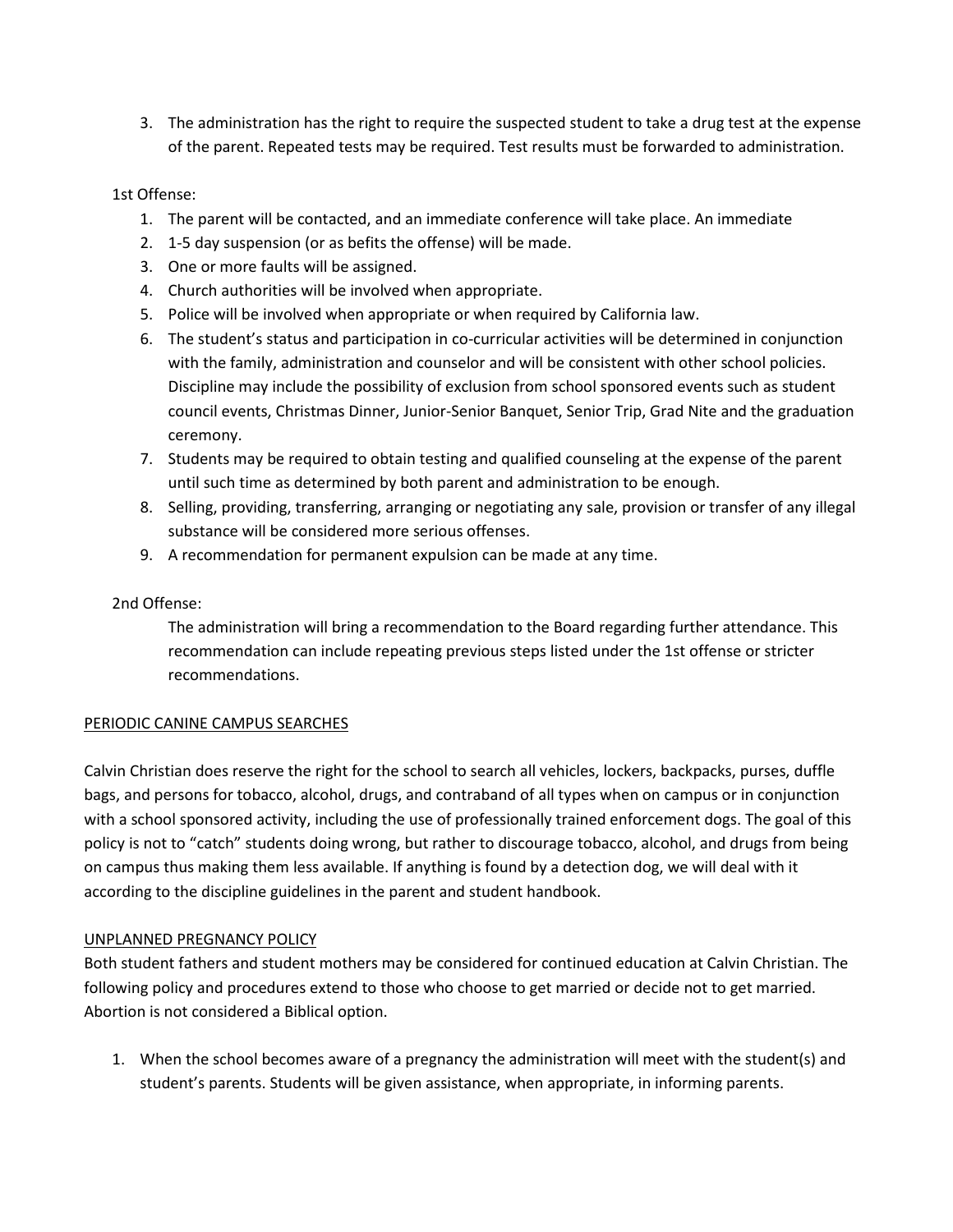- 2. In the conference with the student and his/her parent(s) the discussion will include but not be limited to the following:
	- a. The recognition and confession of sin by the student(s) and parents.
	- b. The goals of the student(s) and parents and their commitment to school policy and procedure.
	- c. The attitude of student(s) and parents.
	- d. The attitude of the student(s) to the student body and student body response.
- 3. The administration may contact the student's pastor to discuss the spiritual condition of the student and parent and to form a cooperative plan for reconciliation and healing.
- 4. After the conference the administration will assess the student's recognition of sin, commitment to a restored life, cooperation with the educational goals of Calvin and the administration. After consultation with appropriate school officials, the administration will make a recommendation regarding further attendance to the School Board.
- 5. Recommendations regarding further attendance will include the following:
	- a. Student's participation in co-curricular and other school activities. Students may appeal to the administration for resumed involvement in activities after the birth of the child.
	- b. Requirements for counseling.
	- c. Length of attendance at Calvin Christian.
	- d. Requirement that student fathers and mothers must meet all academic requirements in order to graduate or receive credit.

# OFF CAMPUS BEHAVIOR POLICY

Calvin Christian School reserves the right to administer appropriate disciplinary measures for severe misbehavior of students which occurs off campus. This includes activity which may or may not be school related.

# EMPLOYEE AND STUDENT DIGNITY

Calvin Christian School intends to provide its employees and students with an environment that is free of offensive kinds of behavior. Conduct, whether intentional or unintentional, that subjects another person to unwanted attention, comments or actions because of race, national origin, age, sex, physical characteristics or disability, and that violates the person and scriptural principles is not permitted.

Calvin Christian School does not condone or allow harassment of others by employees, supervisors, students or other persons who may be present in our facilities. Any person who believes he or she has been subjected to harassment should report it immediately to an appropriate superior. Students may report to a teacher, counselor or administrator. Employees may report to any building administrator. Each report will be given serious consideration and investigated thoroughly. Appropriate action will be taken to eliminate such harassment. All reports of harassment and subsequent investigations will be handled discreetly to avoid embarrassment of the person making the report.

Any person who is determined to have violated this policy will be subject to corrective action and discipline, including the possibility of termination (for employees) or expulsion (for students).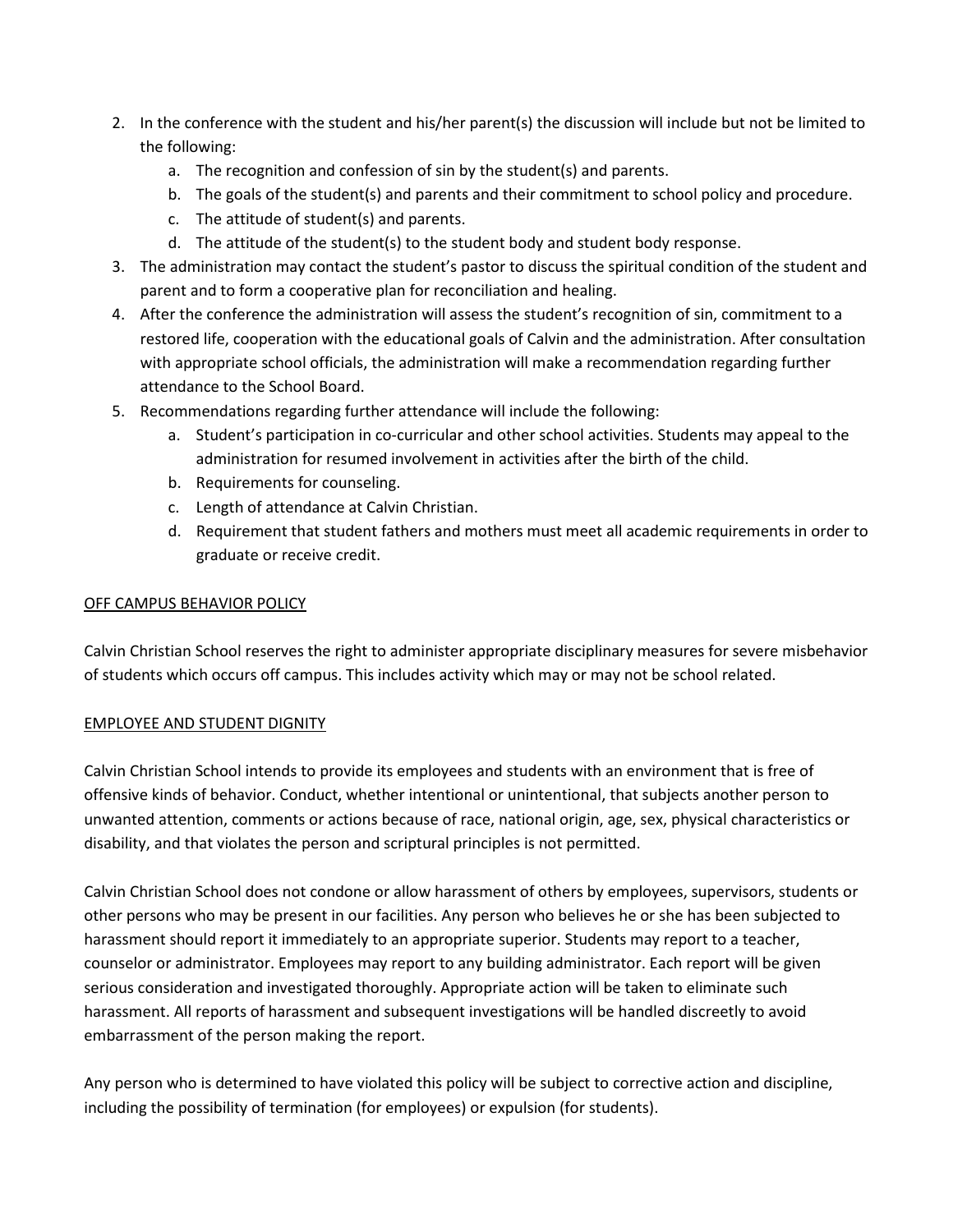The following guidelines help define what is appropriate behavior. The following acts are judged by Calvin Christian as being inappropriate:

- 1. Using vulgar, profane, belittling, snide, or intimidating language to students or teachers in their hearing.
- 2. Making sexual innuendo to students or dressing in ways that might readily be construed as sexually provocative to students.
- 3. Teachers meeting a student at a location in school or outside of school that is not easily observed by another adult.
- 4. Teachers touching a student in a place or in a lingering manner that could readily be interpreted as a sexual advance.
- 5. Students making unwanted sexual advances.
- 6. Grabbing, pushing, slapping, poking, or physically touching a student in a manner that could be readily construed as violent and motivated by anger.
- 7. Teachers being in a car alone with a student without the expressed consent of the student's parents.
- 8. Teachers using controlled substances illegally or inappropriately when involved in a student activity.
- 9. Behaving in a way that does not respect another's bearing of God's image.

#### REPORTING OF CHILD ABUSE

Calvin Christian School will follow state guidelines in reporting any suspicions of child abuse to the appropriate authorities. Any student who feels that he/she is being abused should report the situation to a teacher, counselor or principal. All reports will be investigated by school or government authorities and appropriate steps will be taken.

# ATTENDANCE

The Elementary School day runs from 8:05 a.m. – 2:50 p.m. Regular attendance is vitally important for a successful school experience. Absences should be avoided if possible. Absences will be recorded on the permanent record. Calvin Christian School allows students a maximum of 15 absences per semester. A letter will be sent home when a student reaches 9 absences. Students arriving on campus between 8:10 a.m. and 9:00 a.m. will be marked tardy. Students arriving after that time will be marked either a half or full day absent. Promptness to class is very important. Students are to be in their seats and ready to work when the bell sounds. Tardies will be assessed for being late for school.

# **Elementary School:**

Students arriving on campus between 8:10 a.m. and 9:00 a.m. will be marked tardy. Students arriving after that time will be marked a half or full day absent. A letter will be sent home when a student reaches 9 tardies in a semester. Tardies will be recorded on the student's permanent record.

# **Junior High and High School:**

Students receiving three unexcused tardies will be given a discipline hour.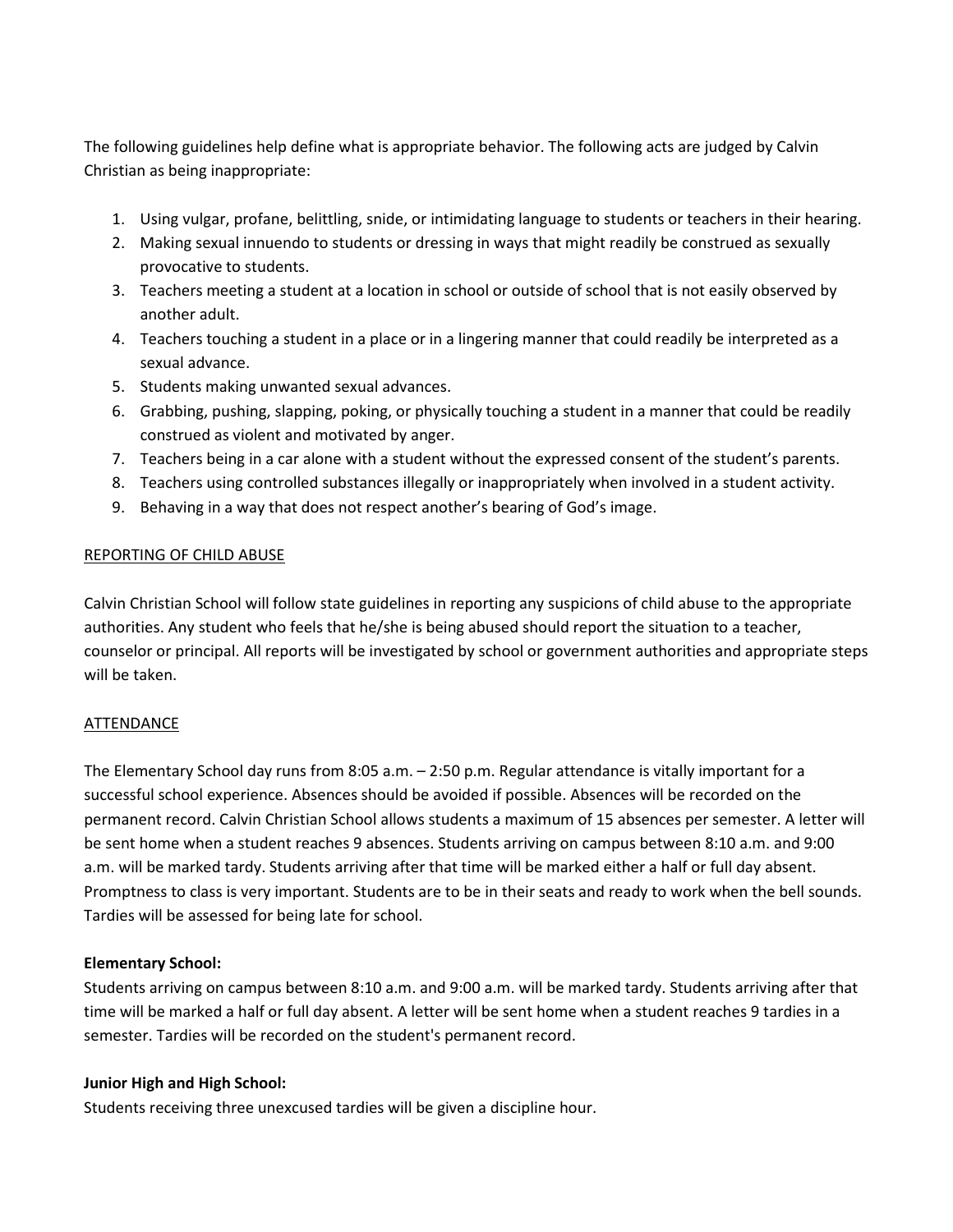# EXCUSED ABSENCES

# **Elementary School:**

When a student is ill, the parent should notify the school office by phone on the morning of the student's absence. The parent may request that the student's assignments be sent to the office for pickup or that they be sent home with a relative or friend. Teachers will make every effort to get the student's homework ready. Because of time pressures, they may not be able to do so for a student absent only one day. Students will be expected to make up for any missed work as soon as possible. Teachers who have specific guidelines for making up work will convey them to their individual classes.

# **Junior High and High School:**

Steps to follow when absent or arriving late:

- 1. A parent must call school before 9:00 a.m. on the day of the student's absence or late arrival.
- 2. If a student is tardy, he/she must stop at the office for an admit slip before going to class.
- 3. When absent for an appointment a parent should notify the school at least a day in advance
- 4. whenever possible

# **Rules for making up assignments:**

- 1. If a student is sick for more than one day, a parent may call the office to ask for assignments. Teachers will have assignments in the office by 3:30 p.m.
- 2. Parents and students are responsible to see that all missed assignments are completed in a timely manner. Students are allowed one additional day for each day missed due to sickness to complete assignments.
- 3. Students are expected to complete all of their assignments on time. If an assignment is not complete or is done poorly, he/she will be assigned to a Friday homework hour from 3:00 - 4:00 p.m.

# **Prearranged Absences:**

An arranged absence will be permitted with parental consent and with prior consent of the principal. Approval for a prearranged absence needs to be given well in advance. The following guidelines should be observed:

- 1. Avoid any unnecessary absences from school. Students miss a great deal when absent from classroom instructional time. Even the best students cannot make up work on their own when they did not have the benefit of classroom instruction, especially if they miss a test or the introduction to a unit.
- 2. Parents should endeavor to confine trips and vacations to school vacation days.
- 3. Parents are responsible along with their child to see that homework is completed without delay upon return to school.
- 4. The teacher(s) will cooperate as much as possible in assigning the student advance work. However, this is not always possible, as some work cannot be prepared in advance. Also, teachers cannot always gauge the exact speed of progress a class will make in covering material. Make- up work takes longer to correct, so feedback to the student on those assignments may be delayed.
- 5. In some cases, teachers may find it best to give the student special assignments.
- 6. The student may not receive credit for assignments that are not completed by the due date.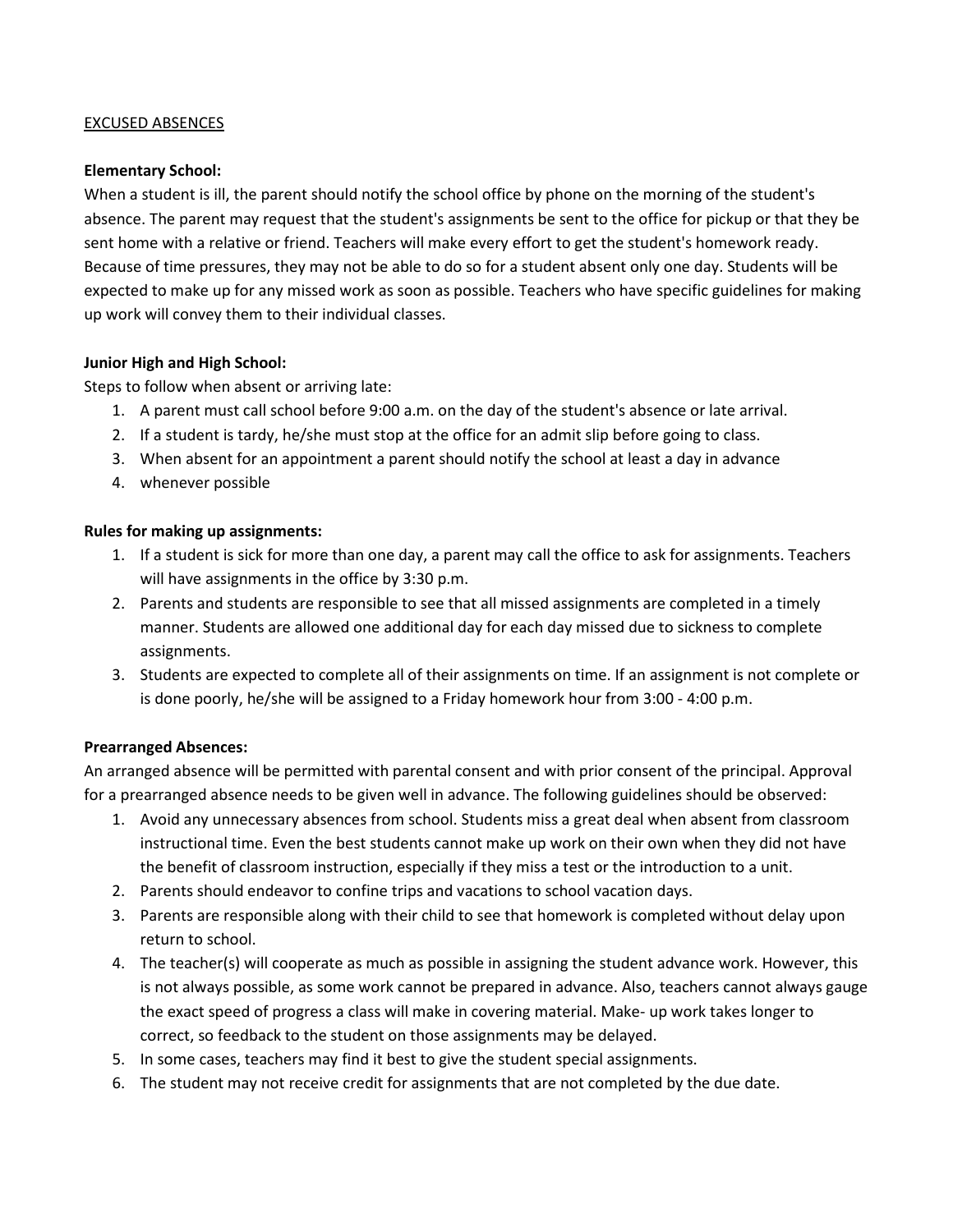# **Unexcused Absences:**

Penalties for unexcused absences can include any or all of the following:

- 1. An "F" grade will be given for all work missed during unexcused absences, but the work must be made up for the information.
- 2. Discipline hours will be assigned for unexcused absences.
- 3. Faults may be assigned.

In Junior High, first period tardies constitute a special situation. In order to establish good morning habits only 6 delayed arrivals per semester can be excused by an acceptable note of explanation from a parent or phone call that must be received that morning. After six first-period tardies, each subsequent tardy will be assessed, regardless of the reason. A discipline hour will be given for every three unexcused tardies per semester.

# DRESS CODE POLICY

The students at Calvin Christian School are a witness to our community, so their dress and appearance should reflect their Christian lifestyles. The purpose of the dress code at Calvin Christian School is to set boundaries where students have the freedom to express their individuality while maintaining modesty and proper standards for a Christian learning environment and honoring and reflecting the image of Christ. Extremes in dress or grooming are not acceptable when they are perceived as challenges to accepted standards, draw undue attention to the individual, or distract from education.

The school relies on parental judgment in most decisions of dress and asks parents to guide their students to make neat and discrete choices.

We require the following:

- All clothing must be appropriate clean, in good repair (not torn, tattered or with holes, etc.), modest, not distracting.
- Hair must be neat, well-groomed and moderate.
- Accessories (including backpacks and binders) should reflect the same principles as clothing.
- NO FLIP FLOPS. Shoes, or sandals (with a heel strap) must be worn at all times.

The following guidelines are not an exhaustive list but should help further define the above standards:

- 1. Dresses, skirts, and shorts must be modest in length longer than extended fingertips. Shorts must be worn under dresses and skirts. [Here's a good test: place arms at your side and the hem must extend beyond the longest fingertip.]
- 2. All shorts must be of modest length; students in junior high and high school must have at least an inseam of 4 inches.
- 3. The following examples are considered inappropriate:
	- Swimwear, pajamas, frayed or cut-off clothing
	- Clothing which promotes questionable products, activities, lifestyles, or musical groups
	- For boys: tank tops, sleeveless shirts, plain white T-shirts
	- For girls: any skintight clothing not covered with another article of clothing.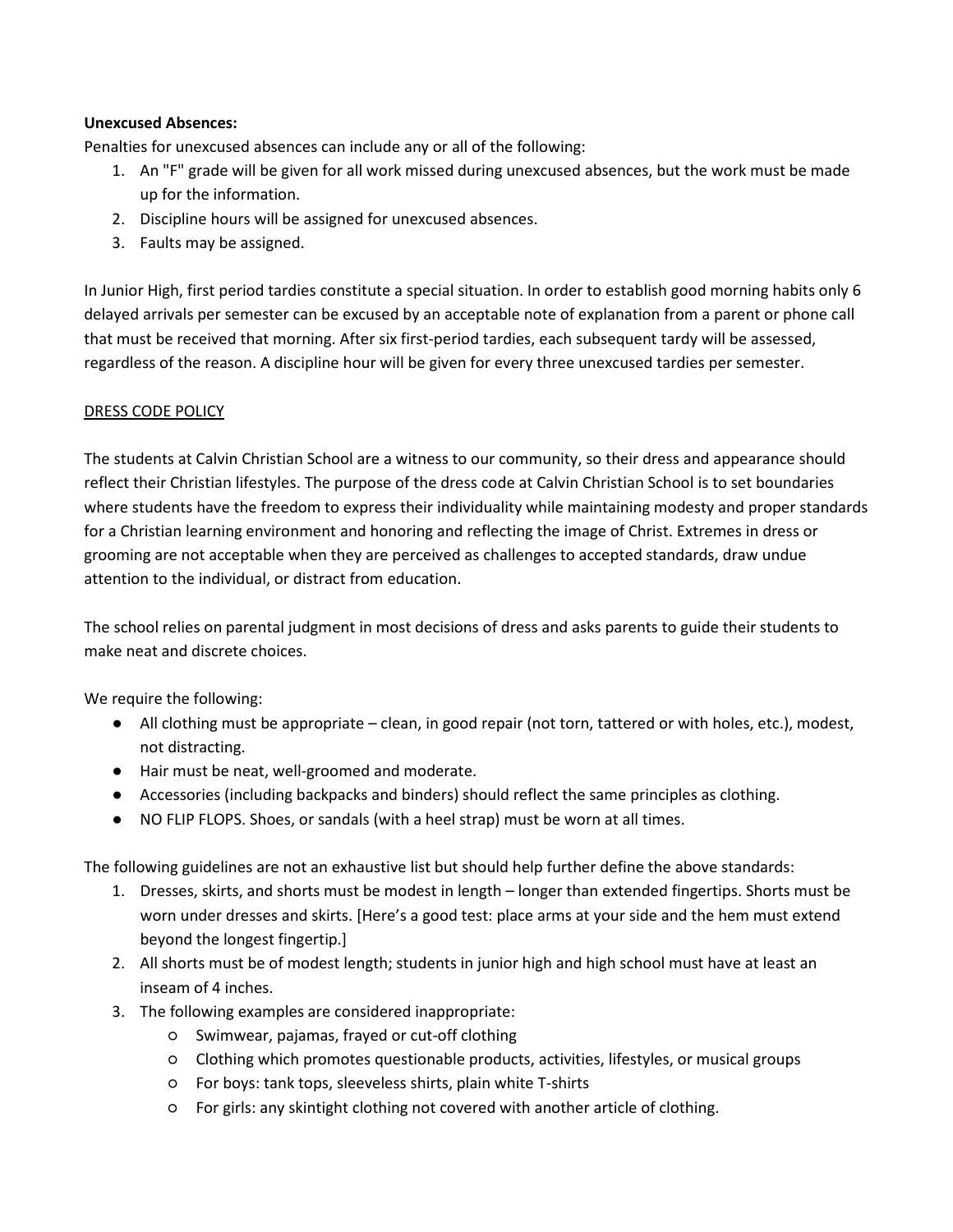- i. Example: Yoga pants and stretch pants
- 4. Hair coloring must be natural in color, style, and application.
- 5. A boy's hair may not be longer than the bottom of the collar nor worn in any hair style that draws undue attention, like a ponytail or mohawk.
- 6. K-10: Boys must be clean-shaven, and sideburns may not extend below ear bottom.
- 7. Undergarments must be worn and may not show. Sports bras included.
- 8. Girls may not show cleavage (standing or sitting) or bare midriff (when standing). Here's a good test: Extend your arms parallel to the floor and make sure you are covered.
- 9. Hats, hoods, or sunglasses may not be worn in the classroom, library, or chapel spaces.
- 10. No visible body piercing or tattoo is acceptable except for modest ear piercing for girls.

Dress code standards apply to all school events, including concerts, sporting activities, and extra-curricular gatherings.

It is the responsibility of students and parents to see to it that the dress code is followed. Teachers will address violations when they observe them or send the student to the administration. In addition to daily observance of the dress code by the faculty there may be random dress code checks throughout the year. The administrator's judgment is final as to what is or is not appropriate.

# **For Junior High and High School:**

When a dress code violation occurs, the student must change into alternative clothing which the office will provide. Offensive clothing will be confiscated for the day and a discipline hour assigned. If a violation occurs during the last two weeks of the fourth quarter, a discipline hour is automatically assigned.

# STUDENT CONDUCT

The items in this section do not necessarily make an exhaustive list. Certain conduct and penalties are outlined in order to establish the tenor of our community and to encourage conduct that is honoring to Jesus Christ.

Discipline at Calvin Christian School is an act of love modeled on Christ's dealing with his disciples. God loves us enough to discipline us. (Psalm 94:12, Proverbs 3:11-12, Hebrews 12:6, Hebrews 10-11). We who are placed in authority over children by God and parents follow the advice found in Proverbs 13:24 and Proverbs 23:13, realizing that we will be called into account for our discipline (Hebrews 13:7) and recognizing the importance of the task. We expect students who attend Calvin Christian with the help and grace of God in Christ to follow the Great Commandment to love God with all their heart and to love others as themselves (Matthew 22:37-39).

We recognize and accept the responsibility to nurture and guide students in their academic, spiritual, and social development. For this reason, we seek:

- to structure classroom learning in such a way that teaches and provides opportunity to practice discipleship.
- to model responsive, responsible discipleship for children.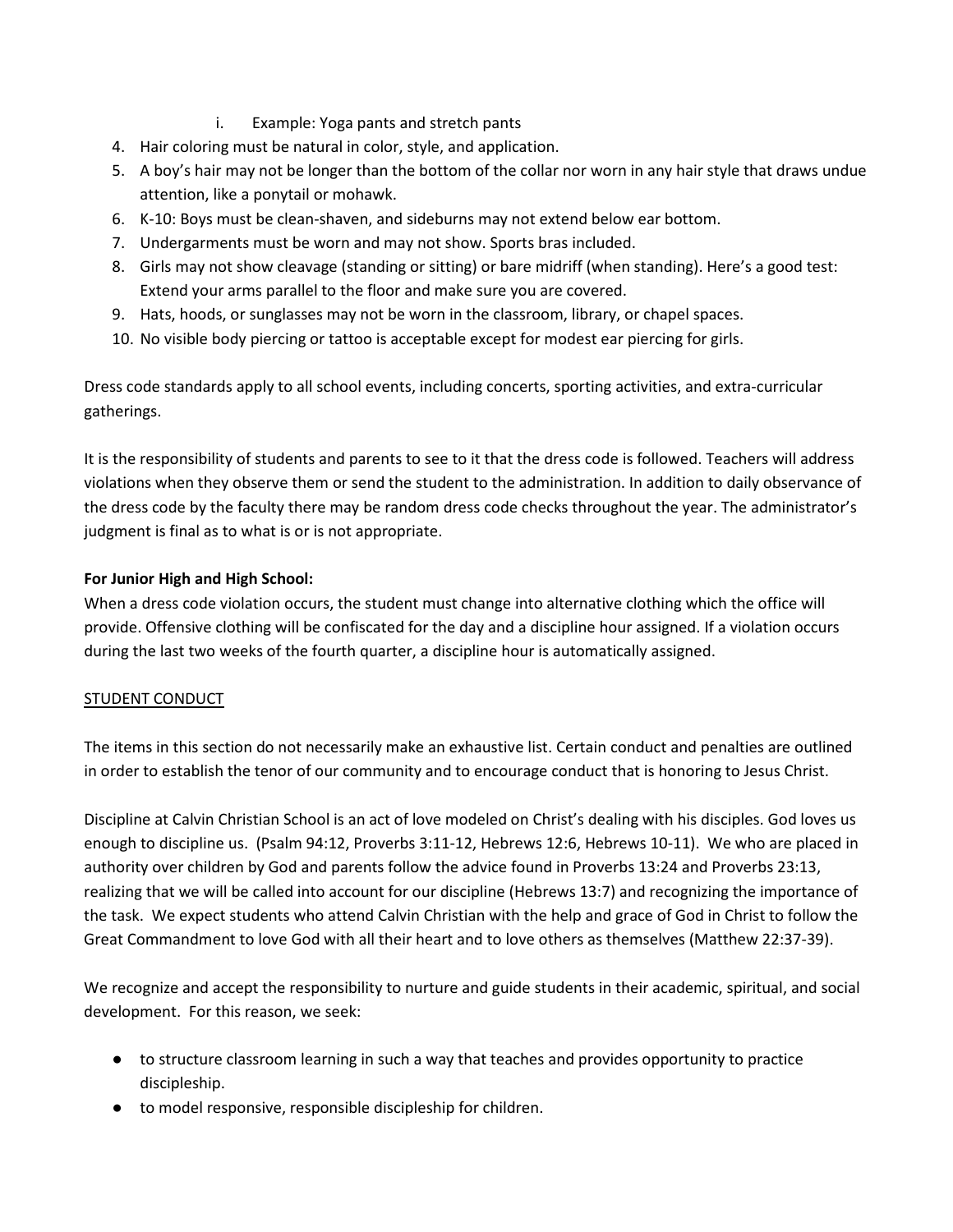- to establish wise expectations and limits that encourage respect for God, others, and his creation; including other students, teachers, learning, time, property and equipment and more.
- to enforce these expectations consistently.
- to deal with infractions of expectations and limits in ways that respect children, that helps them to reflect on what they have done and to participate in making remedy; that uses natural consequences when possible; that ensures the safety of others and the integrity of the learning situation.

# STEPS OF DISCIPLINE

Note: All levels below are under the discretion of school staff (duration, time given, and severity). Please use the steps as guidelines.

Students will be disciplined in a spirit of love, concern, and restoration. It will include counseling and prayer as appropriate. Discipline will be administered as personally and discreetly as possible (Matt 18:15). Parents will be informed by a note, phone call, or e-mail, depending upon the severity of the disciplinary action. At times the parents will be asked to participate in the discipline process.

Teachers at Calvin Christian take responsibility for classroom management and discipline in their classrooms with the support of the principal and in communication with parents. Students are expected to know the specific rules and guidelines established by their teacher and will be expected to abide by them. If it is determined that a student is not responding to the teaching and discipline of the teacher(s), the following steps may be taken (depending on situation, order of discipline may vary):

- 1. Teacher In Class: The teacher deals with the infraction in an appropriate manner. This might include a warning, time-out, removal of privileges, assigning of extra tasks, or other disciplinary actions worked out between the teacher and student(s). Parents will be notified depending upon the severity of the infraction.
- 2. Teacher Involves Principal: In the event that the teacher feels they need more support, the student is sent to the school office. A conference with the principal will occur, and if the circumstances warrant, appropriate disciplinary action will be taken and a student discipline report will be recorded. Parents will be notified.
- 3. Principal Involves Others: When a student continues to be sent to the principal, a conference with the parent(s), teacher, the student, and principal will be scheduled. A plan will be developed in order to help correct the behavior and bring about restoration.

A note on suspension: It may be determined that a suspension is warranted. A suspension, either in-school or at-home, unfortunately results in missed class time and may have a negative effect on grades. However, any and all missed work must be made up and turned in, including the taking of tests, on the day the student returns in order to receive full credit. If extra time is given, the typical late penalties, as determined by the individual teacher, will apply. It is the student's responsibility to find out what work was missed.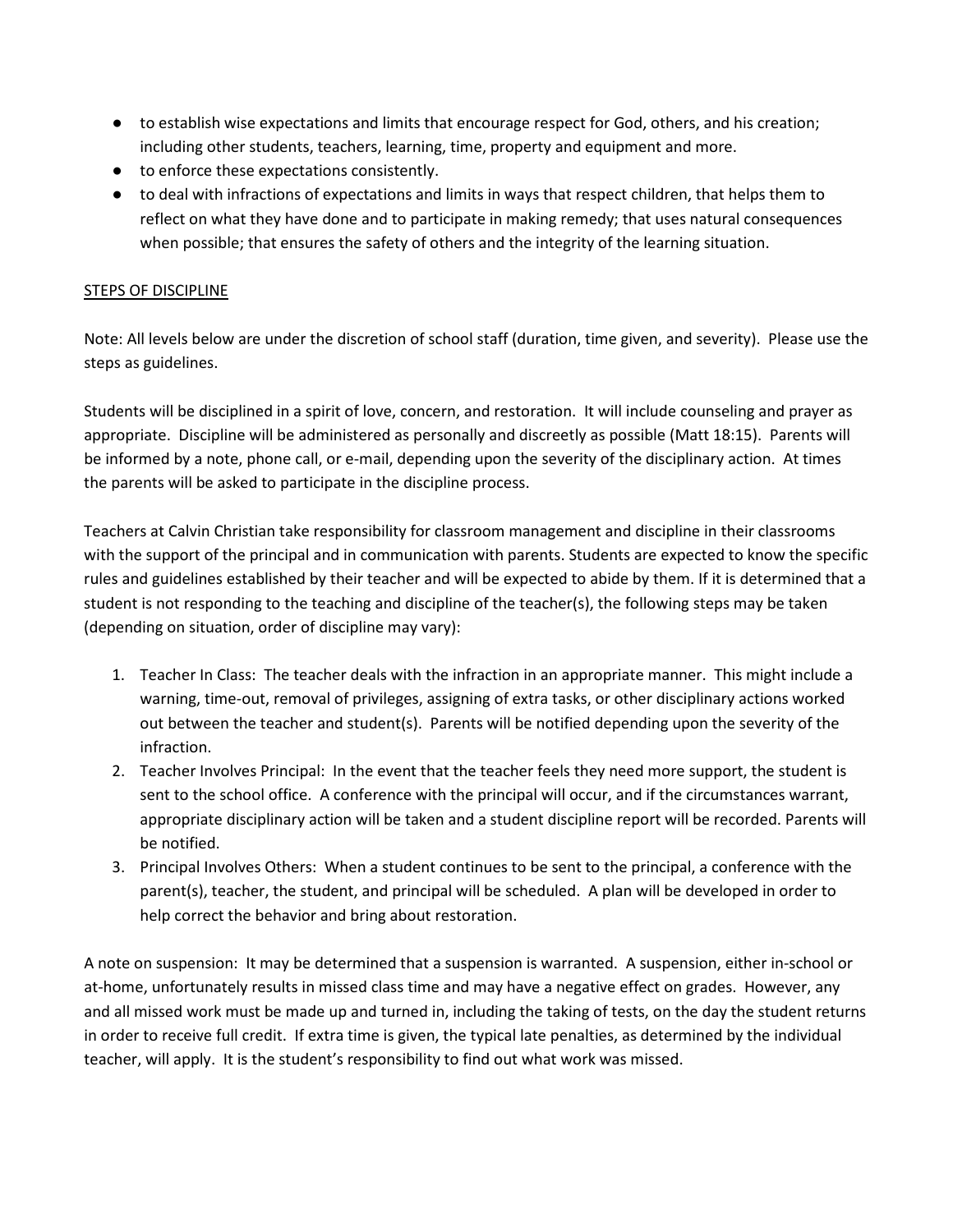The School Board retains the right to re-interview families at any time upon the recommendation of the principal or superintendent. The purpose of this interview is to reconsider the enrollment of the student.

# HIGH SCHOOL AND JUNIOR HIGH DISCIPLINE CODE

The joyful Christian is disciplined. Student life at Calvin Christian School should reflect this. When discipline problems arise, the discipline code provides a way for teachers, parents and administration to work together to solve these problems.

Our discipline code, called the "Fault System," has two parts: discipline hours and faults. All students begin each semester without discipline hours or faults. Classroom misconduct, disrespect and profanity are some examples of behavior that warrants the assignment of a discipline hour. **Three discipline hours equal a fault.** A student may also be given a fault for flagrant disrespect, defacing of school property, cheating, etc. All faults must be approved by the principal.

Discipline hour (DH) is scheduled from 3:00 to 4:00 on Wednesday afternoons. Students serving discipline hours are at the disposal of the teacher in charge, who may employ them in any manner he/she finds suitable or beneficial for the school. **If a student cannot stay for an assigned DH, he/she must present a written notice from his parents or have his/her parents call the principal. Failure to appear without prior notice will result in an additional hour being assigned.** All Discipline Hours must be served each semester before report cards will be given.

The procedures and penalties of each of the faults are as follows:

First Fault: Students will have a conference with the principal. Parents will be notified by the principal.

Second Fault: Parents and students will have a conference with the principal. Students will serve a oneday in-school suspension. One-week suspension of all extracurricular activities.

Third Fault: Parents will be notified by the principal by phone. Students will serve a 3 day in-school suspension. Two-week suspension of all extracurricular activities.

Fourth Fault: Parents will have a conference with the principal. Junior High staff and principal will meet to determine possible recommendations of students being expelled. Suspension of all extracurricular activities if not expelled.

# SUSPENSIONS

A suspension, either in-school or at-home, unfortunately results in missed class time and may have a negative effect on grades. However, any and all missed work must be made up and turned in, including the taking of tests, on the day the student returns in order to receive full credit. If extra time is needed then the typical late penalties, as determined by the individual teacher will apply, unless special arrangements are made by the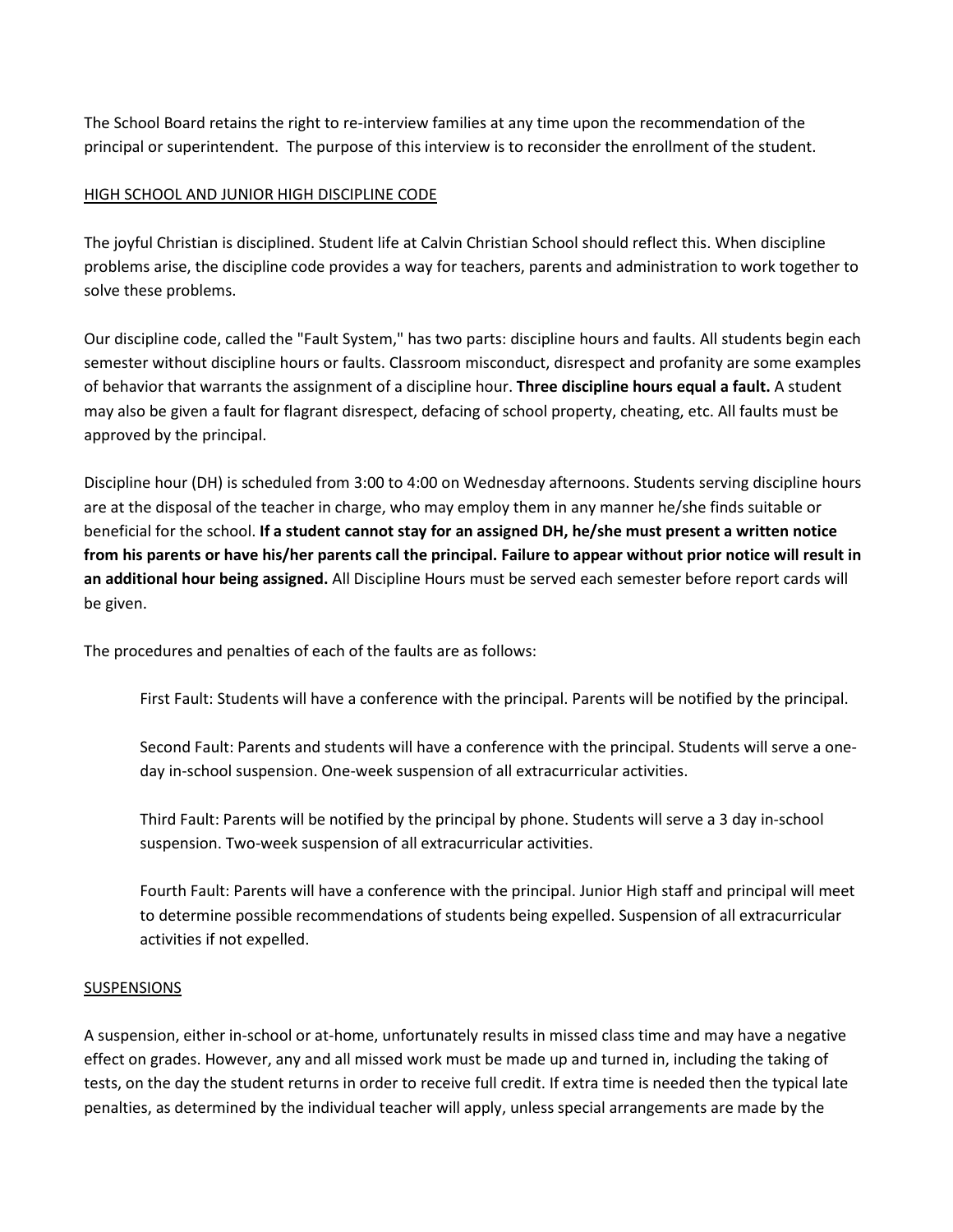principal for extended time to complete the make-up work. It is the student's responsibility to find out what work was missed.

The School Board retains the right to re-interview families at any time upon the recommendation of the principal or superintendent. The purpose of this interview is to reconsider the enrollment of the student.

# BULLYING

For the purpose of clarity and understanding between students, parents, and teachers about the important issue of bullying, the following definition will be used:

*The use of superior strength and power (physical, verbal, social) to inflict repeated and intentional harm upon another for no reason along with the threat of further harm. Most serial bullying is not the result of misunderstanding or mutual conflict, but about the pleasure some receive when dominating, harming, and humiliating another person. Bullying happens when a person, or a group of people, repeatedly and on purpose say and do things to someone who has a hard time defending himself or herself.* 

This definition is from our 6th-grade anti-bullying curriculum, *The Protectors - Freedom from Bullying*, which is intended to be shared in chapels, assemblies, and in small groups with all our students K-12 throughout the year. The goal of the curriculum is to help students learn how to alter the atmosphere that allows bullying, learn behavior that brings God's love and perspective into bullying situations, and learn how God calls each of us to love and care for others.

# CLASSROOM CONDUCT

Student conduct within the classrooms should express an attitude of respect for the instructor and a willingness to obey his/her guidelines. Food and beverages (other than water) are not allowed to be consumed in the classroom during class sessions, though snacks may be allowed at designated times. Any item brought into the room which proves to be disruptive may be confiscated without return.

# EXAMPLES OF UNACCEPTABLE BEHAVIOR

- 1. Lying is a serious breach of trust and will be confronted and appropriately dealt with.
- 2. The use of vulgar or blasphemous language will not be tolerated.
- 3. The public display of affection is not appropriate.
- 4. Ongoing harassment (bullying) or fighting.
- 5. The unauthorized use of the school's name or school personnel (ie. Internet postings).
- 6. Reckless driving on or around campus, including the parking lot, will result in a \$25 fine for the first offense.

Penalties for unacceptable behavior can include any or all of the following: contacting parents, a discipline hour, a fault, and a suspension. Further occurrences will result in increased penalties.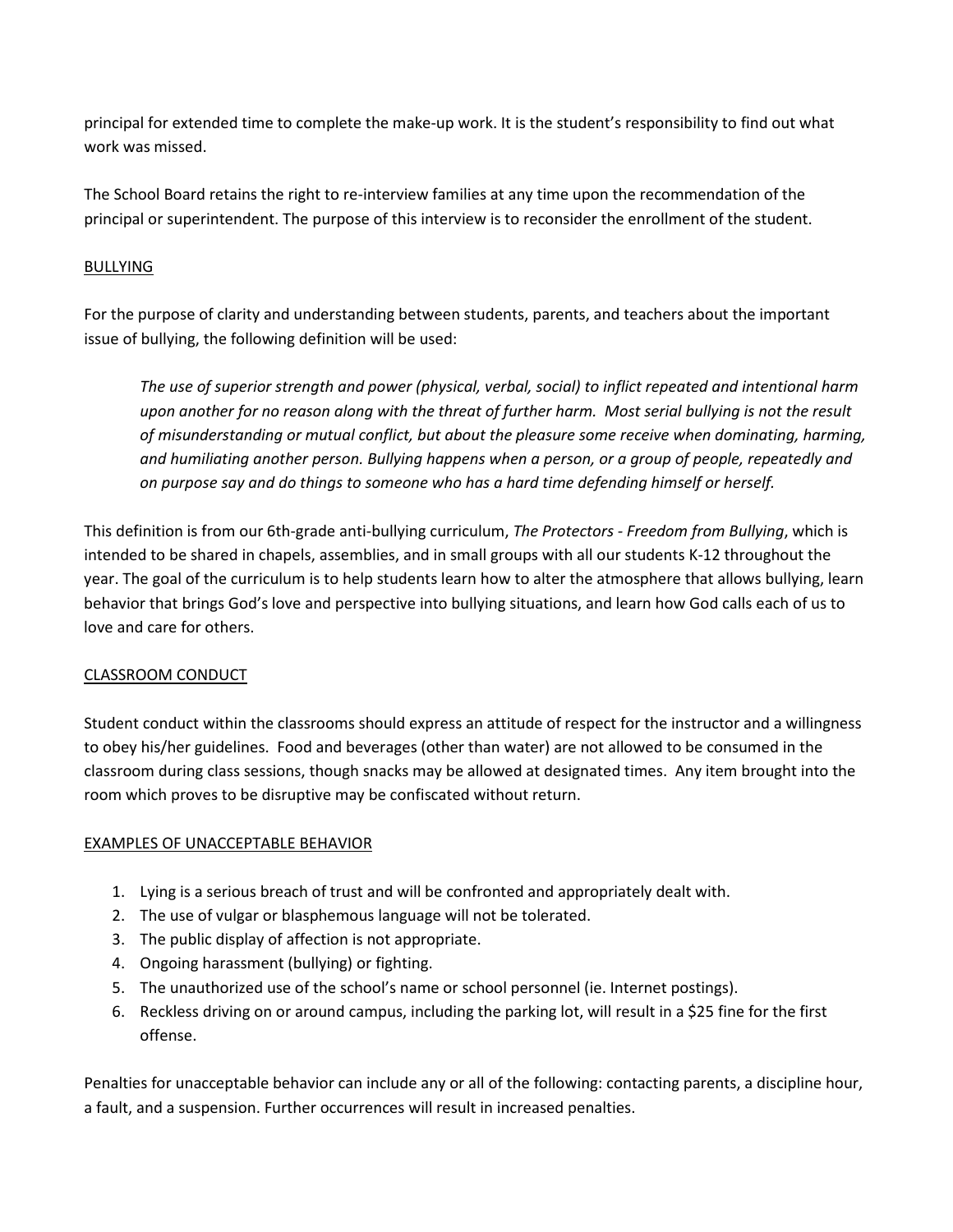# CHEATING

Any form of cheating (including plagiarism) will result in an "F" on the assignment or test for all involved, notification of parents, and other discipline. A second offense in a semester, in addition to the "F", may include further discipline.

# LOCKERS AND CONCERN FOR PROPERTY

Students may not leave books, coats or other personal belongings in the hallways. All such items must be kept in the lockers provided by the school (6th-12th grade only). Items left on the floor will be confiscated and payment will be required for their return. Student lockers are subject to search at any time for any reason by a member of the staff. Lockers must be kept clean, neat, and free of any writing, stickers, etc. Locks are available for \$5.00

# STEALING/VANDALISM

A student who willfully destroys, steals or damages classmates' property or school property must make full restitution or payment for the damage, and is subject to discipline, including possible suspension.

# NUISANCE ITEMS

Items not allowed at school include air-soft guns, knives, lasers, lighters, and water pistols. Any of these or similar items brought on campus will be confiscated.

# CAMERAS, PHONES, AND RECORDING DEVICES

Students are not allowed to record audio or video of other students, classrooms, teachers, staff or any other situations on school property during the school day (including on field trips) for any reason with the exception that faculty may grant permission for specific student projects. Violations will result in loss of the device until a meeting with parents and may include further discipline depending on circumstances. The school reserves the right to review and/or erase all recorded content on the device before returning it. Cell phones and other personal electronic devices are also subject to this policy. There shall be no posting of pictures by any device without permission.

# ELECTRONIC ITEMS

Personal electronic items that are taken to school should stay in a student's backpack until the student leaves the school grounds, including portable video game players or music devices. Any items like those mentioned that are taken out during the school day may be confiscated by the classroom teacher and not returned until the end of the day.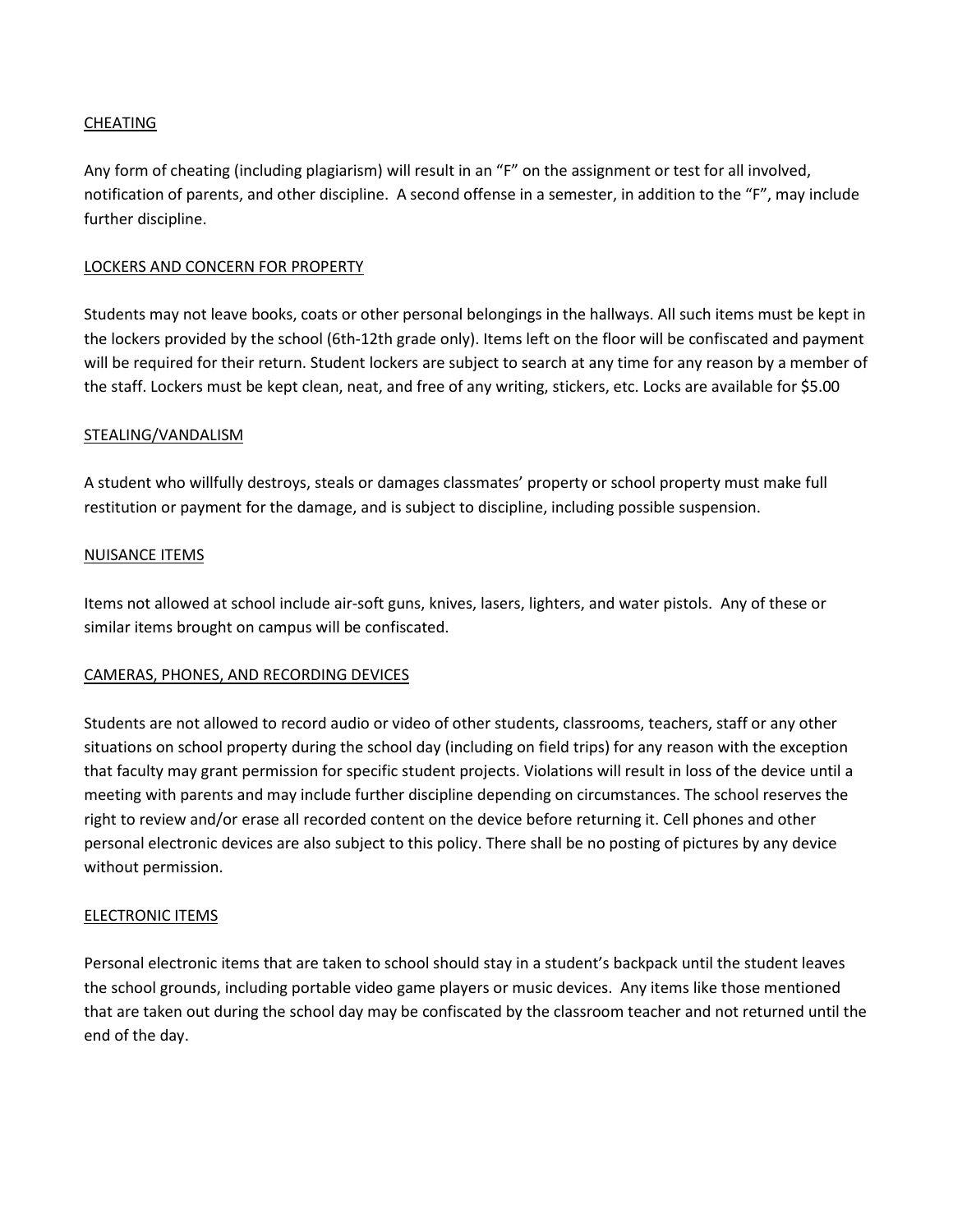#### CELL PHONES/SMARTWATCHES

(and any iPad or device that could be used as a phone)

#### **Elementary**

It is understood that student cell phones have become an important convenience for parents, however, cell phones can also be used very inappropriately in school. All cell phones and devices with WiFi access may not be used during the school day starting when a student arrives on campus to the end of the school day at 3:00 p.m. They should be turned off the whole day.

# **Junior High**

It is understood that student cell phones have become an important convenience for parents, however, cell phones can also be used very inappropriately in school. All cell phones and devices with WiFi access may not be used during the school day starting when a student arrives on campus to the end of the school day at 3:00 p.m. They should be turned off the whole day.

Personal WiFi networks from mobile phone hot spots or any other devices are prohibited as they interfere with the school WiFi service.

**1st Offense**: the cell phone is taken for 24 hours / or a Discipline Hour will be given if they want to have the cell phone back at the end of the school day.

**2nd Offense**: the cell phone must be picked up by the parent and a Discipline Hour is given.

**3rd Offense**: a Discipline Hour will be given, the cell phone will be returned to the parent and the student may not have a cell phone at school for a week.

**Continued offenses**: a Discipline Hour will be given, the cell phone will be returned to the parent and the student may not have a cell phone at school for a month or more.

The purpose for this stricter policy is that cell phones are becoming widely used inappropriately in the classrooms (texting) and could be used to cheat or disrupt other students' education.

Cell phones may not be used as a translator during school. If a student needs a translator then they may only use a device whose only purpose is as a translator, not with the capability to take pictures, email, or share information with another device.

#### **High School**

It is understood that student cell phones have become an important convenience for parents, however, cell phones can also be used very inappropriately in school. They may be used at school ONLY during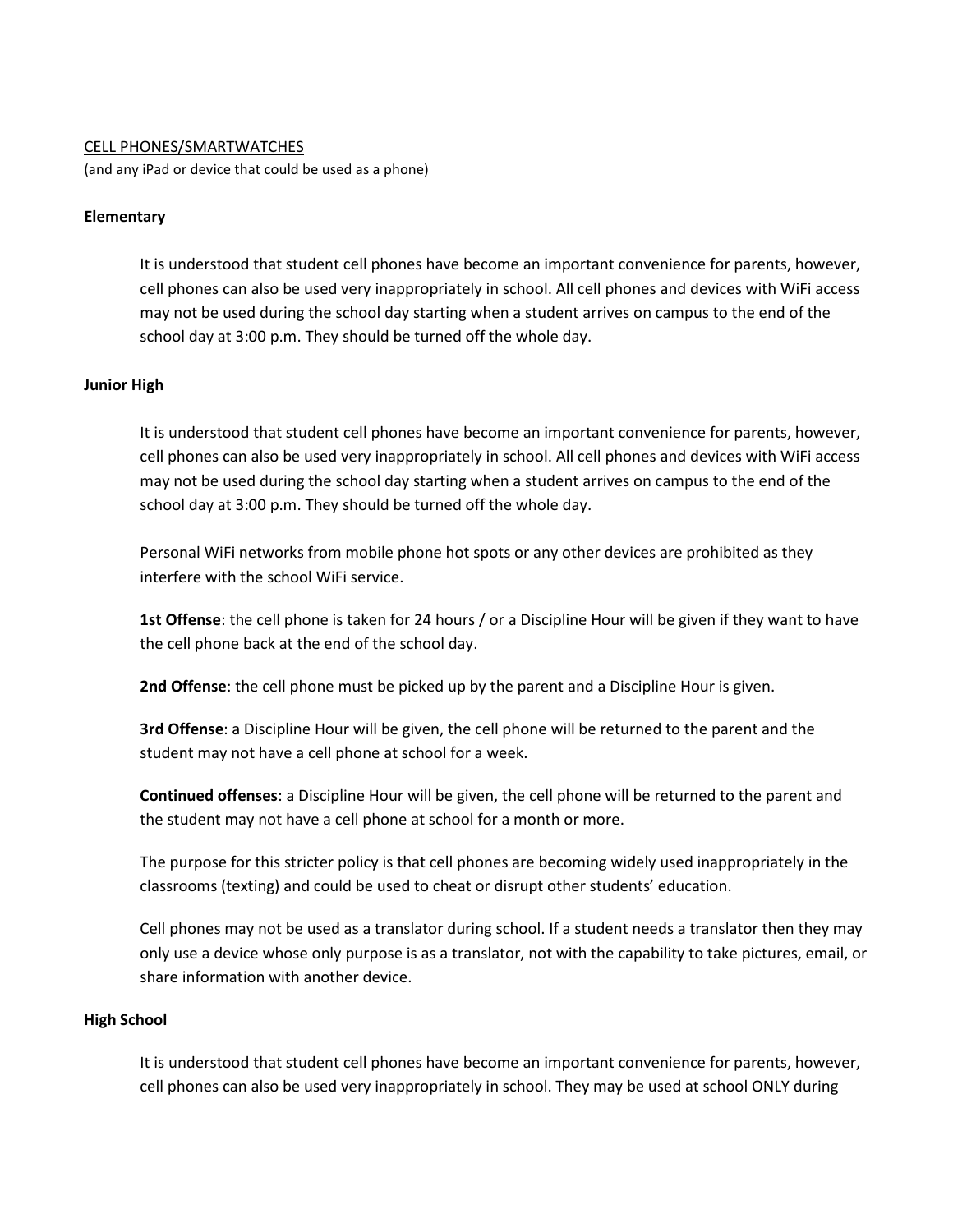break and lunch, OUTSIDE OF THE BUILDINGS, NOT in classes or in-between classes, until the end of the school day.

Personal WiFi networks from mobile phone hot spots or any other devices are prohibited as they interfere with the school WiFi service.

**1st Offense**: the cell phone is taken for 24 hours / or a Discipline Hour will be given if they want to have the cell phone back at the end of the school day.

**2nd Offense**: the cell phone must be picked up by the parent and a Discipline Hour is given.

**3rd Offense**: a Discipline Hour will be given, the cell phone will be returned to the parent and the student may not have a cell phone at school for a week.

**Continued offenses**: a Discipline Hour will be given, the cell phone will be returned to the parent and the student may not have a cell phone at school for a month or more.

The purpose for this stricter policy is that cell phones are becoming widely used inappropriately in the classrooms (texting) and could be used to cheat or disrupt other students' education.

# EARBUDS AND HEADPHONES

Students may only use earbuds or headphones during class in conjunction with their Chromebook. No Bluetooth or wireless earbuds are allowed during the school day.

# SKATEBOARDS

Skateboards, roller blades, scooters, bicycles, etc. can only be used for transportation to and from school. Bicycles should be locked up during the school day. Skateboards, roller blades, and scooters must be checked in at the school office.

# DANGEROUS ITEMS

Items which could be used to threaten or cause harm may not be brought to campus, including the parking lot. Any violation may result in severe discipline.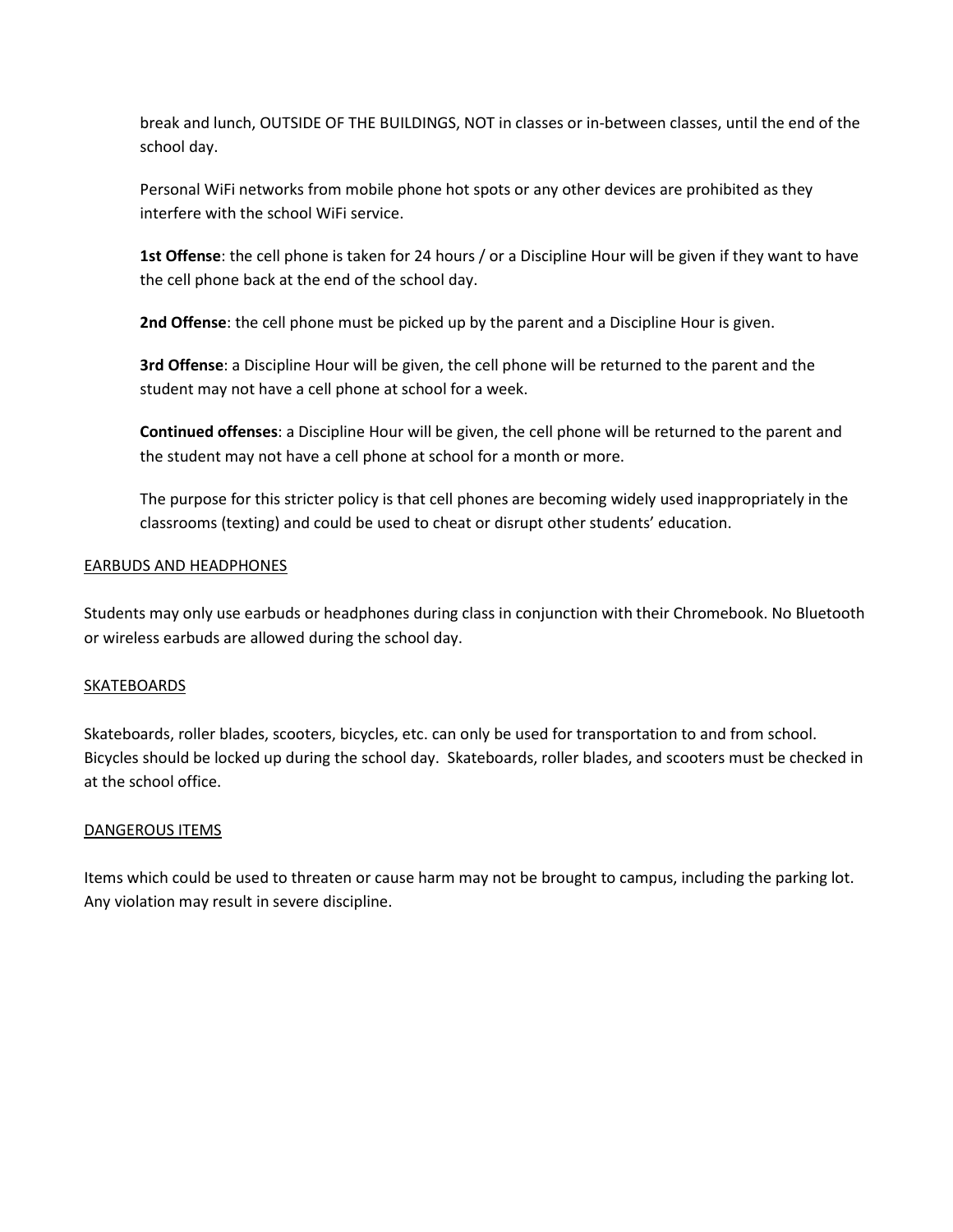# CHROMEBOOKS (6th-12th grade)

Each student must bring their headset and Chromebook to school every day. The Chromebook must be fully charged.

- 1. Your family is responsible for the replacement cost of the Chromebook in the case of loss or theft
- 2. Fees for breakage:
	- a. First time: No charge
	- b. Second time and subsequent breakage: Cost of repair
	- c. Chromebook breakage must be immediately reported to the Tech Office.
- 3. Chromebooks MUST be stored in the supplied cases, no other item besides the Chromebook may be stored in the case, they should never be stored with the touchscreens facing out, and they should not be transported in backpacks.
- 4. Email accounts of students are monitored, and must be used in a Christ-like manner. Students must check their school email at least once per week, but checking daily is encouraged and may be required for some classes.
- 5. They must keep their Chromebook protected from damage and safe from theft.
- 6. Chromebooks are for use only during class time and not during free, unmonitored times while on campus (such as before and after school, between classes, breaks, and at lunchtime.)
- 7. Discipline Policy:
	- a. Students who forget to bring their Chromebook to school, or bring it without a sufficient charge, or leave it out unattended on campus, or store it in the case with the touchscreen facing out, will receive a discipline hour after a total of three occurrences of these infractions.
	- b. If 2 discipline hours for this offense occur the student and parents will meet with the principal.
	- c. Using a Chromebook inappropriately during class time will result in discipline ordinary to each teacher.
	- d. After the end of the second and fourth quarters these limits will zero out for a fresh start.

# STUDY HALL

Study hall periods are to be used for quiet study and reading. Students may not work together unless permission is granted by the study hall supervisor. Assigned seating will be provided for study halls. If a student does not have homework to do or proper reading material available, he/she will be assigned a special writing project using the resources of the library.

# LIBRARY

Library privileges may be suspended for students who do not cooperate with the following rules:

- 1. Library study hall is for quiet study time only. Those not studying quietly will be asked to leave. Disruptive students will receive discipline hours.
- 2. Books and magazines must be cared for properly. Students damaging library materials will be charged the replacement cost.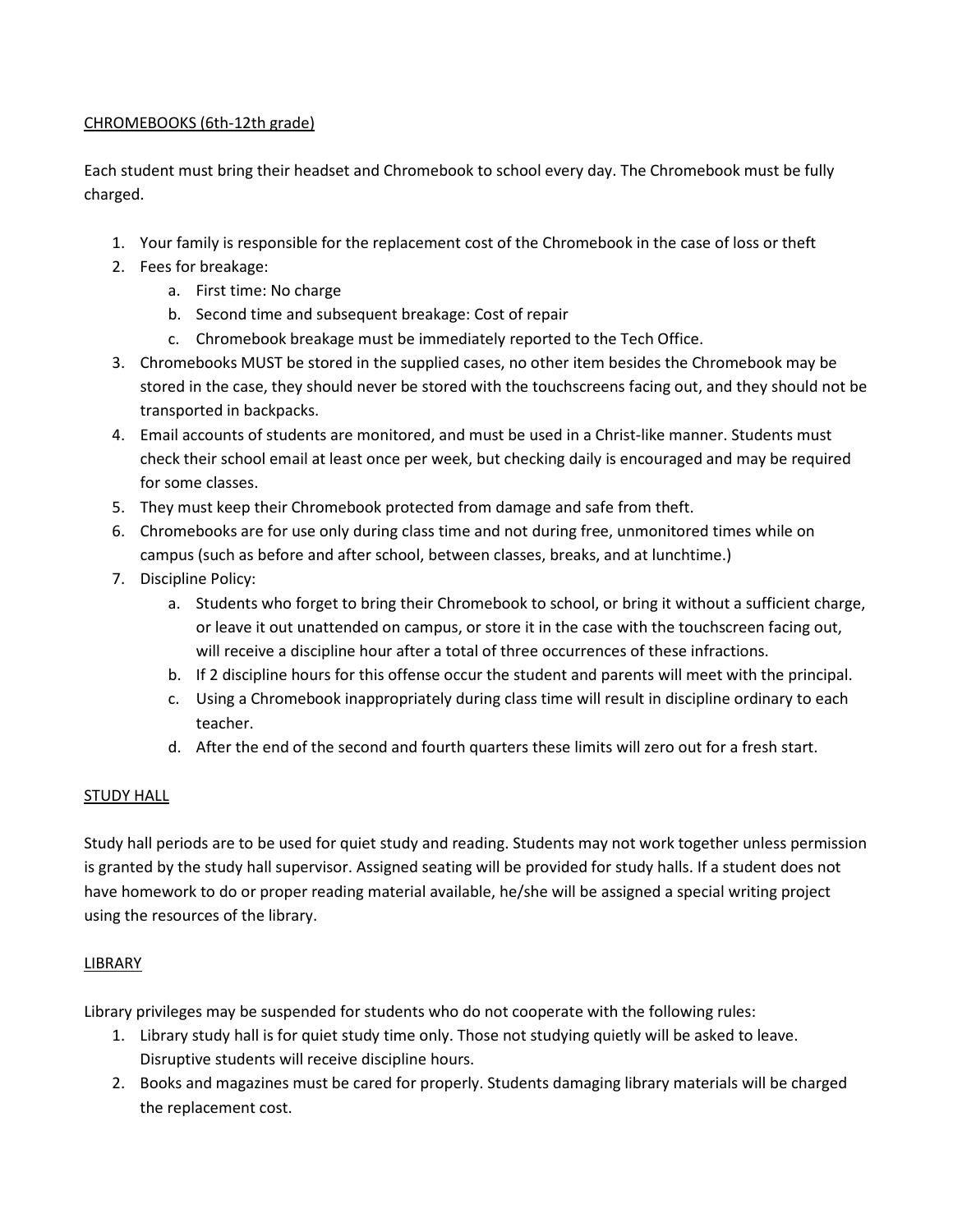- 3. A book can be checked out for a two week period. A fine of 10¢ a day will be charged for overdue books.
- 4. Magazines and reference books may be checked out of the library for a short period of time.
- 5. All library fines must be paid and books returned before report cards will be issued.

# BUS OR SCHOOL VAN

Section 14263 of the State Regulations for Pupil Transportation says: Pupils transported in a school bus shall be under the authority of, and responsible directly to, the driver of the bus, and the driver shall be held responsible for the orderly conduct of the pupils while they are on the bus or being escorted across the street. Continued disorderly conduct or persistent refusal to submit to the authority of the driver shall be sufficient reason for a pupil to be denied transportation.

# **Rules for Bus/Van**

- 1. Wait for the bus/van to make a complete stop before loading or unloading. There must be no pushing or shoving while waiting in line. Line up in single file while waiting for the bus/van. When boarding the bus/van go directly to your seat and remain there until you reach your destination.
- 2. Act in a Christian manner, showing courtesy and consideration, while riding the bus/van. Shouting, loud talking, gossiping, spitting, name calling, rowdiness, etc., will not be tolerated.
- 3. Bad language is not allowed.
- 4. Always sit facing forward. Keep your hands, head and arms inside the bus/van at all times. Windows will be lowered only with permission from the driver.
- 5. Do not eat or chew gum on the bus/van.
- 6. No glass containers (such as dinner plates, cake dishes, casseroles, ceramic containers) will be allowed on the bus.
- 7. Throwing litter from the windows is against the law and will not be tolerated.
- 8. Never tamper with the bus/van or any of its equipment.
- 9. Obey the driver in every situation.
- 10. Everyone must be absolutely quiet at railroad crossings.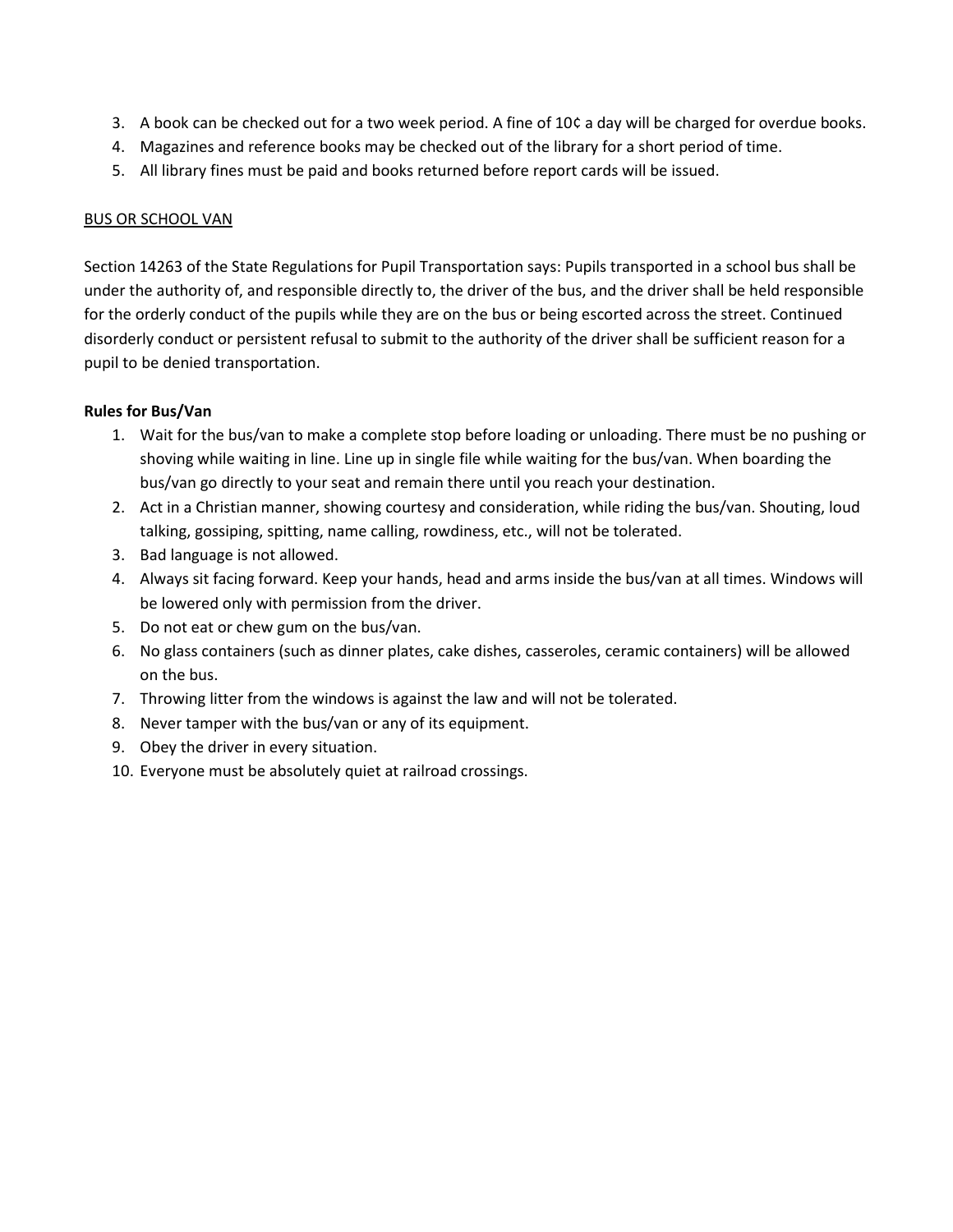# **SECTION 8: ACADEMICS**

Calvin Christian offers a full, well-rounded curriculum to all students. All subjects are taught from a Christian perspective.

# GRADING

Grading System

The following grading scale is used in grades 3 - 8. Teachers may adjust the scale slightly depending on the difficulty of the material. As appropriate, the grade given may also reflect the student's effort and attitude. In grades K-2, letter grades will not be used.

| י - ייי |          |  |
|---------|----------|--|
| A+      | 97-100   |  |
| A       | 93-96    |  |
| А-      | 90-92    |  |
| B+      | 87-89    |  |
| B       | 83-86    |  |
| В-      | 80-82    |  |
| $C+$    | 77-79    |  |
| С       | 73-76    |  |
| $C-$    | 70-72    |  |
| D+      | 67-69    |  |
| D       | 63-66    |  |
| D-      | 60-62    |  |
| F       | $0 - 59$ |  |
|         |          |  |

Incomplete: Under special circumstances an "I" for incomplete will be given. In such a case the student has two weeks to complete the work. If work is not completed the "I" grade will become an "F."

Cumulative G.P.A. is calculated using each of the quarter grades but not the final grades through 8th grade.

# **Honor Roll:**

For students in grades 6-8, after each quarter of the school year, the grade averages of the students are reviewed. Those students who achieve an average GPA of 3.00 or better, and no D's or F's for that quarter will be listed on the Honor Roll.

Benchmark Scale for Grades K - 5 (grades for K-2, skills for 3-5):

- 4 = Exceeds Grade Level Expectations
- 3 = Meets Grade Level Expectations
- 2 = Approaching Grade Level Expectations
- 1 = Below Grade Level Expectations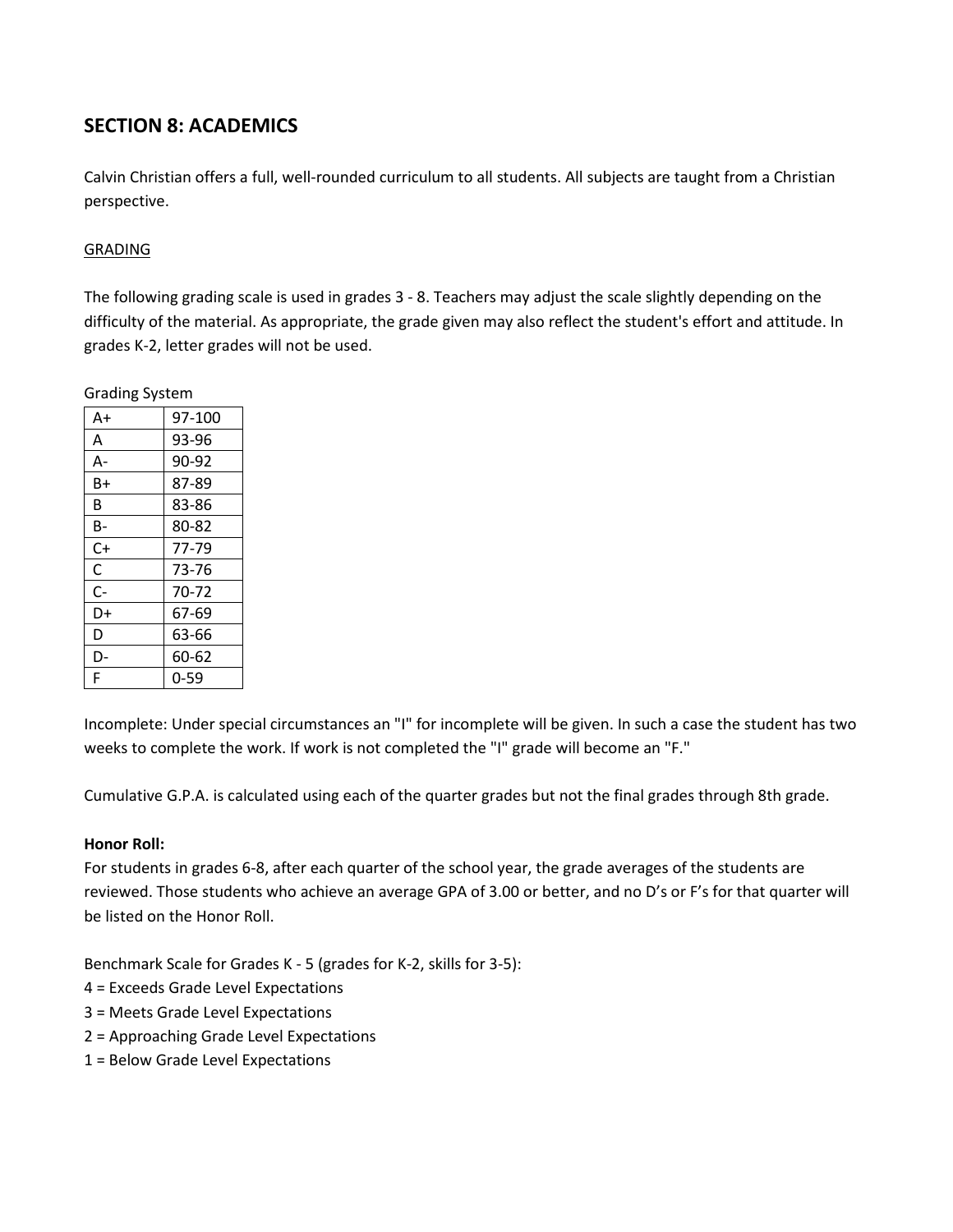Progress reports are sent by mail at the five week point of the first quarter. They are then sent home at the five week point of each following quarter as necessary. In some elementary grades, parents will be contacted by phone or email. Report cards are sent home with students at the end of each nine-week period. Special arrangements must be made with the office to have them mailed home. Also, please notify the office if your child needs more than one copy due to family circumstances.

# ASSESSMENTS AND HOMEWORK

# **Academic Testing Program:**

Twice a year, in the fall and in the spring, all students in Kindergarten through 8th grade will take a national standardized test, the (MAP) Measures of Academic Progress. Results will be shared with families upon completion.

# **Homework:**

New material is first taught in class. When the teacher is assured that the students have enough understanding and skill to succeed independently, homework may be assigned as practice, review, and / or application. Homework is an important component of education at Calvin Christian School. Teachers will keep in mind the available time to do homework and church related activities that impact a portion of their class.

First through fifth grade homework assignments should average about 10 minutes in first grade up to 50 minutes per day in fifth grade. Fifth grade Band students will also be required to practice their instrument for 15 minutes each day.

# **Junior High Homework Hours:**

Teachers are encouraged not to overdue homework time. Also, students are provided ample time during school hours to work on homework. Some students may take a slightly shorter or longer time) of homework a night from the core content areas. Studying for tests may add time to homework. Junior High Band students should also expect to continue the habit of practicing their instrument daily. Teachers provide review guides before tests. Teachers work together to avoid scheduling more than two tests for students on any given day, but exceptions may occur out of necessity, especially near the end of the grading periods.

If a student does not turn in homework, a teacher may assign that student a homework hour to be served from 3-4 p.m. on the upcoming Wednesday afternoon. Notices will go out on Monday and once a Homework Hour is assigned the student is required to attend even if the missing work has been completed.

Grade 8 students will have mid-year and end-of-the-year exams to help prepare them for high school. They will receive review materials to help prepare for a scheduled exam a week prior to the exam.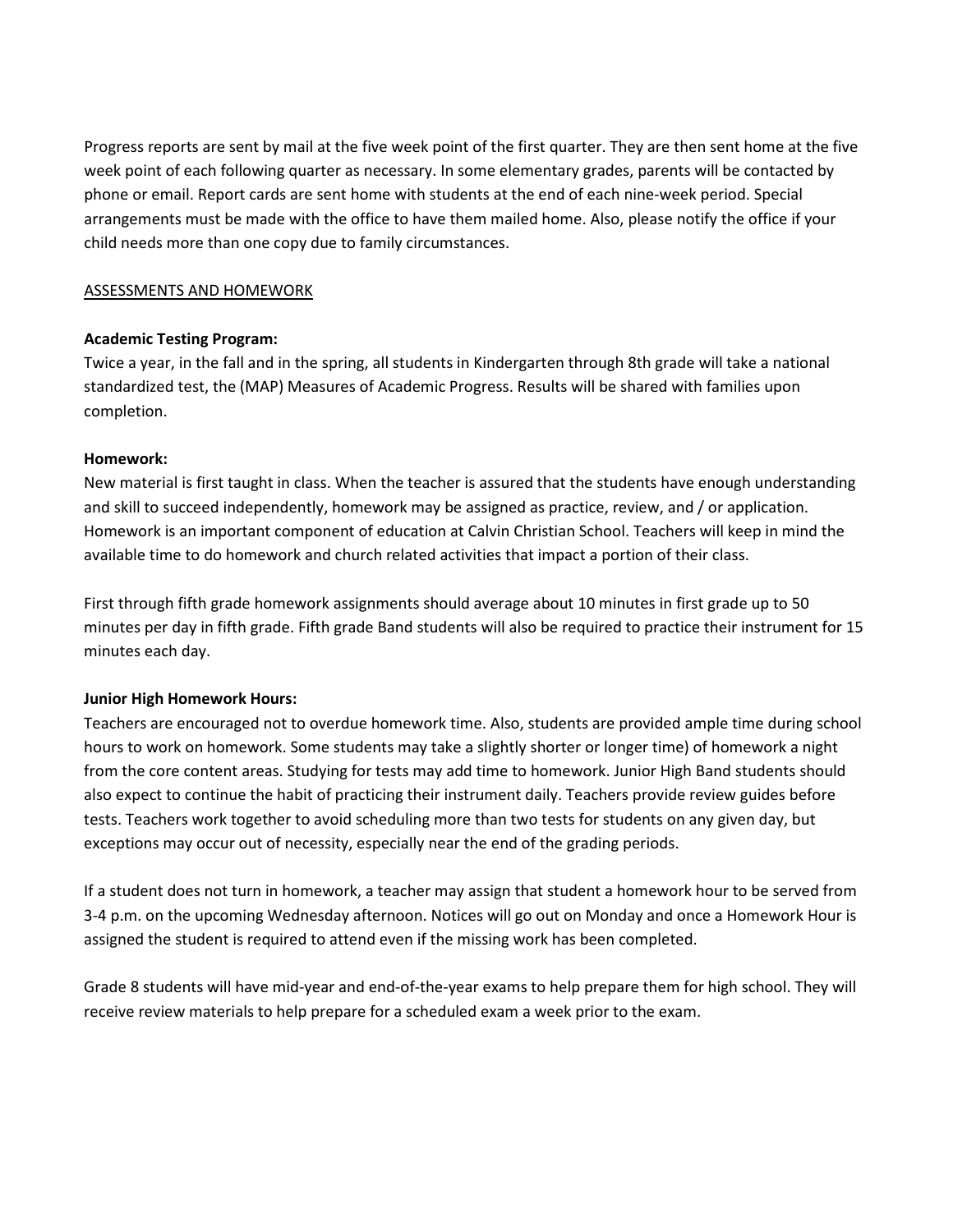# **Division of Responsibility of Homework:**

| <b>TEACHER</b>                                                                                                            | <b>STUDENT</b>                                           | <b>PARENT</b>                                                                                                                                        |
|---------------------------------------------------------------------------------------------------------------------------|----------------------------------------------------------|------------------------------------------------------------------------------------------------------------------------------------------------------|
| To give assignments that the<br>students/class can do without<br>parental assistance.                                     | To make sure assignments are<br>received and understood. | To help students plan their time so<br>that their schedule allows sufficient<br>study time on a regular basis.                                       |
| To assign work only after careful<br>consideration of student/class<br>needs, maturity, and ability.                      | To bring home necessary books and<br>materials.          | To provide a working environment<br>that fits the students' needs.                                                                                   |
| To adequately prepare and<br>properly motivate the student/class<br>prior to assigning the work.                          | To do work neatly and legibly.                           | To encourage the child and to be<br>understanding. To insist that the<br>work be done with a positive<br>attitude.                                   |
| To report progress to both the child<br>and the parents.                                                                  | To show completed assignments to<br>the parents.         | To help the student but not do the<br>work for them. Help the student to<br>understand the idea or concept,<br>memorize the fact, or gain the skill. |
| To contact parents and keep them<br>informed when students are not<br>completing a satisfactory number<br>of assignments. | To complete and return<br>assignments when due.          | To check that homework has been<br>completed and returned when due.                                                                                  |

# **TEXTBOOKS**

All textbooks needed for classes will be available from classroom teachers on the first day of school. Non reusable supplementary books may need to be purchased by the students.

Books are returned to the teacher at the end of the school year. For excessively worn or damaged textbooks, a fine will be assessed to the student.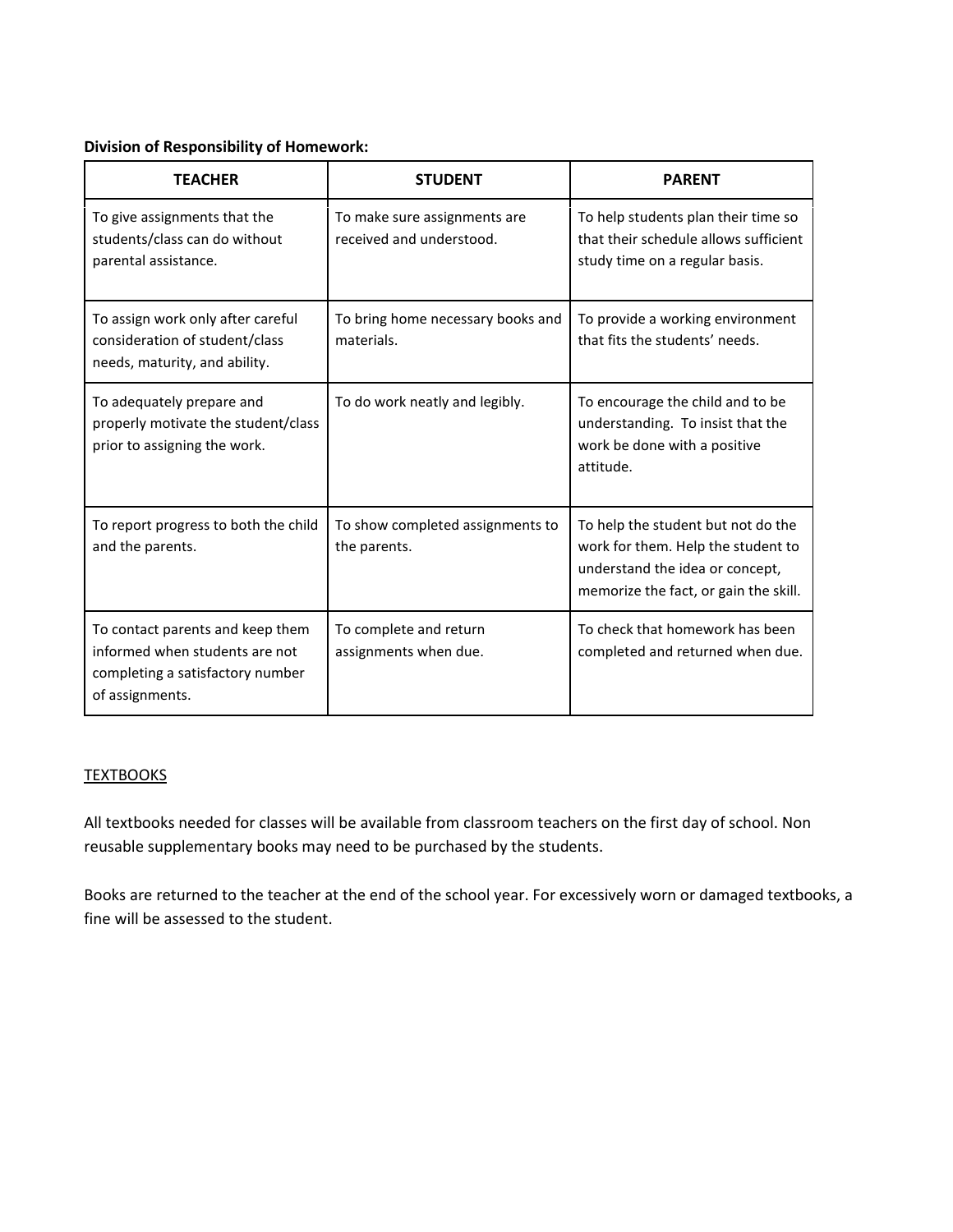# OPPOR TUNITIES

# **Fine Arts Festival:**

Each year students in grades 5-8 take part in the Fine Arts Festival. They compete with their classmates in categories of art, drama, writing, speech and music. Winners of the local competition go on to compete with students from other Christian schools at the Regional Fine Arts Festival.

# **Field Trips**:

Field trips provide a different environment where students can learn and socialize outside of the classroom. Parent chaperones are welcome to attend as outlined below:

- For safety and liability reasons and to minimize any potential distractions, parent chaperones (and guardian who accompanies the class) are not allowed to bring siblings with them on any school field trip. There are no exceptions to this policy. The school recognizes that while all field trips are valuable experiences for students, some outings are more educational in nature while others are more social.
- The teachers reserve the right to limit the number of chaperones that attend educational field trips. For other field trips, teachers reserve the right to limit the number of chaperones to one parent/guardian per student.
- In cases where the number of chaperones is limited, the teacher will give the designated Room Parents priority when determining who will attend.
- For planning purposes, parents should communicate with the teacher well in advance (at least five school days) if they would like to accompany the class on the trip. The teachers cannot guarantee a parent's attendance without prior notification.
- Chaperones will need to sign a liability waiver concerning medication usage.

# **Celebrating Special Occasions:**

The teachers at Calvin Christian are always happy to celebrate special occasions with their students. Each year the room mothers organize the class Christmas party and the teacher's birthday party. Students are welcome to observe their own birthdays by providing a treat for their entire class. Parents should contact the teacher in advance to schedule a time. Birthday invitations should not be distributed at school unless every classmate receives one.

# **Junior High Athletics:**

All Junior High students participate in an intramural program. The seventh and eighth graders, and on rare occasions sixth graders, may compete in a sports league with local schools. Tryouts happen for each seasonal sport after school several weeks before the first game. Practices are usually on Tuesdays and Thursdays. There is also an opportunity for sixth graders to participate on athletic teams that travel to play in tournaments at Ontario, California. The different seasons and schedule of boys' and girls' games are listed in the school directory and on the website.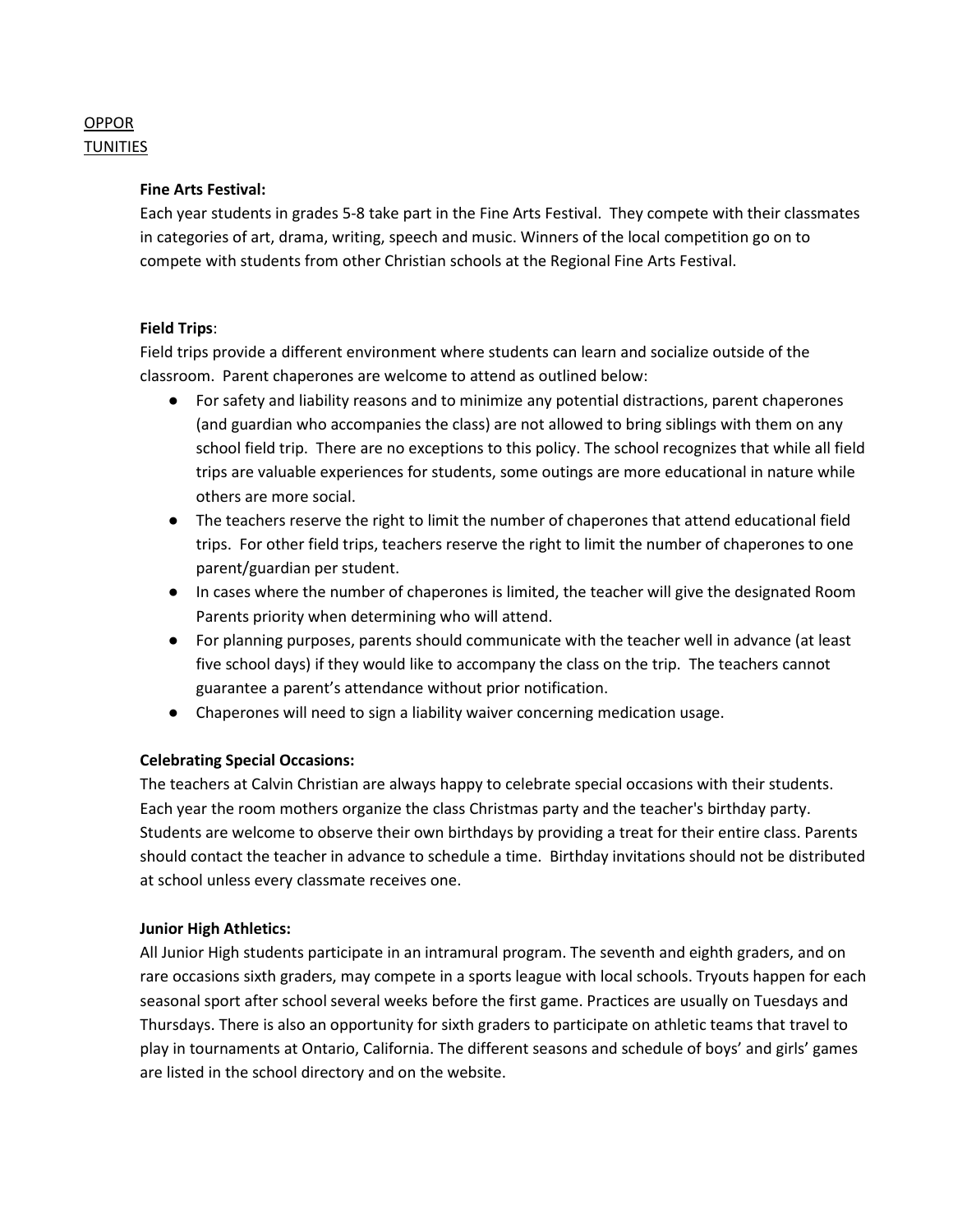# **SECTION 9: HIGH SCHOOL SPECIFICS**

| <b>GRADE</b> | <b>SCORE</b> | <b>HONOR POINTS</b> |
|--------------|--------------|---------------------|
| A+           | 97-100       | 4.3                 |
| A            | 93-96        | 4.0                 |
| A-           | 90-92        | 3.7                 |
| B+           | 87-89        | 3.3                 |
| B            | 83-86        | 3.0                 |
| B-           | 80-82        | 2.7                 |
| $C+$         | 77-79        | 2.3                 |
| C            | 73-76        | 2.0                 |
| $C-$         | 70-72        | 1.7                 |
| D+           | 67-69        | 1.3                 |
| D            | 63-66        | 1.0                 |
| D-           | 60-62        | 0.7                 |
| F            | $0 - 59$     | 0.0                 |
|              |              |                     |

GRADING SYSTEM:

Incomplete: Under special circumstances an "Inc" for incomplete work will be given. In such a case the student has two weeks to complete the work. If work is not completed the "Inc" grade will become an "F."

#### HIGH SCHOOL COURSE REQUIREMENTS:

To graduate from Calvin Christian, students must meet the following requirements:

| <b>ENGLISH</b>                                | 8 credits (4 years)   |  |
|-----------------------------------------------|-----------------------|--|
| 2 credits (1 year)<br><b>FOREIGN LANGUAGE</b> |                       |  |
| <b>SCIENCE</b>                                | 4 credits (2 years)   |  |
| <b>SOCIAL STUDIES</b>                         | 6 credits (3 years)   |  |
| <b>MATH</b>                                   | 6 credits (3 years)   |  |
| <b>FINE ARTS</b>                              | 2 credits             |  |
| <b>OLD TESTAMENT</b>                          | 2 credits (1 year)    |  |
| <b>NEW TESTAMENT</b>                          | 1 credit (1 semester) |  |
| <b>CHURCH HISTORY</b>                         | 2 credits (1 year)    |  |
| <b>DOCTRINE</b>                               | 2 credits (1 year)    |  |
| <b>RHETORIC</b>                               | 2 credits (1 year)    |  |
| PE/HEALTH                                     | 4 credits             |  |
|                                               |                       |  |
| <b>TOTAL REQUIRED COURSE CREDITS</b>          | 41                    |  |

Electives 7 credits of electives, 3 of which must be courses other than band or choir Service-Learning A passing (P) grade must be received each year

TOTAL CREDITS REQUIRED TO GRADUATE: 48 credits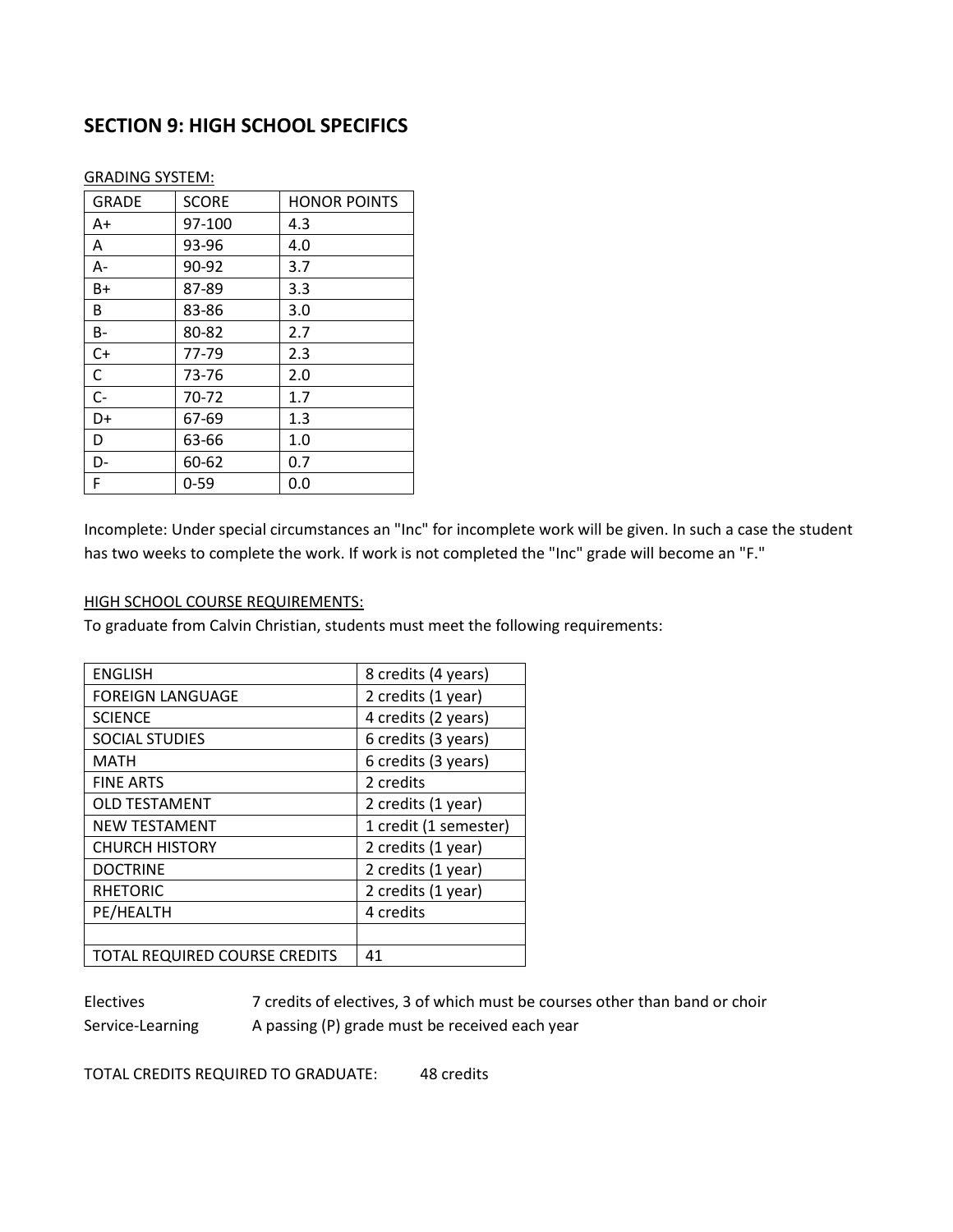Each Core Block course passed is worth 1 credit per **semester**. Each Midday course passed is worth 1 credit per **year**. Students may register for no more than two study halls and/or tutorials without permission from the principal. Credits: A grade of "D-" or better must be achieved in a course in order to receive credit.

# NATIONAL HONOR SOCIETY APPROVED COURSE OF STUDY EMPHASIZING ACADEMIC CHALLENGE

In order to keep track of your course of study, check ( √) the courses that you have already taken and underline the courses in which you are currently enrolled.

| Department     | <b>Bible</b>                                                   | English                                                                         | Foreign<br>Language                                                       | Math                                                                                      | Science                                                                        | Social Studies                                                      |
|----------------|----------------------------------------------------------------|---------------------------------------------------------------------------------|---------------------------------------------------------------------------|-------------------------------------------------------------------------------------------|--------------------------------------------------------------------------------|---------------------------------------------------------------------|
| Years Required | 3                                                              | 4                                                                               | 3                                                                         |                                                                                           | 3                                                                              | 3                                                                   |
| Courses        | Bible 1<br><b>Bible 2</b><br>Church History<br>Doctrine/Ethics | English 1<br>English 2<br>English 3<br>English 4<br>** AP English<br>Literature | Spanish 1<br>* Spanish 2<br>** Spanish 3<br>** Spanish 4<br>** AP Spanish | Algebra 1<br>Geometry<br>* Algebra 2<br>** Pre-Calculus<br>** Adv. Math<br>** AP Calculus | <b>Biology</b><br>Physical/Earth<br>* Chemistry<br>** AP Biology<br>** Physics | <b>World History</b><br>US History<br>* AP US History<br>Gov't/Econ |

- 1. In order to be eligible for National Honor Society (NHS), students must be enrolled in, or have previously received credit for, bold courses.
- 2. NHS students must take 2 \* courses during their junior year.
- 3. NHS students must take 3 \*\* courses during their senior year.
	- Courses taken previously may be counted, but only one course may be counted per department (column) per year.
- 4. NHS students are strongly urged to take AP courses.
- 5. International students for whom English is a foreign language may substitute:
	- English 2 for Spanish 2
	- English 3 for Spanish 3
	- English 4 for Spanish 4

# REQUIREMENTS FOR VALEDICTORIAN AND SALUTATORIAN

- A student must meet the requirements for NHS.
- A student must take at least one AP course.
- A student must be enrolled at CCHS for at least three academic semesters and must finish the senior year at CCHS. (Transcripts of transfer students will be reviewed to assure that requirements have been met. See the TRANSFER STUDENTS policy for more details.)
- Courses taken outside of CCHS (online or at another school) will be given 5.0 credit only if the same (or comparable) course is offered at CCHS.
- Rank will be determined by the first  $7 \frac{1}{2}$  semesters of high school work.
- In the case of a tie, the students will be declared "co-valedictorians" (or "co-salutatorians")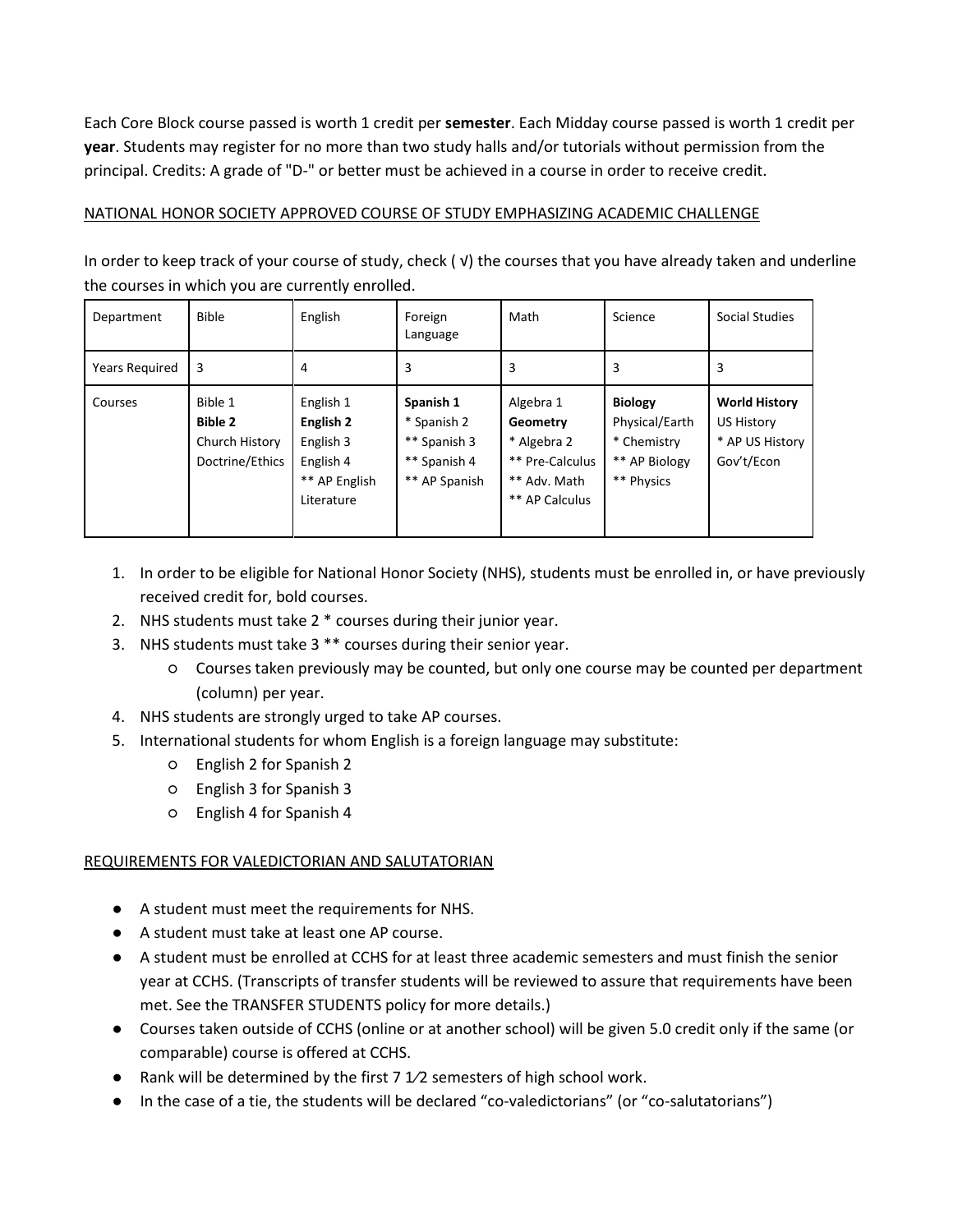● However, in the case of a tie for valedictorian, no salutatorian will be recognized.

# HONORS AND ADVANCED PLACEMENT (AP) CLASSES

The purpose of Honors or Advanced Placement (AP) Classes is to provide a challenging curriculum for high academic achievers. These classes are significantly more difficult than regular curriculum classes.

# **Prerequisites:**

- 1. A minimum overall GPA of 3.0 (B).
- 2. The recommendation of previous teacher(s) in the subject area.
- 3. Maintaining a semester grade of "C".

# **Credits**:

- 1. When calculating the GPA of honors course(s), the value is based on a 4.5 scale. (i.e. A=4.5, B=3.5, C=2.5, D=1.0).
- 2. When calculating the GPA of Advanced Placement courses, the value is based on a 5.0 scale. (ie. A=5.0, B=4.0, C=3.0, D=1.0)
- 3. Honors and Advanced Placement courses are identified on the student's transcript.
- 4. CCHS will accept transfer Honor and Advanced Placement credits at face value if they correlate with our requirements. This includes online courses taken by CCHS students.

All online or other non-Calvin courses taken by CCHS students must be approved by the administration and the department chairperson prior to enrollment.

# REQUIREMENTS FOR TAKING ONLINE COURSES

- 1. All online courses taken for credit must be approved by the administration.
- 2. Content of an online course will be a determining factor in getting approval for taking online courses.
- 3. Students may only take two online courses per semester (exceptions can be made by administration.)
- 4. Students may not take an online course for credit if the course is offered by Calvin Christian and available in the student's schedule.
- 5. Students may use an online course to replace a required course only if one of the following is true:
	- a. the required course does not fit in the students' schedule; or
	- b. the online course is a foreign language course not offered at Calvin Christian.
- 6. Online courses will be noted as such on the Calvin Christian transcript.
- 7. Grades for online courses will be used in the cumulative grade point average calculation (the grading scale embedded in online courses will be used to determine the grades).
- 8. Online courses should be University of California A-G approved, but this is not a requirement.
- 9. Only University of California A-G approved online courses will be used in calculating the cumulative grade point average used to determine the valedictorian and salutatorian.
- 10. Online Advanced Placement (AP) courses will be given 5.0 credit under Calvin Christian guidelines.
- 11. Parents must pay the extra cost for online courses. The school will pay for the cost of any online course if that course is offered during the current year but does not fit into the student's schedule.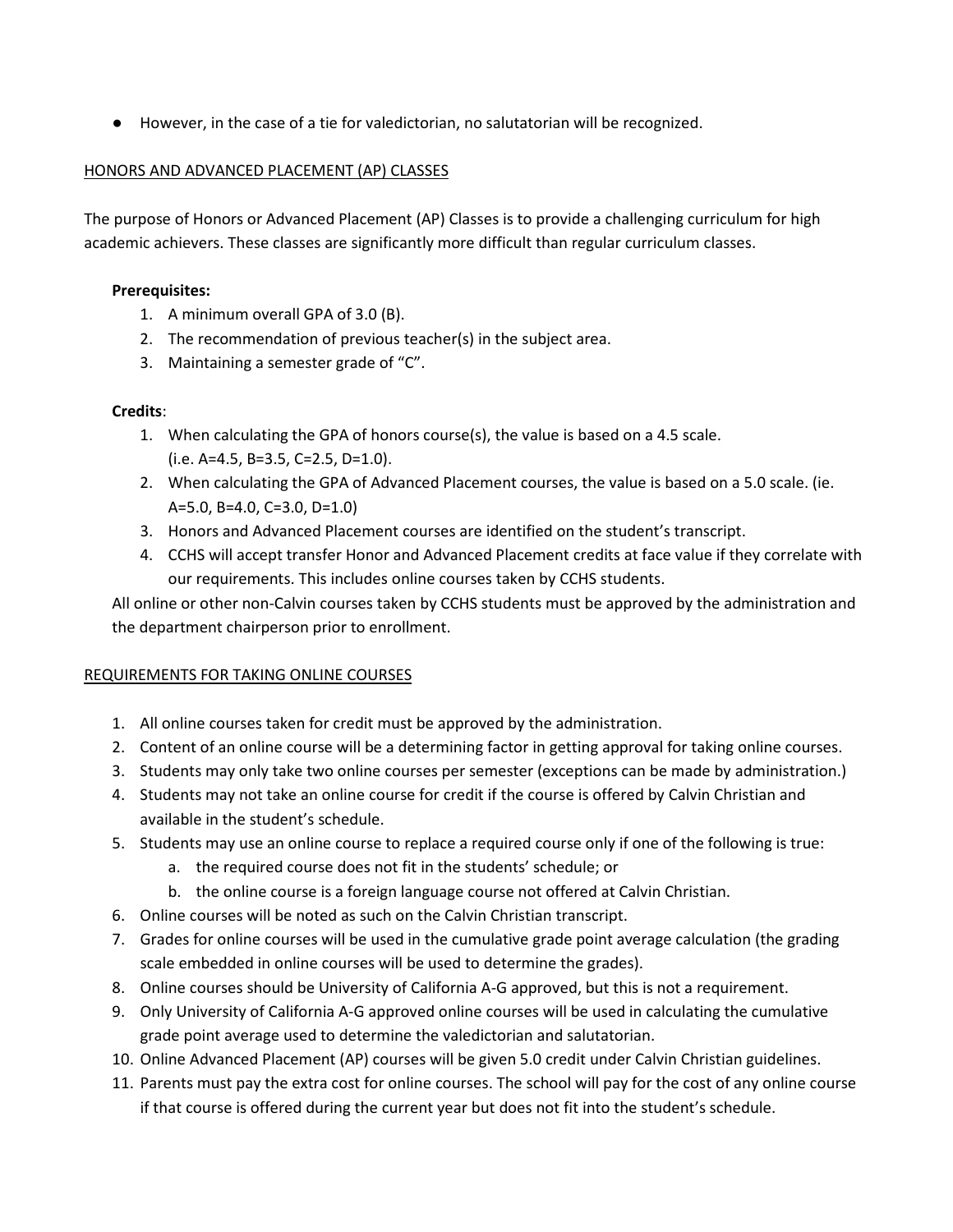# DUAL CREDIT

In partnership with Colorado Christian University (CCU), Calvin Christian High School will offer a 'dual credit' option to our high school students.

Students enrolled in a dual credit eligible course are eligible to receive college credit for selected upper level courses at Calvin Christian High School. For an additional \$200, students enrolled in dual credit classes, can receive credits that are transferrable to most colleges. Through dual credit courses, students receive college credit during high school at a much-reduced rate of a college course; therefore, it can reduce the cost of a college education and the time needed to complete a degree program.

\* Each college has its own policy regarding transfer credits; but because CCU is fully accredited, most schools will accept the dual credit if the student earns a grade of C or better.

# ADD / DROP POLICY

Students may add a class only during the first two weeks of a semester. They may drop a class no later than the first Progress Report of each semester provided they will then have no more than 2 study halls/tutorials.

**PE/SPORTS TEAM CREDIT**: Students may receive a semester credit of PE for successfully participating in two (2) full sport seasons. This will be listed on the transcript as "PE Team Sport" with a grade of "Pass", and receive one (1) credit.

**REPEATED COURSES**: Students may repeat a course. The repeated course will be noted as such on the transcript. Both courses will be listed on the transcript along with both grades, but only the higher grade will be counted as a credit and included in the cumulative GPA.

# TRANSFER STUDENTS

Credits for all classes, both regular and honors, will be accepted at face value if they correlate with our requirements.

To evaluate transfer student transcripts for valedictorian and salutatorian consideration, the following guidelines will apply:

- Transfer students will receive their AP/Honors semester credits up to the equivalent number of AP/Honors semester credits that a Calvin student can take.
- Transfer students will receive all AP/Honors credits transferred when GPA for class rank is calculated.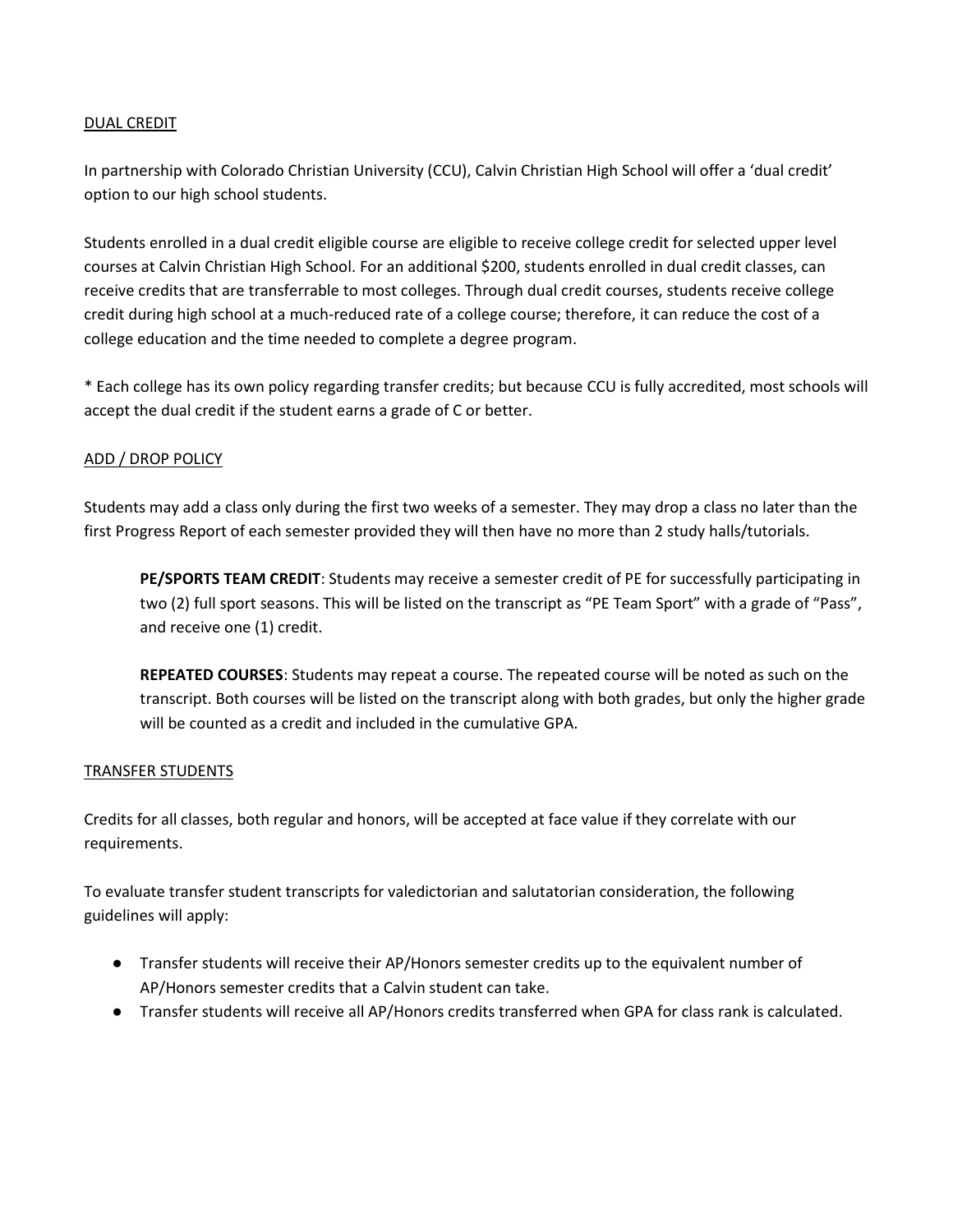# HONOR ROLL

After each quarter of the school year the grades of the students are reviewed. Those students who achieve an average of 3.00 or better for that quarter will be on the Honor Roll. Those students achieving at the top of their class for the quarter will be on the High Honor Roll.

Each grade level has a different minimum GPA that students must reach to be on the High Honor Roll for that quarter (based on the number of honor and AP courses available to each grade). Those minimums are as follows: for freshmen; they must reach a quarter GPA of 3.8; for sophomores they must reach a 4.0; for juniors a 4.2; and for seniors a 4.4.

#### GRADE REPORTS AND EXAMS

Report cards are sent home with students at the end of each nine-week period. Special arrangements must be made with the office to have them mailed home. Progress reports are available online at any time. At each midquarter teachers check student progress and contact parents of struggling students.

Exams are scheduled during the last week of each semester. The exam grades count for not more than 20% of the semester grade. A special exam schedule will go into effect during exam week. Students may leave school after their last exam for the day. Students may not leave the campus between exams on an exam day.

#### STANDARDIZED TESTING

Students who are new to the school may be subject to testing for evaluation before placement. Each year all students take the following standardized achievement tests:

Freshmen - PSAT 8/9 Sophomores - PSAT Juniors - PSAT (to prepare for the SAT and qualify for consideration for National Merit Scholarship tests) Seniors - N/A (opportunities for job shadows, college visits, or career testing)

Students receive information about college entrance exams (SAT and ACT). Advanced Placement (AP) testing is available for students who take AP courses. AP courses offered at Calvin are AP Biology, AP Calculus, AP Computer Science Principles, AP English, AP Spanish, and AP US History.

# NATIONAL HONOR SOCIETY

# **Criteria for membership:** *(effective class of 2024, please see updated requirements in appendix)*

Each spring, Calvin Christian High School inducts students into the National Honor Society. The National Honor Society is a nationwide organization that recognizes high school students for excellence. Students are chosen for membership based on four criteria: scholarship, leadership, service and Christian character. NHS is open only to Sophomores, Juniors and Seniors. To qualify, students must have a 3.55 cumulative GPA and must complete the requirements of the school's "Approved Courses of Study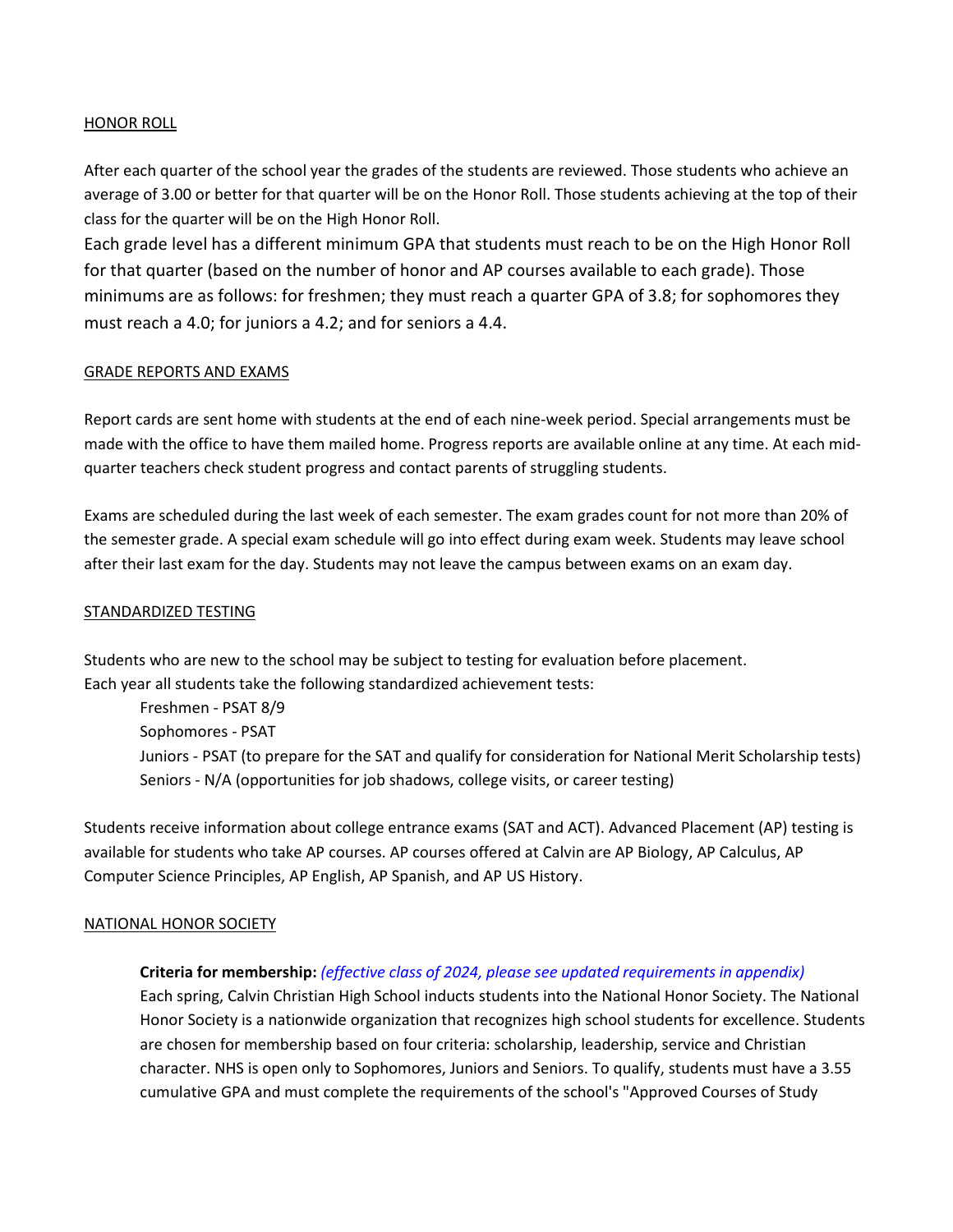Emphasizing Academic Challenge." Students who qualify academically must submit applications in early spring detailing their activities and accomplishments in other areas. They must have three faculty recommendations as well. Acceptance letters are handed out after the membership process is complete. To remain in NHS a member must maintain at least a 3.4 cumulative GPA and continue to meet all requirements and criteria. If a student fails to maintain the standards of an academically rigorous course load, then they will be removed from NHS membership after receiving a letter of removal from the Calvin Christian NHS Chapter moderator.

Procedures for removal from the National Honor Society for issues other than academic rigor:

- 1. After the first quarter the advisor will review the status of current members. Students who fall below the requisite GPA, accumulate discipline hours or otherwise fail to maintain the National Honor Society standards of scholarship, leadership, service and character shall be warned by a letter sent to the home and discussion with the advisor.
- 2. At the end of the second quarter the faculty council will review the candidate's performance for progress. The advisor will meet with the candidate and if there is insufficient improvement, a second warning letter will be sent home.
- 3. At the end of the third quarter the faculty council will again review the performance with a recommendation for dismissal if the criteria requirements are not attained. In a case of dismissal, the faculty council should investigate the case thoroughly before any action is taken. If the council determines that the facts warrant consideration of dismissal, the member should be notified in writing of the violation and the possibility of dismissal. A hearing should then be scheduled. A parent/guardian may be present with the member. The primary focus of the hearing is to allow the member to present his/her case.
- 4. Dismissal should be used sparingly. The purpose of discipline is to reeducate the student to more appropriate behavior. In cases involving flagrant disregard of school rules or civil laws, however, the faculty council may recommend immediate dismissal. In such a case no written warning is required.
- 5. If a member is dismissed, written notice of the decision should be given to the member, his/her parents, and the principal.
- 6. A student may appeal the decision through administrative channels.
- 7. The dismissed member may appeal under rules that govern disciplinary appeals in the school.

LEADERSHIP: The student who exercises leadership:

- is resourceful in proposing new problems, applying principles and making suggestions.
- demonstrates initiative in promoting school activities.
- exercises influence on peers in upholding school ideals.
- contributes ideas that improve the civic life of the school.
- is able to delegate responsibilities.
- exemplifies positive attitudes.
- inspires positive behavior in others.
- demonstrates academic initiative.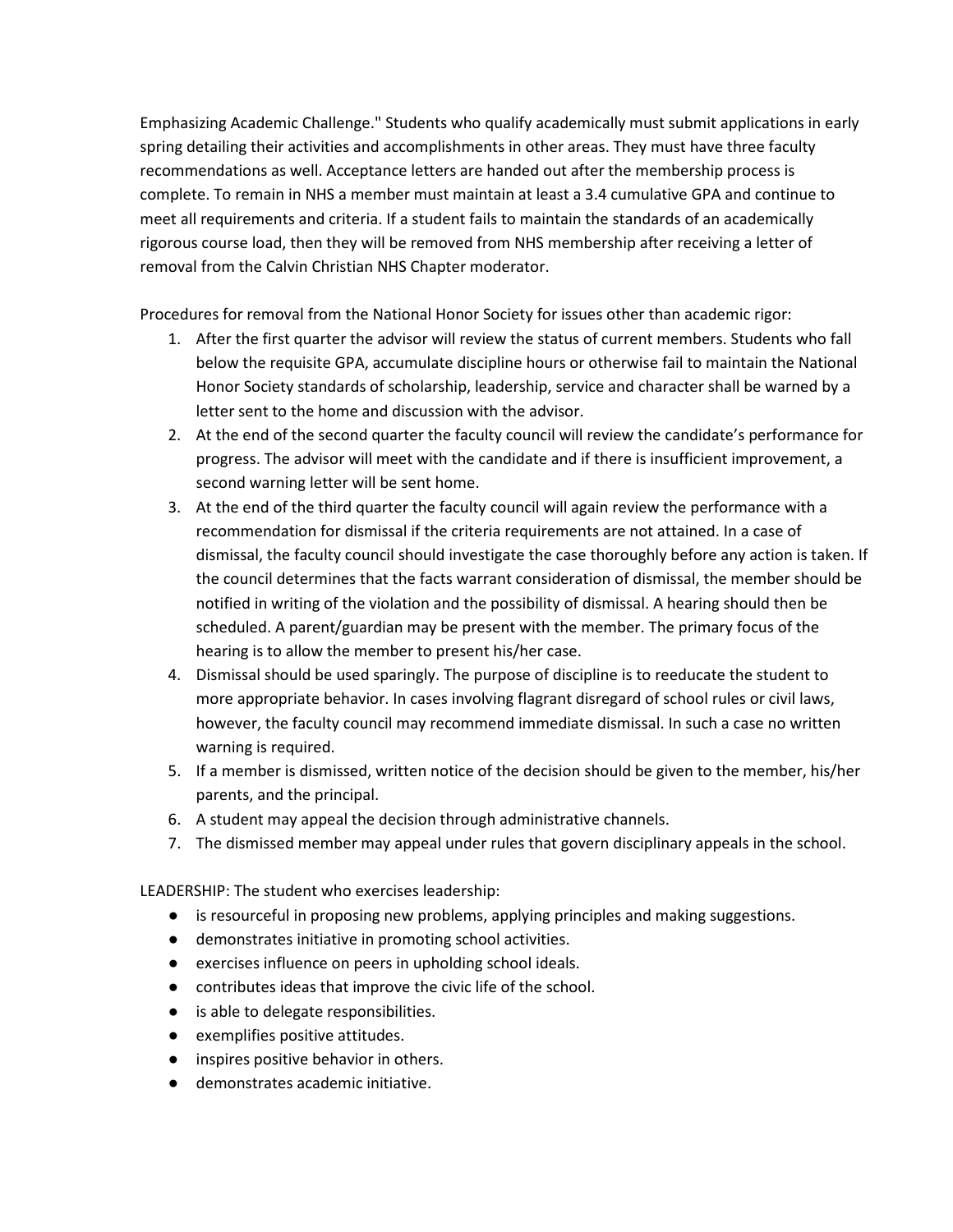- successfully holds school offices or positions of responsibility conducting business effectively and efficiently, and without prodding, demonstrates reliability and dependability.
- is a forerunner in the classroom, at work and in school, church or community activities.
- is thoroughly dependable in any responsibility accepted.

SERVICE: The student who serves:

- is willing to uphold scholarship and maintain a loyal school attitude.
- participates in some outside activity: Girl Scouts; Boy Scouts; church groups; volunteer services for the aged, poor or disadvantaged; family duties.
- volunteers dependable and well-organized assistance is gladly available and is willing to take on difficult or inconspicuous responsibilities.
- cheerfully and enthusiastically renders any requested service to the school.
- is willing to represent the class or school in class activities or in inter-class and interscholastic competition.
- does committee and staff work without complaint.
- shows courtesy by assisting visitors, teachers and students.

CHARACTER: The student of character:

- takes criticism willingly and accepts recommendations graciously.
- consistently exemplifies desirable qualities of behavior [cheerfulness, friendliness, poise, stability].
- upholds principles of morality and ethics.
- cooperates by complying with school regulations concerning property, programs, dress code, office, halls, chapel.
- demonstrates the highest standard of honesty and reliability.
- shows courtesy, concern, and respect for others.
- observes instructions and rules, punctuality and faithfulness both inside and outside the classroom.
- has powers of concentration and sustained attention as shown by perseverance and application to studies. • manifests truthfulness in acknowledging obedience to rules, avoiding cheating in written work and showing
- unwillingness to profit by the mistakes of others.
- actively helps rid the school of bad influences or environment.

Students who have the required GPA are given an application packet to complete. After the faculty reviews each student's application which includes three faculty recommendations, the student's essay and description of school, church, and community activities, they vote on each student individually.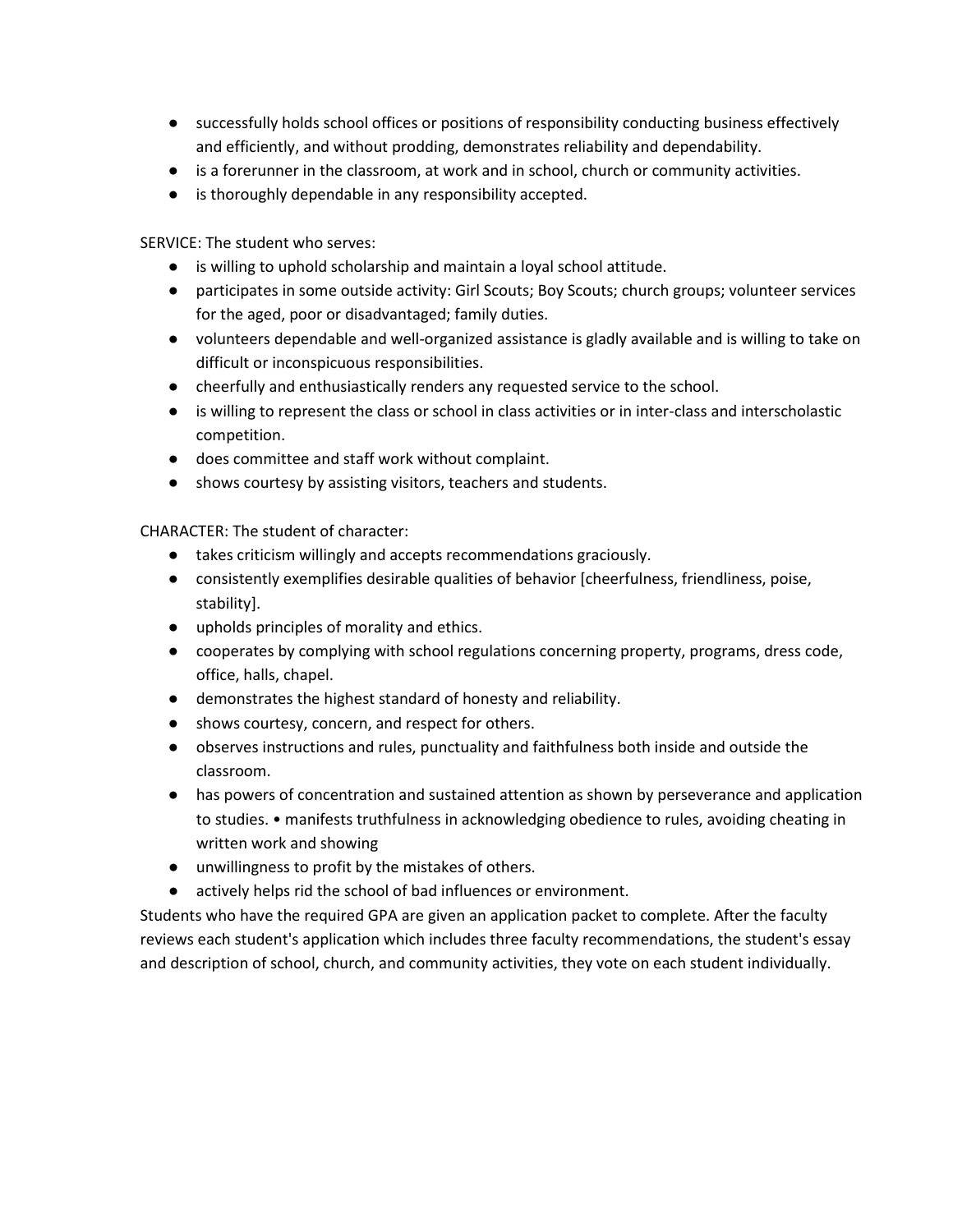# **SECTION 10: RESPONSIBLE CITIZENS**

# **ATTENDANCE**

Regular attendance is vitally important for a successful school experience. All absences should be avoided if possible.

# **Absences:**

Limits:

- 1. Students who are absent for more than three periods are not eligible to participate in extracurricular activities that day, either events or practices. Extracurricular events include athletic events, school sponsored trips, events, concerts, Junior/Senior Banquet etc. If a student does participate when he/she is not supposed to, he/she will be subject to discipline and/or not be allowed to participate in the next practice/game.
- 2. More than 15 absences per semester in a class, excused or unexcused, will result in the loss of credit for that class and a grade of withdraw pass or withdraw fail, depending on the final grade. The student will remain in the class through the end of the semester. A warning letter will be sent home when a student reaches 9 absences.
- 3. A student is considered absent if he/she arrives to any class later than half of the class.

Steps to follow when absent or arriving late:

- 1. A parent must call school before 9:00 a.m. on the day of the student's absence or late arrival.
- 2. When the student returns to school, a parent/guardian must contact the office or written excuse.
- 3. An excuse should include: student's name, date of absence, reason for absence, parent's signature and be delivered to the office on the same day or at least within 24 hours of the absence.
- 4. Getting an admit slip is no excuse for being tardy to the first period class.
- 5. When absent due to a co-curricular event a student must make arrangements concerning missing work PRIOR to leaving.
- 6. When absent for an appointment a parent should give the school at least a day's notice whenever possible.

Rules for making up assignments:

- 1. It is the student's responsibility to inquire about and make arrangements for work missed.
- 2. For absences of more than two days duration, special arrangements must be made with the teachers.
- 3. All work missed due to excused absences must be made up within two days of the absence.

# **Prearranged Absences:**

An arranged absence will be permitted with parental consent and with prior consent of the principal. However the following guidelines should be observed: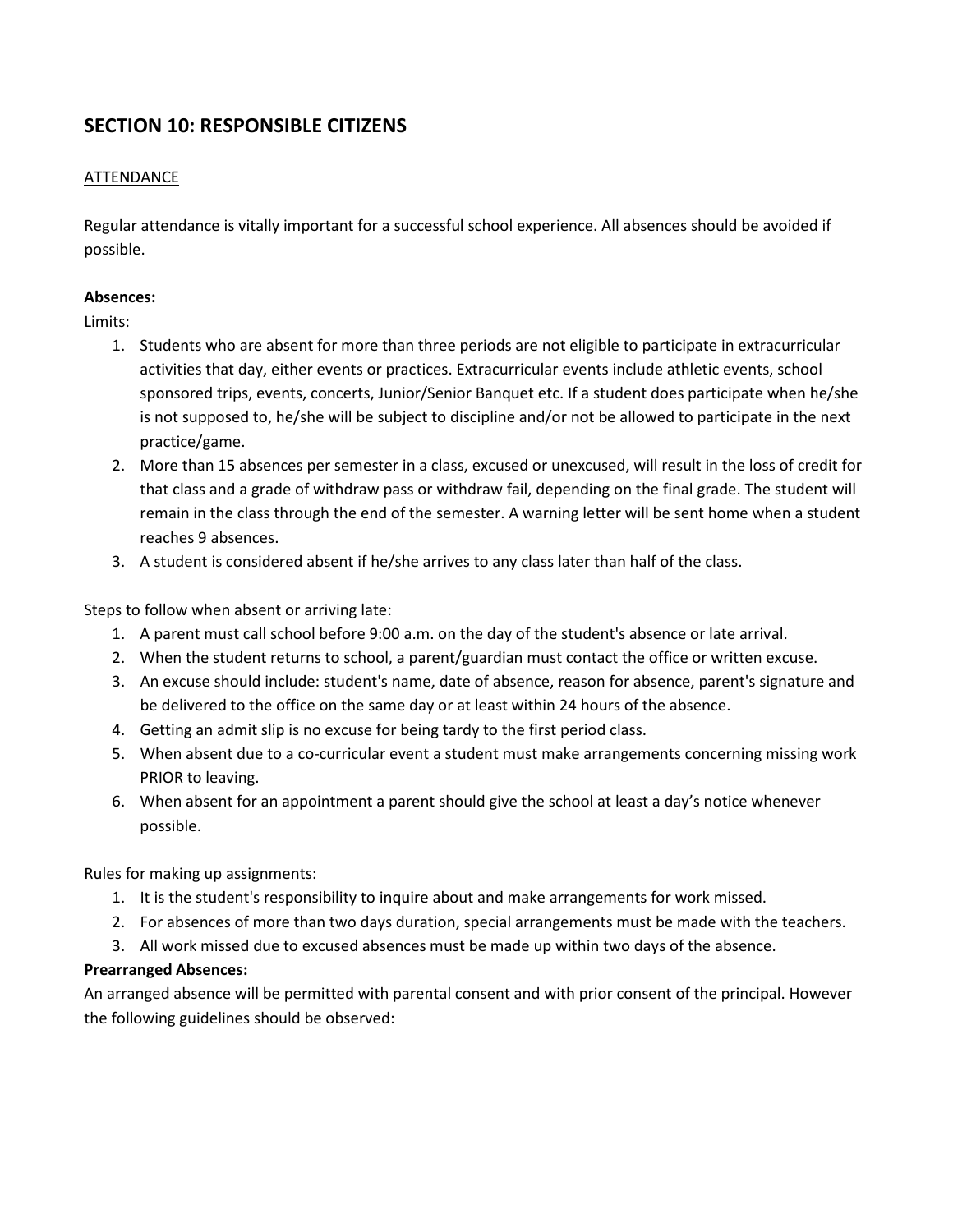- 1. Avoid any unnecessary absences from school. Students miss a great deal when absent from classroom instructional time. Even the best students cannot make up work on their own when they did not have the benefit of classroom instruction, especially if they miss a test or the introduction to a unit.
- 2. Parents should endeavor to confine trips and vacations to school vacation days.
- 3. If your child must be absent from school for reasons other than illness, please notify the office at least two days in advance. Students must request a form from the office and have their parents and teachers sign it.
- 4. Arranged absences should be reserved for family emergencies such as funerals, medical procedures and counseling, or for college visits.
- 5. Parents are responsible along with their child to see that homework is completed without delay upon return to school.
- 6. The teacher(s) will cooperate as much as possible in assigning the student advance work. However, this is not always possible, as some work cannot be prepared in advance. Also, teachers cannot always gauge the exact speed of progress a class will make in covering material. Make up work takes longer to correct, so feedback to the student on those assignments may be delayed.
- 7. In some cases, teachers may find it best to give the student special assignments.

# **Unexcused Absences:**

Penalties for unexcused absences can include any or all of the following:

- 1. An "F" grade will be given for all work missed during an unexcused absence, but the work must be made up for the information.
- 2. A discipline hour will be assigned for each unexcused absence, a fault may be assigned.
- 3. Skipping a full day will result in a fault (3 discipline hours) and 2 or more hours of study time after school.
- 4. Skipping a half day (3-4 classes) will result in 2 discipline hours and 1 or 2 hours of study time after school.

# **Tardiness:**

Promptness to class is very important. Students are to be in their seats and ready to work when the bell sounds. Tardies will be assessed whenever a student is not in class on time. If there is a legitimate reason, during the school day, not to be in class on time, a note requesting an excuse should be brought from the supervising teacher. Tardies will be assessed for being late for school as well as being late for individual classes. Delayed arrivals, whether tardies or absences, constitute a special situation. In order to help students establish good morning habits **parents will only be allowed to excuse 6 delayed arrivals per semester** and ONLY if there is an acceptable reason given by a note of explanation or a phone call that must be received that morning. After those six, each subsequent tardy or delayed arrival will be assessed, regardless of the reason.

A discipline hour will be given for every three unexcused tardies per semester.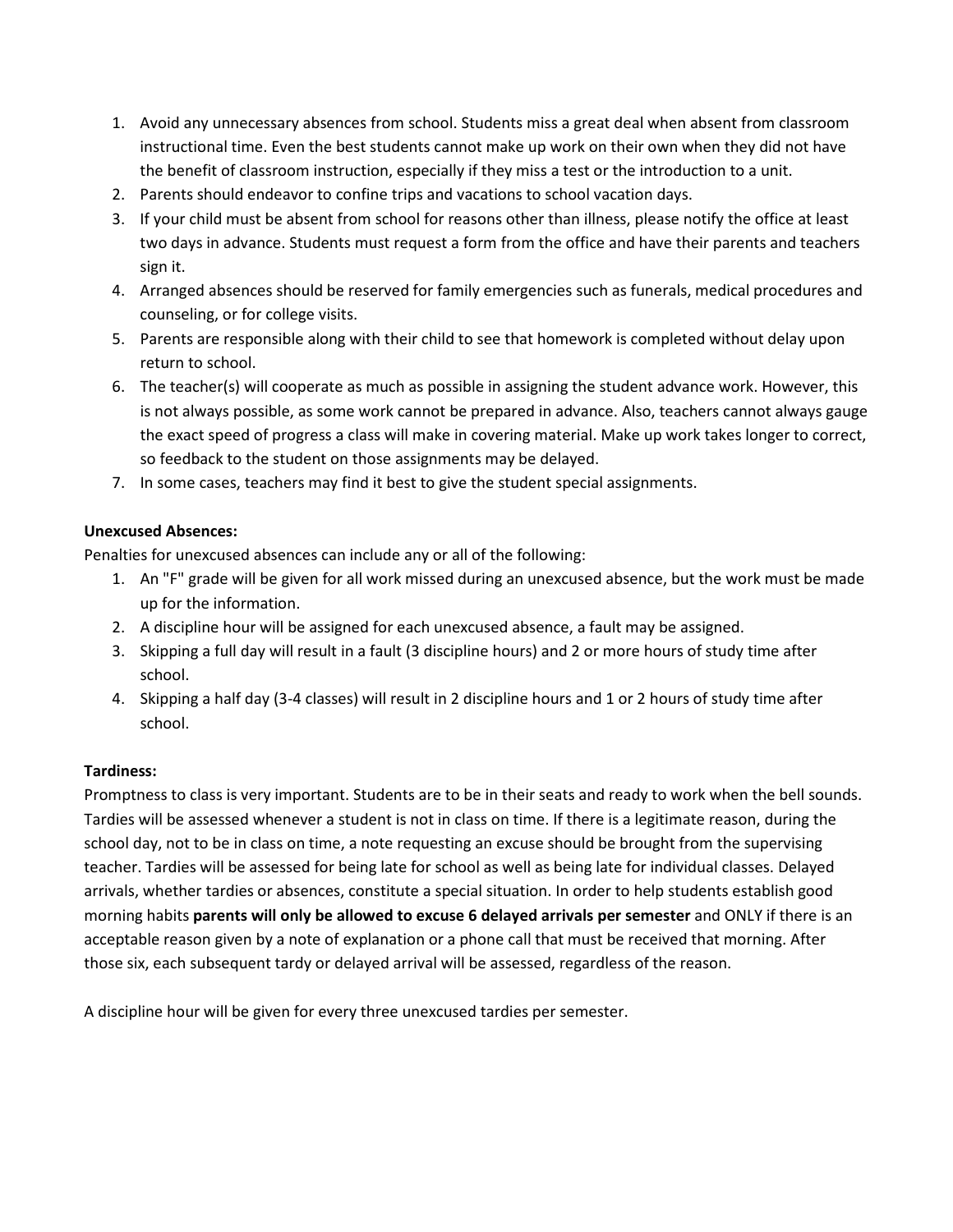# PASSES AND LEAVING CAMPUS

Students must have permission to leave a class, to go to the office, to another classroom, library, etc. A teacher can only excuse a student from his/her own class. Any time a student is out of a class he/she should be able to produce the pass for whomever may ask.

If a student must leave campus, he/she must sign out in the office. Before signing out, the student must present to the principal a written pass from a teacher or parent. Upon returning to campus, the student needs to check in at the office before going back to class. Leaving campus, which includes going to the parking lot, without permission will result in an immediate discipline hour; a second offense will result in a fault.

# SUPERVISION

Supervision of students begins fifteen minutes before the start of the school day and ends fifteen minutes after school is dismissed. If a student is on the school grounds before or after these hours, supervision is the responsibility of the parents.

# DISCIPLINE CODE (High School)

The joyful Christian life is disciplined. Student life at Calvin Christian High School should reflect this. When discipline problems arise, the discipline code provides a way for teachers, parents and administration to work together to solve these problems.

Our discipline code, called the "Fault System," has two parts: discipline hours and faults. All students begin each semester without discipline hours or faults. Classroom misconduct, disrespect, vandalism and tardiness are some examples of behavior that warrants the assignment of a discipline hour. A student will receive an automatic discipline hour from the office for every set of three tardies accumulated during a semester.

Discipline hour (DH) is scheduled from 7:00 to 7:45 on Thursday mornings for misconduct during the previous Thursday through Wednesday. Students serving a DH are at the disposal of the teacher in charge, who may employ them in any manner he/she finds suitable or beneficial for the school. If students cannot be at an assigned DH, they must speak to the teacher in charge or the Principal prior to the scheduled DH. Failure to appear for a DH will result in an additional hour being assigned. Discipline hours will not be rescheduled for extracurricular events, nor for any reason other than unavoidable emergencies. All discipline hours must be served each semester before exams can be taken, report cards given or credits assigned.

| $3$ tardies =          | 1 discipline hour |
|------------------------|-------------------|
| $3$ tardies =          | 1st fault         |
| $3$ tardies =          | 2nd fault         |
| + 2 discipline hours = | 3rd fault         |
| + 2 discipline hours = | 4th fault         |

Accumulated discipline hours add up to faults. The mathematics of the fault system is as follows: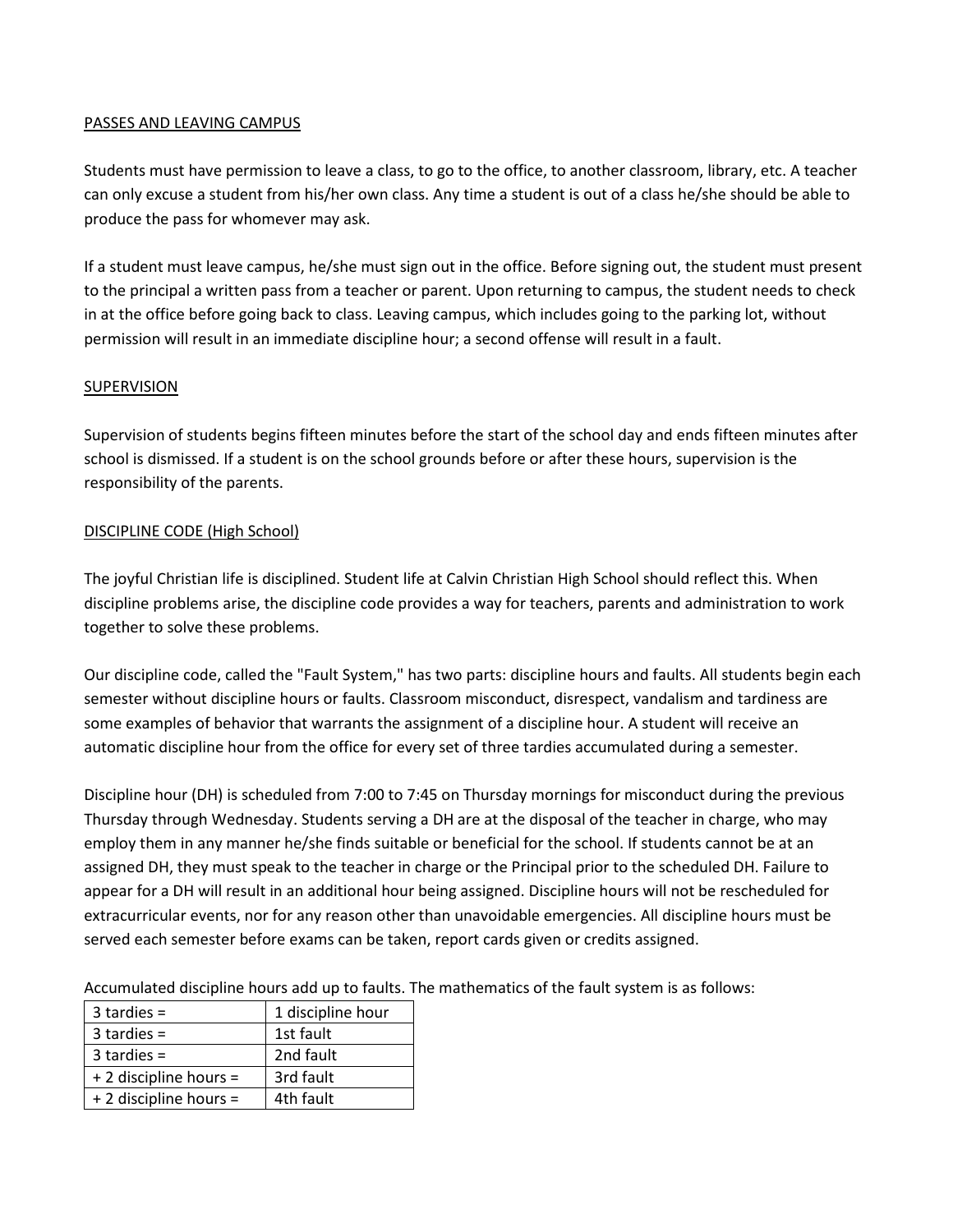Faults may be assigned for infractions other than the accumulation of discipline hours. For each of these, three detentions will be served. Faults may be expected for any major incident. A teacher may recommend to the administration that a student be given a fault in cases of serious misconduct. The administration will then decide if a fault will be assigned or if other punishment will be administered.

The procedures and penalties of each of the faults are as follows:

| First Fault:  | Parents will be notified by the principal.<br>Student will have a conference with the principal.                                                                                                                                                                                                                     |
|---------------|----------------------------------------------------------------------------------------------------------------------------------------------------------------------------------------------------------------------------------------------------------------------------------------------------------------------|
| Second Fault: | Parents and student will have a conference with the principal.                                                                                                                                                                                                                                                       |
|               | Student will serve a one-day in-school suspension                                                                                                                                                                                                                                                                    |
| Third Fault:  | Parents will be notified by the principal.<br>Student will serve a 3 day in-school suspension.<br>Student will be excluded from ALL extracurricular activities for the remainder of the<br>semester (such as sports practices and events, drama, yearbook, senior class trip,<br>Junior-Senior banquet, Grad night). |
| Fourth Fault: | Principal conference with parents.<br>Principal will recommend to the School Board or Executive Committee that the<br>student's status be discussed regarding expulsion.                                                                                                                                             |

The School Board retains the right to re-interview families at any time upon the recommendation of the Principal. The purpose of this interview is to reconsider the enrollment of the student.

# PARKING

Parking at school is a privilege. Students may use the parking spaces across the street on the church parking lot. All drivers must register the car(s) they will be driving to school with the office. Going to the parking lot without permission will result in a discipline hour. Careless driving or misconduct with cars may result in a fine or revocation of the privilege of parking a car near school. The school is not responsible for the security in the parking lot therefore valuables left in cars are at the owner's risk.

# COUNSELING

Academic counseling is done through the high school counselor. This process involves standardized testing as well as career and college placement guidance.

The counselor and all staff members are available to counsel students concerning personal and social problems.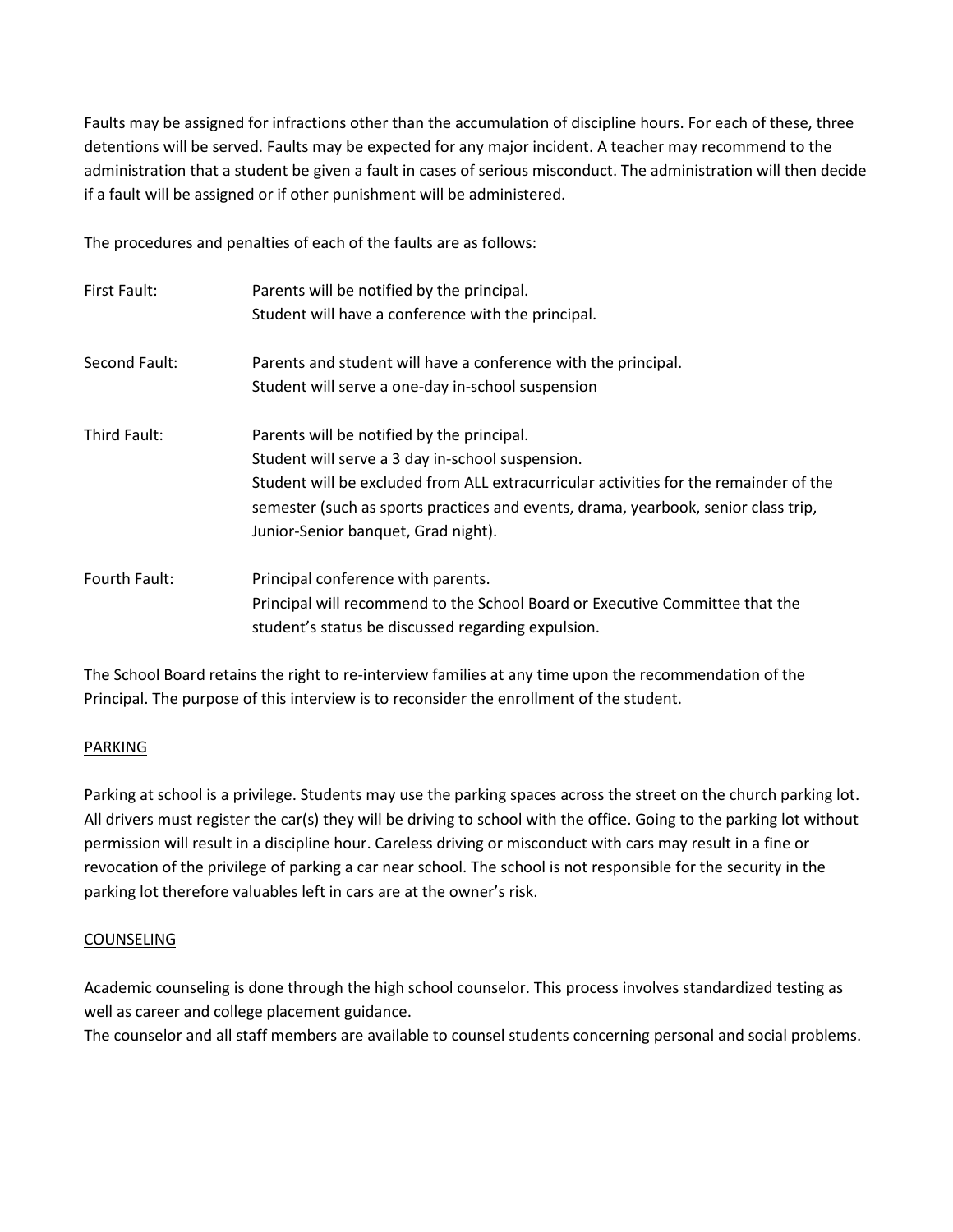# ADVOCATE PROGRAM

Teachers are paired with students who might struggle in any area of high school life. There will be meetings throughout the year to encourage, follow up, or discuss progress and concerns.

# OPPORTUNITIES & EXTRACURRICULAR

# **Extracurricular Activities Offered:**

Aside from regular classes, Calvin Christian High School offers a variety of activities in which students are encouraged to participate. These activities take time and therefore care and wisdom is needed to decide how much time away from studies can be afforded. The activities include:

**Sports:** CCHS is a member of C.I.F. San Diego Section and participates in the Coastal League of the Southern Conference.

CCHS presently fields teams in: Boys' and Girls' Cross Country Boys' Football Boys' and Girls' Soccer Boys' Baseball Girls' Volleyball Boys' and Girls' Basketball Boys' and Girls' Track Girls' Softball Boys' and Girls' Golf

**Yearbook:** Students participate in all aspects of producing the yearbook both during class and outside of class.

**Literary Magazine**: "Imaginations" contains poetry, short stories, essays and creative writing, all written by CCHS students. Students take part in selection, editing, art and layout.

**CCHS Theater:** Each year, CCHS students present a stage production. Students are encouraged to try out for roles in the play. They also may work as stagehands, help with set construction, or participate in other areas of production. During the Spring CCHS students present a musical. This is a great opportunity to develop gifts and incorporate both acting and musical talents.

**House Leadership**: Plans activities for students to boost student life. Representatives are elected from each class and officers are elected by the entire student body.

**Junior/Senior Banquet**: This formal banquet, in honor of the Senior class, is put on each year by the Junior class. Only Juniors and Seniors and their dates may attend.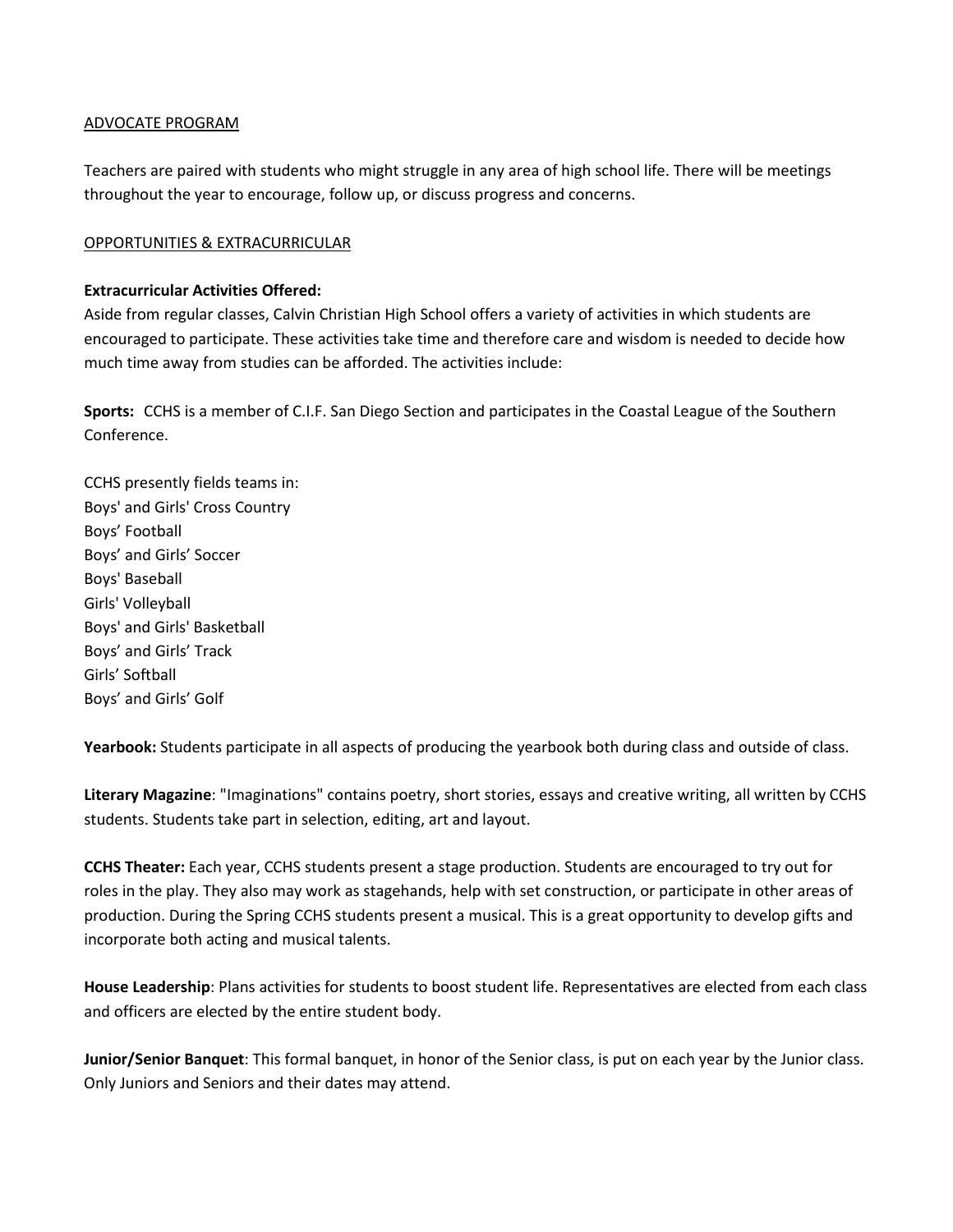**Student Clubs**: Student clubs may be organized by students with a faculty moderator and submission of an acceptable written constitution to the administration.

# ELIGIBILITY FOR EXTRACURRICULAR ACTIVITIES

Eligibility is a consent to participate in school-sponsored extracurricular activities which is granted based on an established set of guidelines.

- A. Definition of ineligibility. An ineligible student may not participate in any way in any extracurricular school activities.
- B. Loss of academic eligibility.
	- a. GPA below 2.0: A student with a grade point average below 2.0 will be ineligible.
	- b. Failing Grades: A student with a failing grade in any subject will be ineligible.
	- c. Incomplete: A student with an incomplete will be ineligible until the incomplete is made up. When a student makes up an incomplete, he will then be eligible if his average is above a 2.0 with no failing grades.
	- d. Missing Records: No student enrolling in CCHS will be eligible for any extracurricular program until a complete record of that student is on file at the office or until eligibility is determined.
- C. Eligibility checks.
	- a. Progress Reports: Grades of students will be checked at the time of mid-quarter progress reports. If a student has a GPA below 2.0 or an F in any class, he/she will have until the end of the quarter to improve. Quarter Grades are used to determine eligibility for the next quarter.
	- b. Quarter Grades: Report card quarter grades will be checked to determine eligibility until the following quarter. (Eighth grade 4th quarter grades will be used to determine academic eligibility for 1st quarter freshmen.)
	- c. Eligibility can be lost or regained at each quarter.
- D. Notification of Ineligibility.
	- a. Parents: The parents of an ineligible student will be notified of the loss of eligibility. Ineligibility will be effective on the date specified in the notification letter.
	- b. Teachers and Coaches: Teachers, coaches, and directors of extracurricular activities will be given a list of ineligible students.
- E. Probation.
	- a. Conditions. Only students ineligible because of a GPA lower than 2.0 may appeal for probation eligibility. Probation may be granted if all of the following are true:
		- i. The student has no failing grades.
		- ii. The student has fewer than three faults.
		- iii. The student is not in his first quarter at CCHS.
		- iv. A written appeal is submitted to the principal.
		- v. Probation is approved by the majority of the faculty.
	- b. Probation can be granted only once per year and lasts only for the one quarter in which the request is made.
- F. CIF Rules: CCHS athletes are subject to all California Interscholastic Federation rules regarding eligibility on the basis of scholastics, residency, transfer, age, amateur status, and semester limits.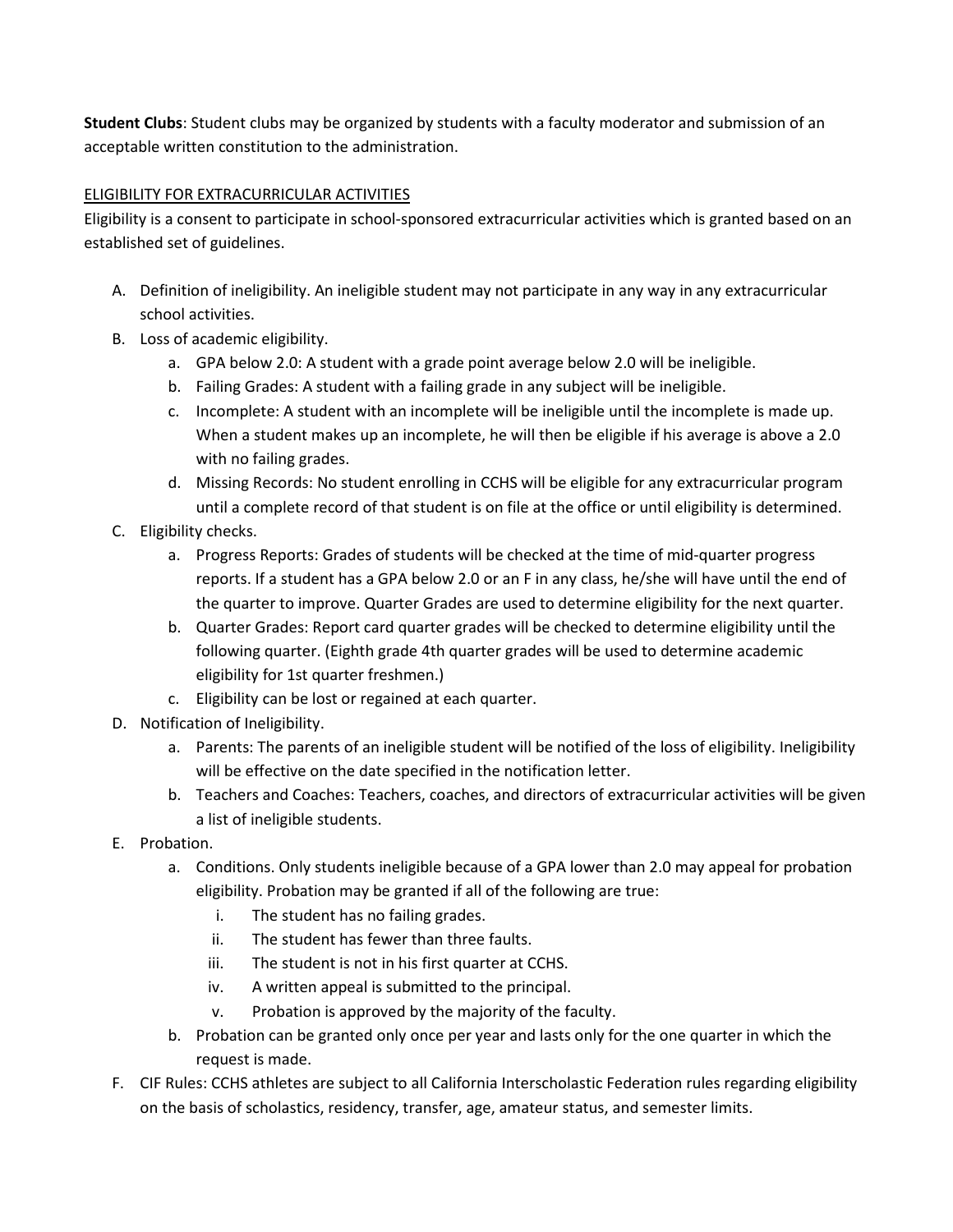# G. Behavior Eligibility.

Students in extracurricular activities represent Calvin Christian School to the community and other schools. Extracurricular activities are not a required part of the curriculum. Therefore, extra-curricular is a privilege and not a right. Students who participate in extracurricular programs are held to a higher standard of behavior than what is deemed necessary for academic and other school-required activities.

- a. Depending on the severity of the offense, participants in extra-curricular activities may be required to miss part or all of the current season. In cases where the offense occurs at the end of a season, the student may be required to miss part or all of his/her next season of participation.
- b. Three faults:
	- i. A student is ineligible for the rest of the semester when he/she receives his/her third fault.
	- ii. Quitting a Sport /Activity
		- 1. If a student quits a sport after 1/3 of the season (except in the case of season ending injury), he/she is ineligible for the entire following sport's season.
		- 2. If a student quits a non-athletic extracurricular activity during that activity he/she is declared ineligible for that activity the next year.
- c. Drug, Alcohol, Tobacco or Student Dignity Policies:
	- i. A student may be ineligible if he violates the conditions of the Drug, Alcohol, Tobacco or Student Dignity Policies.
		- 1. Misbehavior as described above that occurs outside the season of activity may still be punished if it is deemed necessary by the administration which has determined that the violation of the policies listed have affected how the community views Calvin Christian School.
- d. All discipline for behavior will be at the discretion of the administration in accord with existing school policies. Parents may appeal the decisions of the principal with regard to any violations of the above eligibility requirements to the superintendent and decisions of the superintendent to the school board.
- H. Attendance Eligibility.
	- a. To be eligible for participation in a practice, game, play, production, school event, etc. a student must be in school for at least half of the day.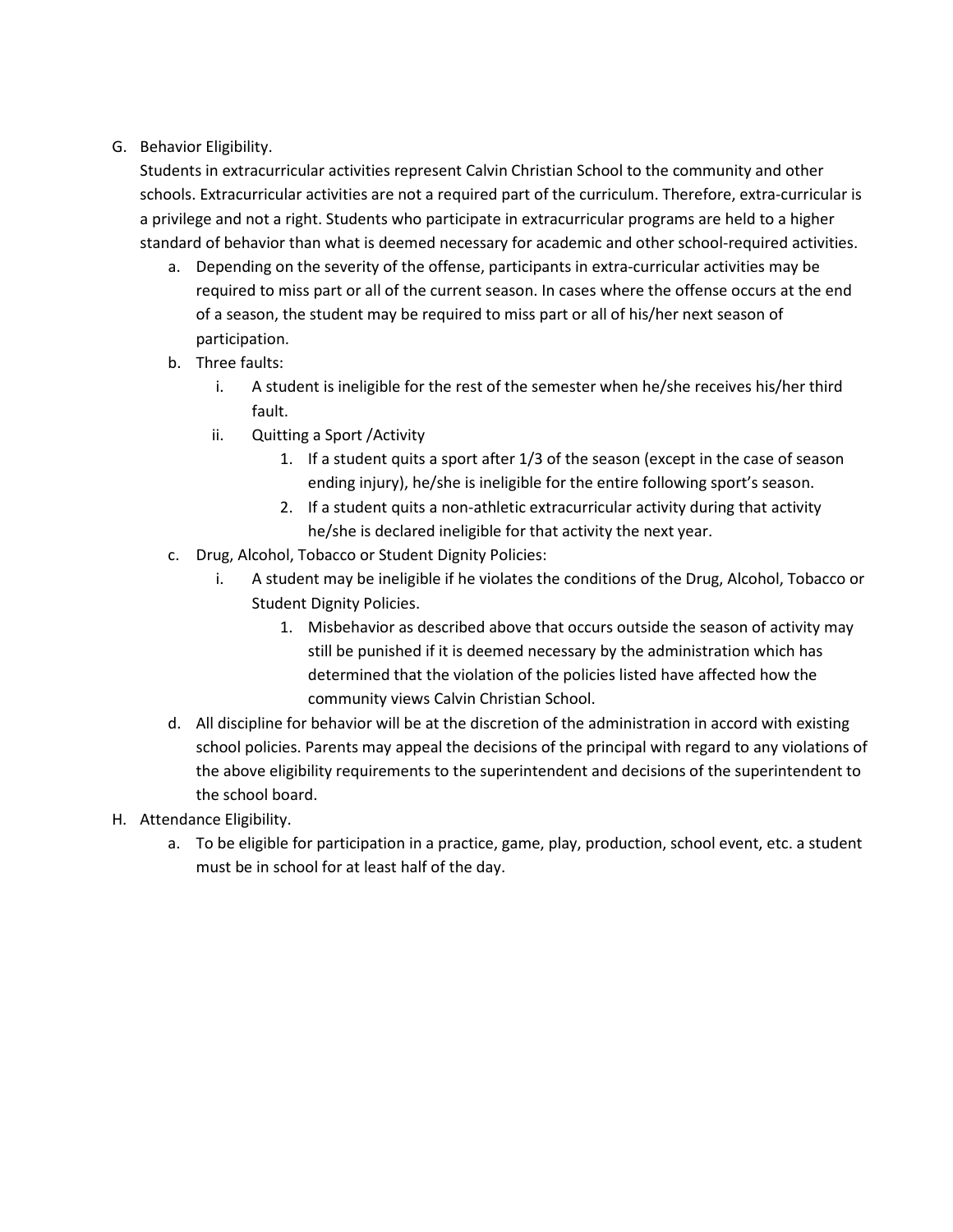# LETTERS AND ATHLETIC AWARDS POLICY

Calvin Christian High School believes that extracurricular participation is of value to both the students and the school. All who participate faithfully are worthy of recognition. Calvin Christian High School offers students an opportunity to earn a letter in two areas, sports and fine arts.

The very first time a letter is earned in any extracurricular activity, the student will be awarded with the cloth "CC", a pin representing that particular activity, and a bar. When subsequent letters in that activity are earned another bar is awarded. For a different extracurricular activity a different pin is given once, along with the bars for each year that a letter is earned.

To earn a letter in fine arts a student must:

1. Drama/Musical - Accumulate at least 8 points from either program based on the following scale:

| a major leading role        | 8 points |
|-----------------------------|----------|
| a minor leading role        | 4 points |
| a minor role or chorus role | 2 points |
| a technical support role    | 2 points |
| a backstage/crew role       | 1 points |

2. Yearbook - Accumulate at least 8 points based on the following scale:

| Editor                   | 8 points |
|--------------------------|----------|
| Staff member             | 4 points |
| - must complete at least |          |
| 4 pages individually     |          |
| Photographer             | 2 points |

To earn a letter in a sport a student must:

- 1. Be a member of a varsity team.
- 2. Meet participation standards.
- 3. Meet performance standards.

The participation and performance standards are the same for both fine arts and sports.

Each student will receive a certification of participation for each activity provided that the participation requirements are met.

A student who misses part of the season due to injury may still letter if all the requirements are met and if the student has participated in at least half of the season. Such a student is expected to remain a part of the activity as outlined by the coach or the director.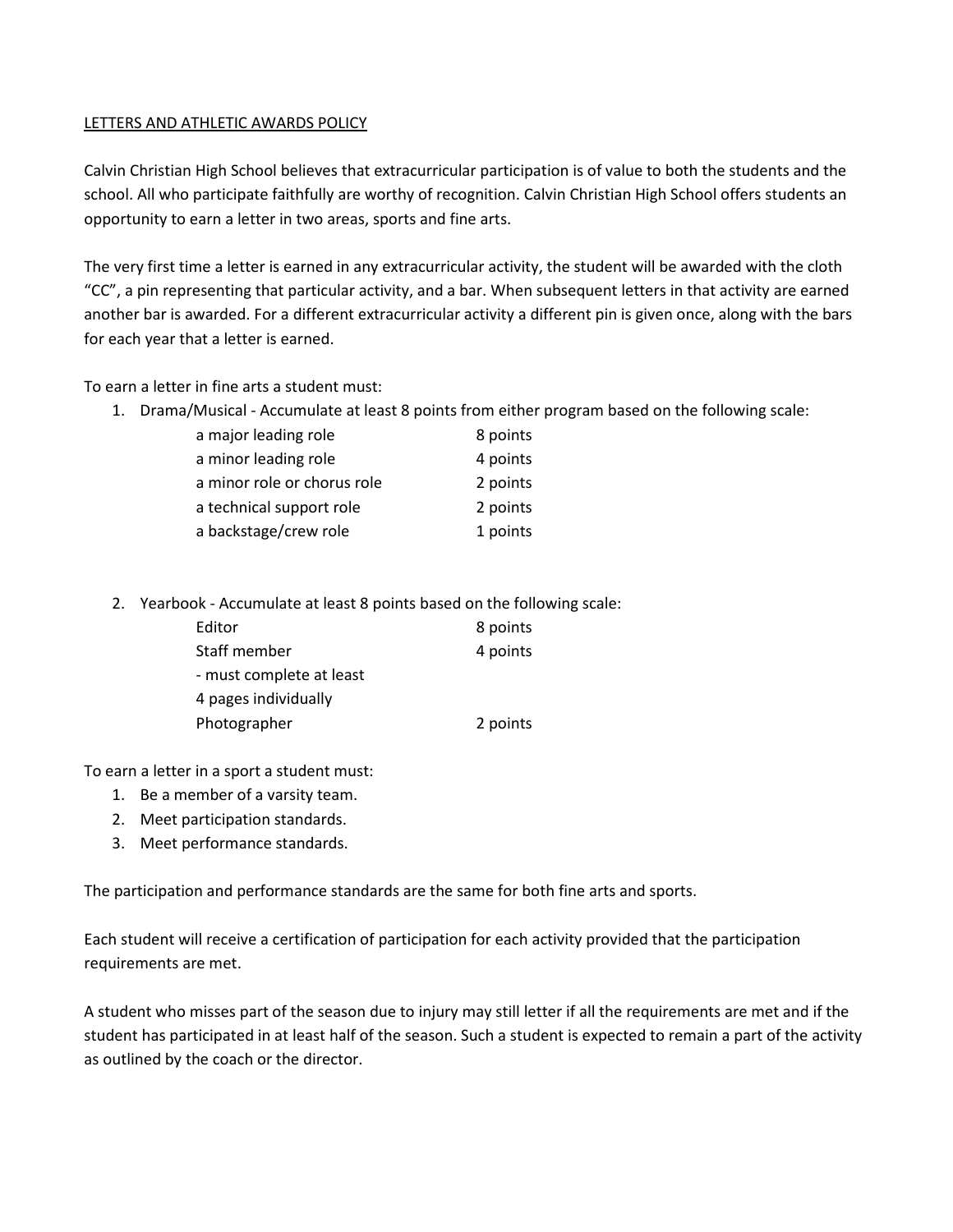In each varsity sport a Most Valuable Player, Most Improved Player, and Sportsmanship Award will be presented. The recipients of these awards will be determined by secret ballot. Each team member will have one vote. Each coach will have two votes. The head coach will break any tied vote. The recipients of these awards will be announced at the awards banquet and will receive medals.

#### PARTICIPATION STANDARDS

Students are expected to have no unexcused absences from practice, contests or performances. Advanced communication with coaches, directors, and administrators is essential for absences to be considered excused. Students will not receive any awards, letters, or certificates if they are academically ineligible or suspended for more than one day during any part of their current season.

Students must contribute to the team or program in a positive manner and show a Christian attitude and sportsmanlike conduct.

Athletes must also display athletic excellence as determined for each sport as follows:

| <b>Cross Country (Girls)</b>      |                                                                                                                                                                                                                                                                                                   |
|-----------------------------------|---------------------------------------------------------------------------------------------------------------------------------------------------------------------------------------------------------------------------------------------------------------------------------------------------|
|                                   | Must run a 5K course in a time of 23:59.99 minutes or less and a 3.0 mile course<br>in a time of 23:14.99 minutes or less at least once during the season on home<br>course or on invitational/playoff course. Must score in at least half of all scoring<br>meets that the team participates in. |
| <b>Cross Country (Boys)</b>       |                                                                                                                                                                                                                                                                                                   |
|                                   | Must run a 5K course in a time of 19.59.99 minutes or less and a 5 3 mile course<br>in a time of 19:20.99 minutes or less at least once during the season on home<br>course or on invitational/playoff course. Must score in at least half of all scoring<br>meets that the team participates in. |
| Football, Volleyball & Basketball | Must make the varsity squad (when there is a separate, independent JV team.)                                                                                                                                                                                                                      |
| <b>Soccer</b>                     | Must play at least 50% of the minutes (when there is not a separate JV team.)                                                                                                                                                                                                                     |
| <b>Baseball/Softball</b>          |                                                                                                                                                                                                                                                                                                   |
|                                   | Must play at least 50% of the minutes (when there is not a separate JV team.)                                                                                                                                                                                                                     |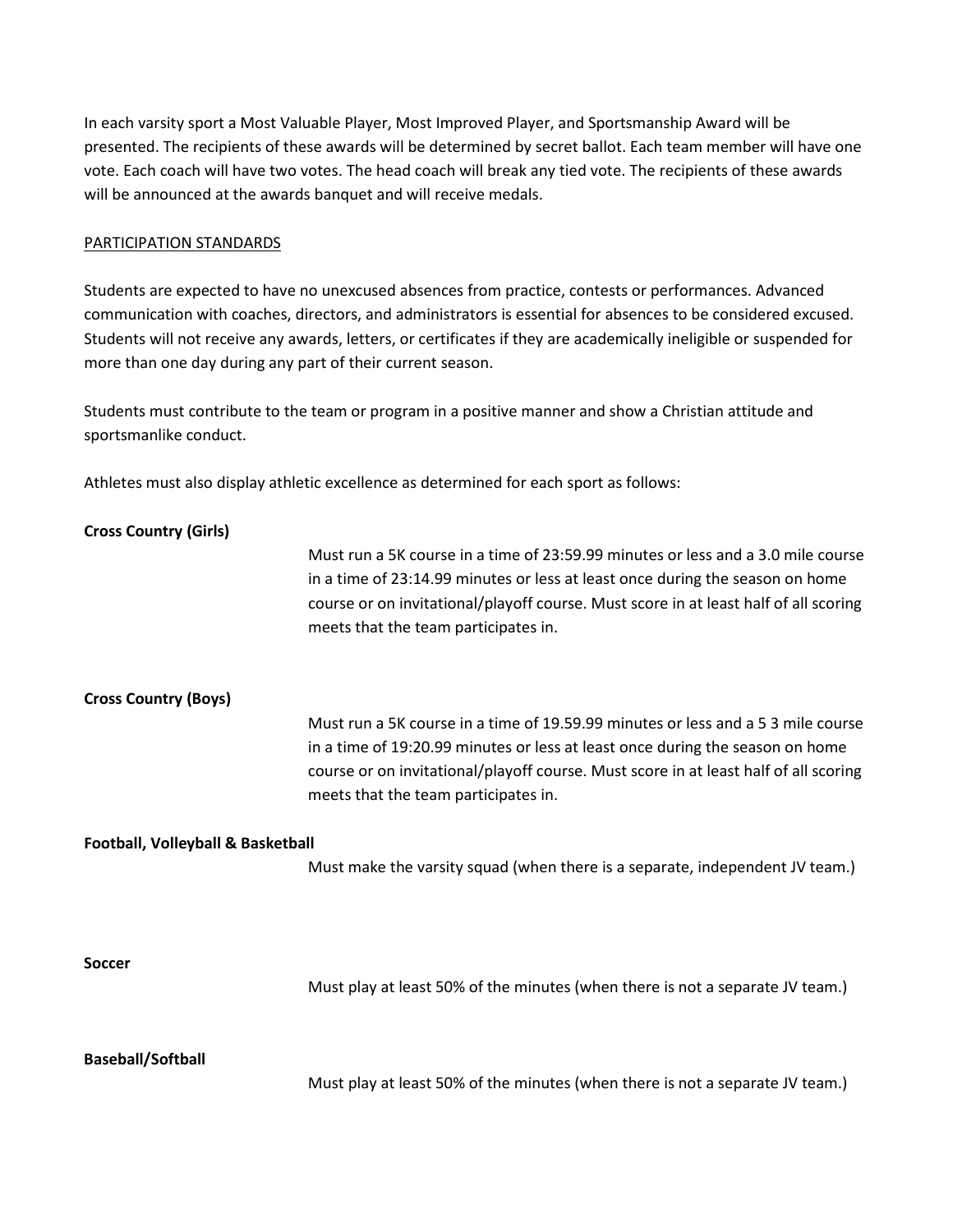Must score in at least half of the team's matches. Must have an average score of 49 or lower in matches played

# **Track**

Must achieve at least a minimum of:

| Event       | <b>Boys</b> | Girls    |
|-------------|-------------|----------|
| 100 meters  | 12.49       | 13.49    |
| 200 meters  | 25.99       | 30.99    |
| 400 meters  | 55.99       | 1:05.99  |
| 800 meters  | 2:19.99     | 2:59.99  |
| 1600 meters | 5:14.99     | 6:14.99  |
| 3200 meters | 11:29.99    | 13:29.99 |
| 100 hurdle  | 17.99       | 18.99    |
| 300 hurdle  | 47.99       | 54.99    |
| pole vault  | 11'0''      | 8"0"     |
| high jump   | 5'6''       | 4'6''    |
| triple jump | 38'0"       | 29'0"    |
| long jump   | 18'0"       | 14'0''   |
| discus      | 100'        | 90'      |
| shot put    | 36'         | 28′      |

An athlete must qualify in only one of these events to earn a letter.

**Golf**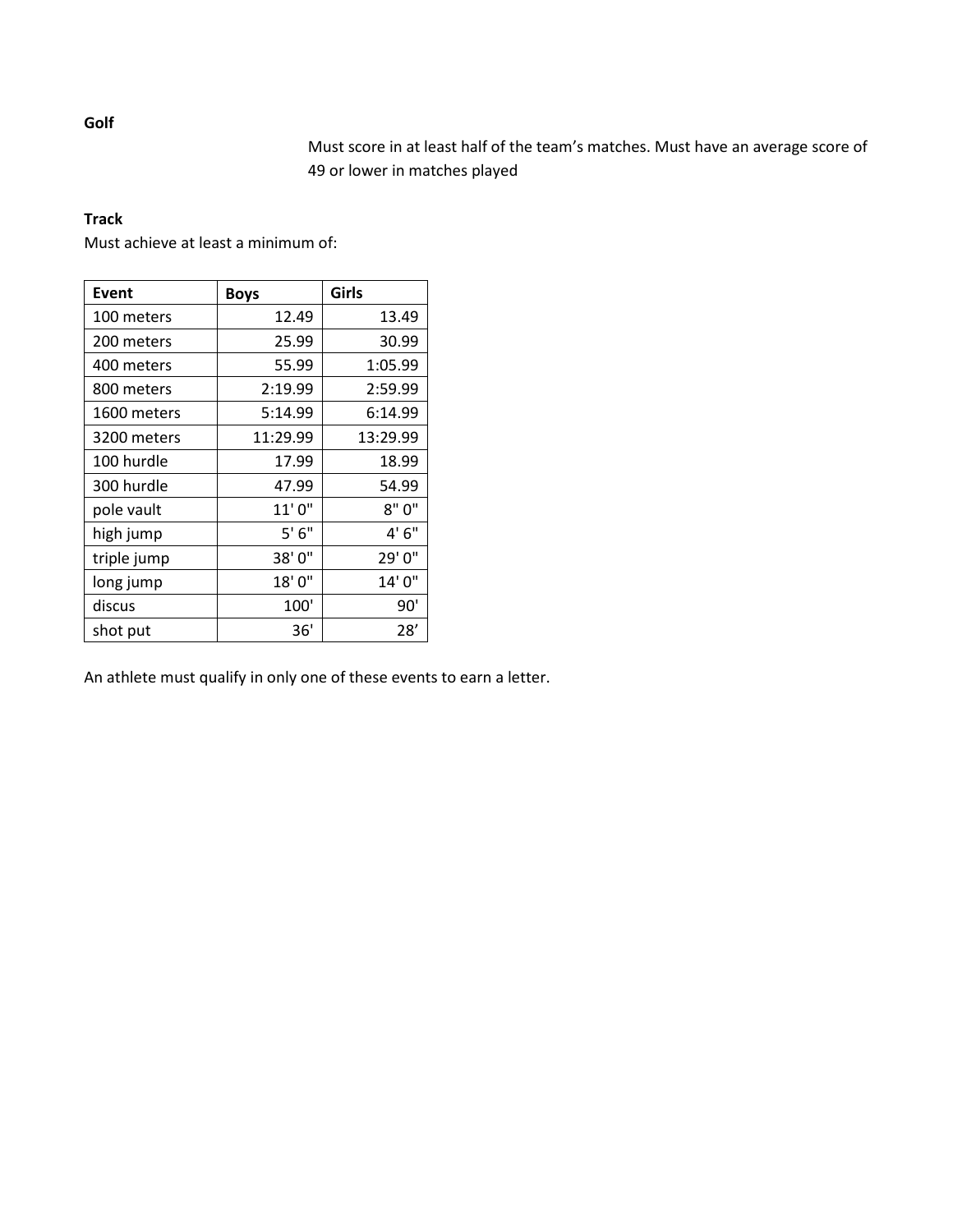#### CCHS SCHOOL TRADITIONS

Colors: Columbia Blue & Black Nickname: Crusaders

#### **ALMA MATER**

Our thanks to Thee, O Lord we sing, For Calvin Christian High. We pledge to Thee our lives, our all, And Thy Name glorify.

Thy Word sheds light, Its holy truths our hearts with wisdom fill. With knowledge gained and talents used, We've grown to know Thy will.

Our Alma Mater, Lord be blessed, We lift this prayer to Thee. May what we learn and how we live, Christ centered ever be.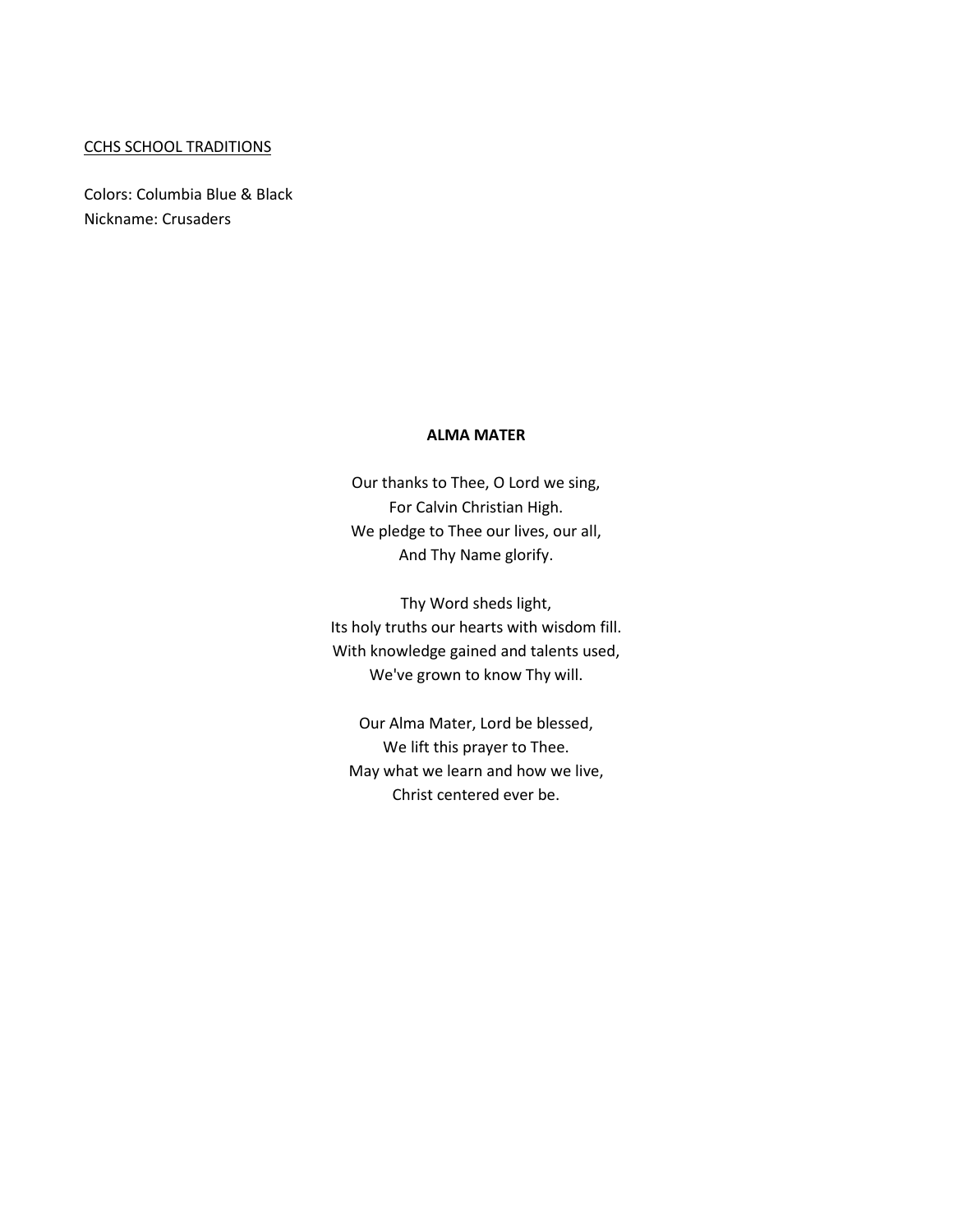#### APPENDIX 1

# **E-Learning, Online Class, and Remote/Distance Learning Policies and Handbook**

#### PURPOSE

Maintain service to students in providing continuing access to classroom teachers, peers, and materials during special circumstances involving the closing of physical classrooms and on-campus limitations, whether planned or in the event of emergencies.

#### PHILOSOPHY

Although under normal operations, Calvin Christian School is built to best serve families through live, on-site classroom teaching, we recognize that learning can (and should) happen anywhere, especially in the home. We are grateful to be equipped to handle a variety of unexpected and planned circumstances which require alternative learning solutions. As an extension of our families and in partnership with them, E-Learning days allow us to offer ongoing educational advancement by capitalizing on our rich technology infrastructure, providing students access to teachers, materials, and online interactions while face-to-face gatherings at the school are impossible. Our primary goals still involve first and foremost obeying our call to love God and love our neighbors, just as we would in person. In fact, when mobilizing our resources to accommodate E-Learning, we are aiming to provide loving service both to our own students and families as well as our extended community.

#### DEFINITION

For all intents and purposes, E-Learning days are designed to follow closely a normal day of operation at Calvin, and most rules of classroom attendance, interaction, behavior, and instructional expectations still apply, though modified for distance learning.

#### DIGITAL PLATFORMS

All teachers at Calvin Christian will use the same basic platforms for essential digital classroom operations. Additional tools and resources may be employed at teacher discretion to supplement the basic platform tools, so long as those resources smoothly interface through the primary platforms. Primary platforms will be reviewed periodically by administration to ensure best practices, training, and services.

**Primary Information Platform**: Google Classroom (part of Google E Suite) **Primary Conference/Live Video Platform**: Zoom **Video & Screen Capture**: ScreenCastify **Whiteboard**: JamBoard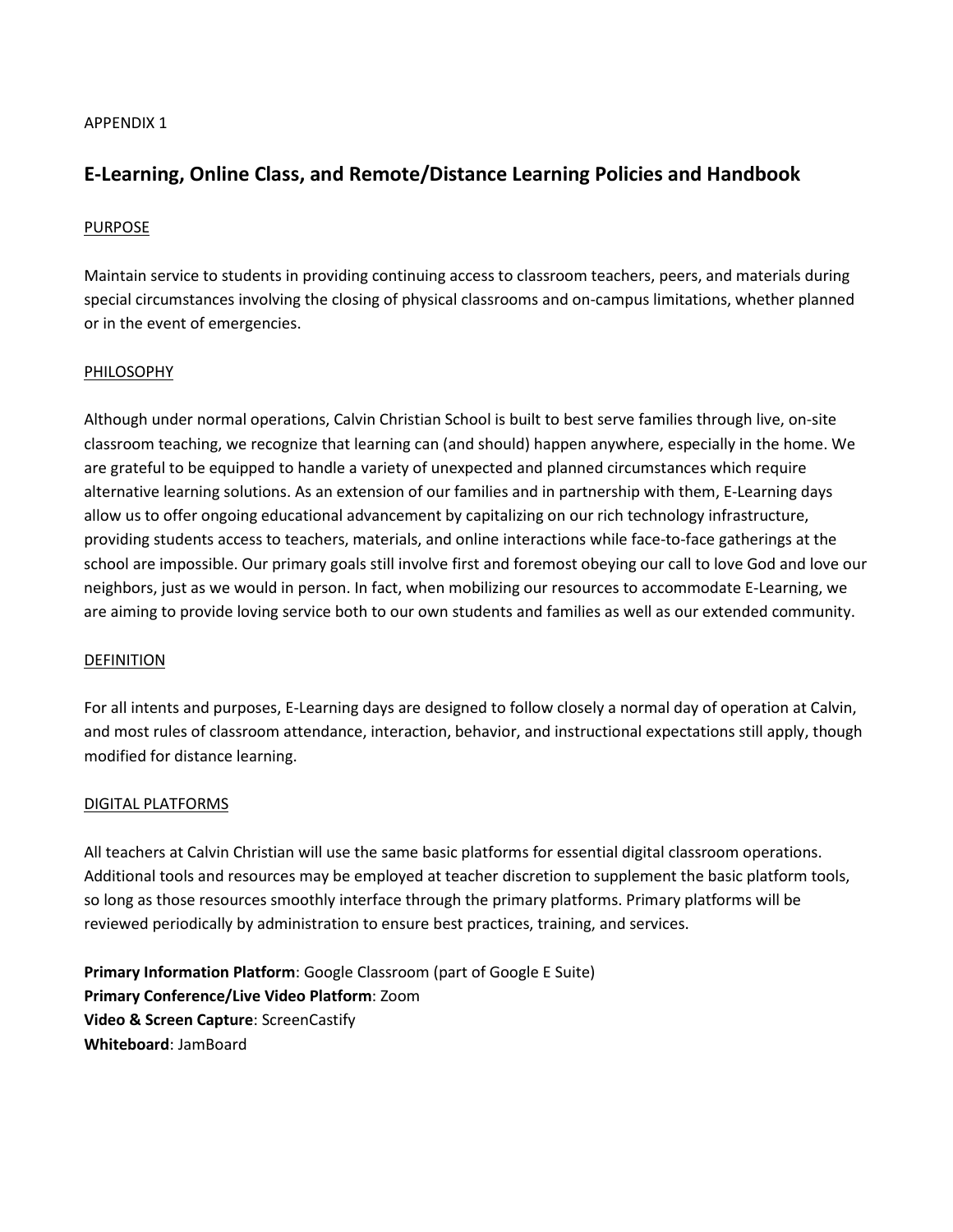Parents will be expected to register and monitor student logins and access to provide students access to the digital classroom, and teachers should ensure and confirm that student access allows for successful continuation of learning.

# MATERIALS

Physical copies of materials, such as textbooks, will be provided by Calvin in accordance with standard classroom use. Students may be asked to take home materials in preparation for E-Learning events. Teachers may also supply access to digital texts and materials for student use.

Students are expected to arrive to their assigned classes prepared with the Chromebooks, a working set of earbuds or headphones, and their built-in microphone and webcam. They should also be prepared with basic writing materials, such as paper and pencil, depending on the stated expectations of the classroom teacher.

#### TRAINING

All teachers at Calvin Christian must receive training and be familiar with basic operational expectations and functions to conduct ongoing classroom lessons, accessible through online/digital means. Inservice or special school days may be scheduled to meet this need, especially in case of an emergency or important changes.

#### ATTENDANCE

Students are expected to have internet access at home or to make arrangements to procure internet access for instruction and to be present in the digital classroom during regularly scheduled meeting times. Students who do not have internet access or are not signed in during the scheduled class time will be considered absent. In that case, the student will be required to make up any assignments or missing work, just like a "sick" day. This may include reviewing archived videos, completing typed materials, or other exercises as deemed appropriate by the teacher.

Teacher-student interaction and participation will be recorded both for attendance and grading purposes to make the best use of the resources while students are at home.

If students will be absent, either for sickness or other planned reasons, parents should contact the main office via email to inform our staff. Teachers will keep track of absences and tardies in their classrooms, but an email for late arrivals to the office helps us account for all students, even while learning at home.

#### **COMMUNICATION**

Teachers will communicate with students through a variety of means related to the key platforms, including email, classroom chats, webcam, selected online resources, Zoom, and Google Classroom. While teachers are expected to be available during their normally scheduled class periods for interaction with their enrolled students, communication outside those times will be much like normal operations. Patience will be required while awaiting a response, as teachers may be fulfilling either personal or professional responsibilities outside of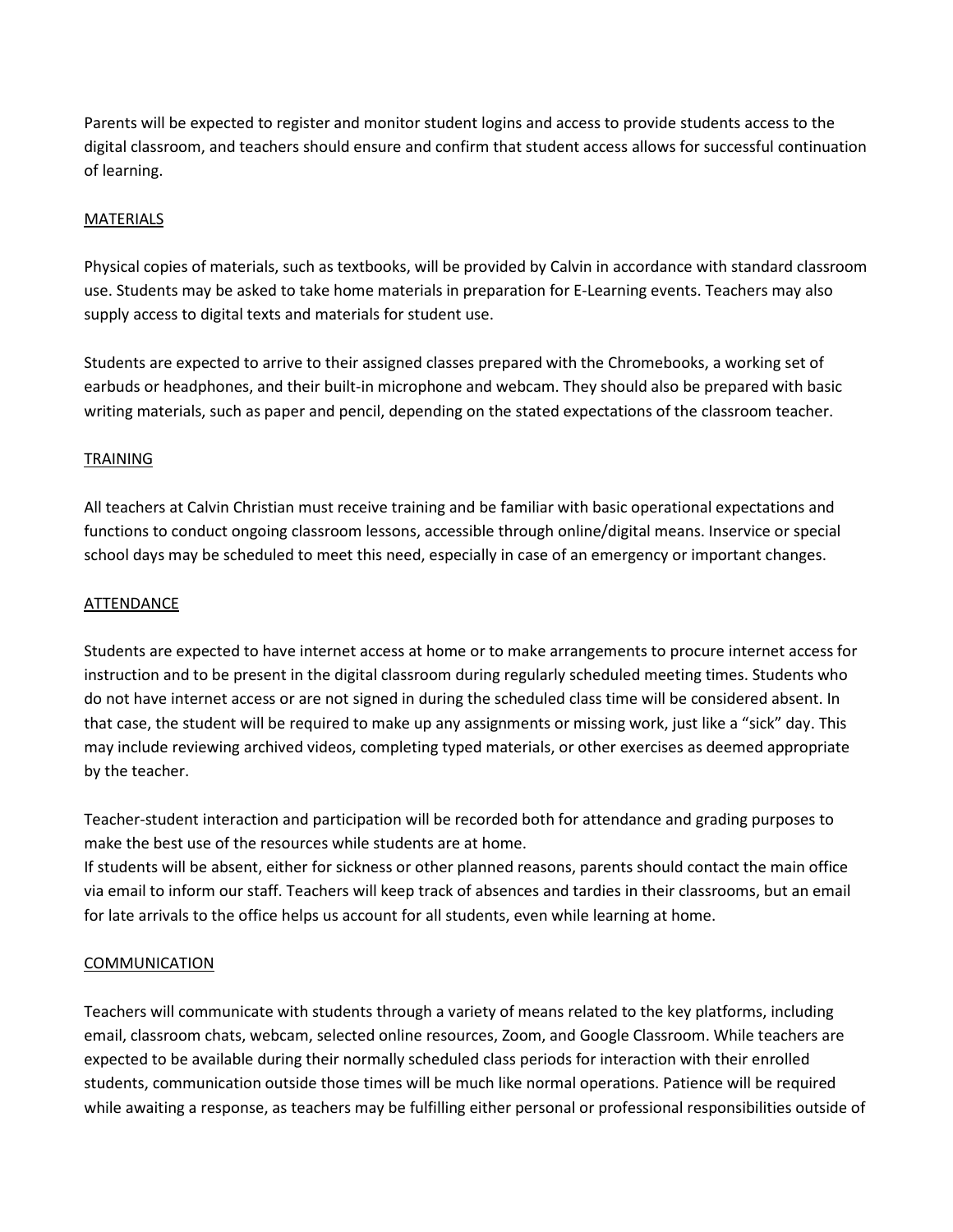their particular classroom times, and school-day hours, expectations, and boundaries should still be observed. As always, remember mutual service and love towards one another.

# DRESS CODE AND BEHAVIOR

Students are expected to maintain Calvin's standards for dress and behavior in the online environment, including appearance on webcam, sharing of appropriate materials, and use of proper language, tone, and godly interactions. Student to teacher interaction must be respectful, just as student-to-student interaction should show respect, honor, and dignity. Lack of kindness or bullying will not be tolerated. Standard disciplinary practices will be in place and may include involvement of parents and administration if classroom correction is not received or if students merit more significant correction.

# CLASS PARTICIPATION, ASSESSMENT, AND GRADING

Just like the brick-and-mortar classroom, online learning environments most benefit students when participation is active and dynamic. Students will be expected to engage with their teachers and one another, including participating in live chats, webcam responses, polls, written/typed work, answering questions, and engaging in discussion. Online engagement will be assessed as part of a student's grade for each class. A variety of activities may be involved in a typical class session, just as in-person learning includes. Students will be expected to complete and turn in assignments by the given due dates. Original work and all standards of intellectual honesty will still apply. Teachers will post assignments, quizzes, tests, etc. on Crusader Connection, just like normal.

# TUITION

No change to Calvin tuition will be expected for remote/distance learning days. Tuition dollars will continue to fund and equip the staff and administration to provide excellent alternative lessons and activities for continued Christian education in fulfilling our mission.

At the same time, we understand that circumstances which could lead to necessary remote/distance learning days, especially in the case of emergencies, could accompany times of economic hardship. We want to support our Calvin community, so we do not want anyone to be without quality Christian education during such times. Please contact administration if this is a worry.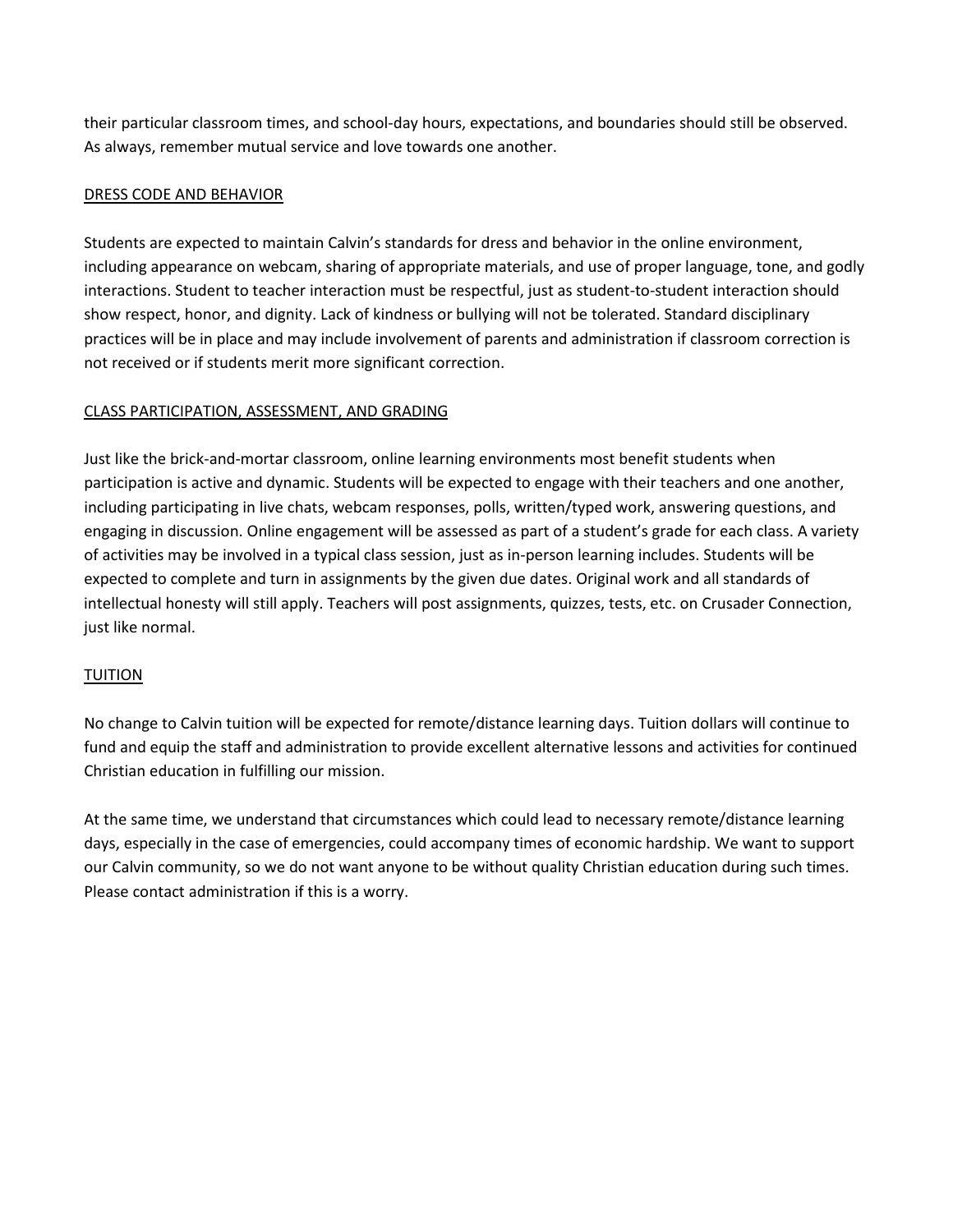# INTERNATIONAL POLICY

# **CCS International Program Student recommendation during COVID-19**

It is the official recommendation from SEVP (Student and Exchange Visitor Program) via I.C.E. (U.S. Immigration and Customs Enforcement) that all F-1 students currently in the United States should not travel or leave the country. It is, and has been, Calvin's communicated recommendation to remain in the area and not travel.

For students to retain their F-1 status, they must actively be enrolled in a course of study at an F-1 school. During this time, students in the CCS International Program must continue to progress in their course of study in order to maintain an Active status.